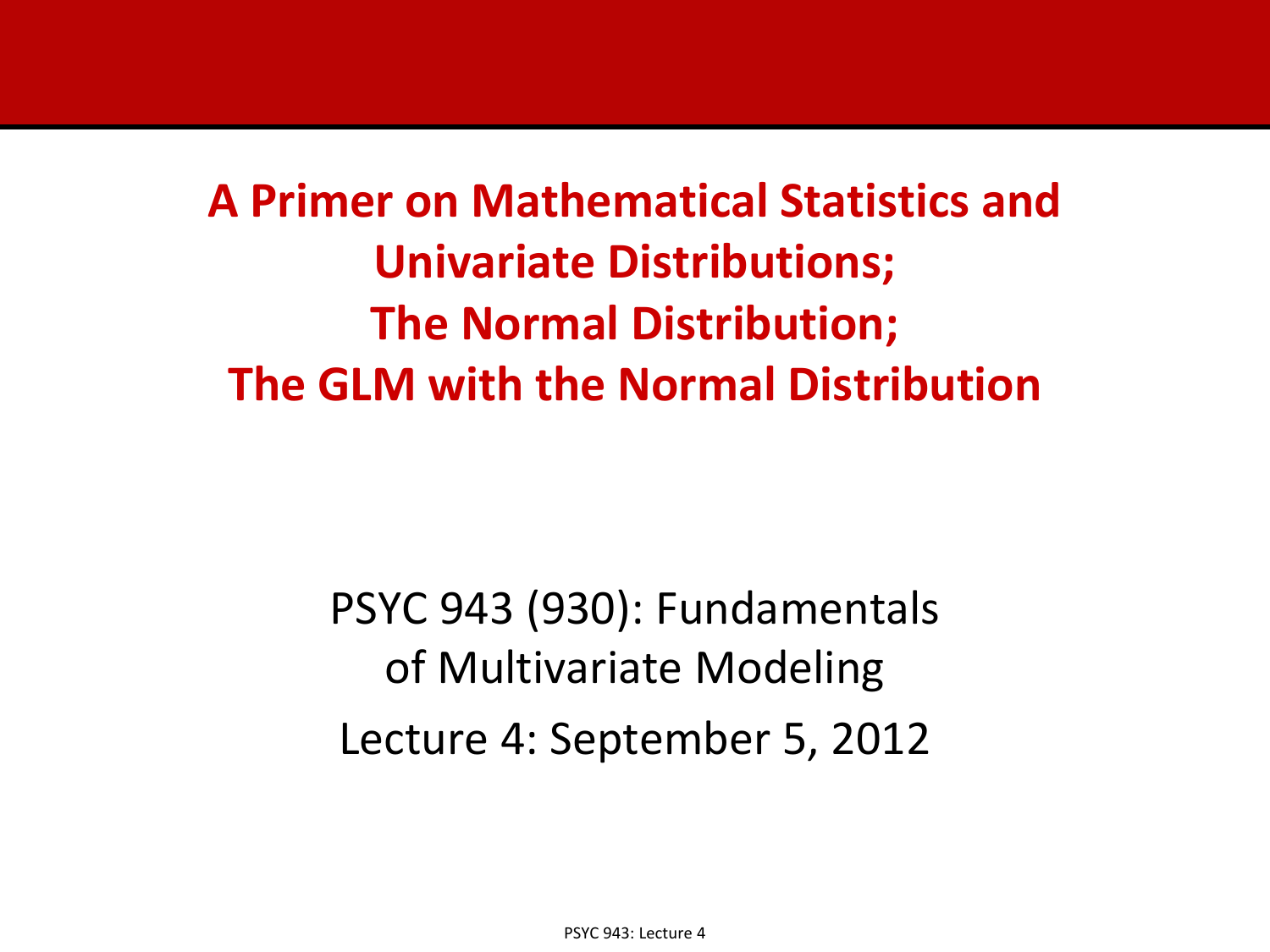### **Today's Class**

- The building blocks: The basics of mathematical statistics:
	- $\triangleright$  Random variables: definitions and types
	- $\triangleright$  Univariate distributions
		- General terminology
		- Univariate normal (aka, Gaussian)
		- Other popular (continuous) univariate distributions
	- $\triangleright$  Types of distributions: marginal, conditional, and joint
	- Expected values: means, variances, and the algebra of expectations
	- Linear combinations of random variables
- The finished product: How the GLM fits within statistics
	- $\triangleright$  The GLM with the normal distribution
	- $\triangleright$  The statistical assumptions of the GLM
	- $\triangleright$  How to assess these assumptions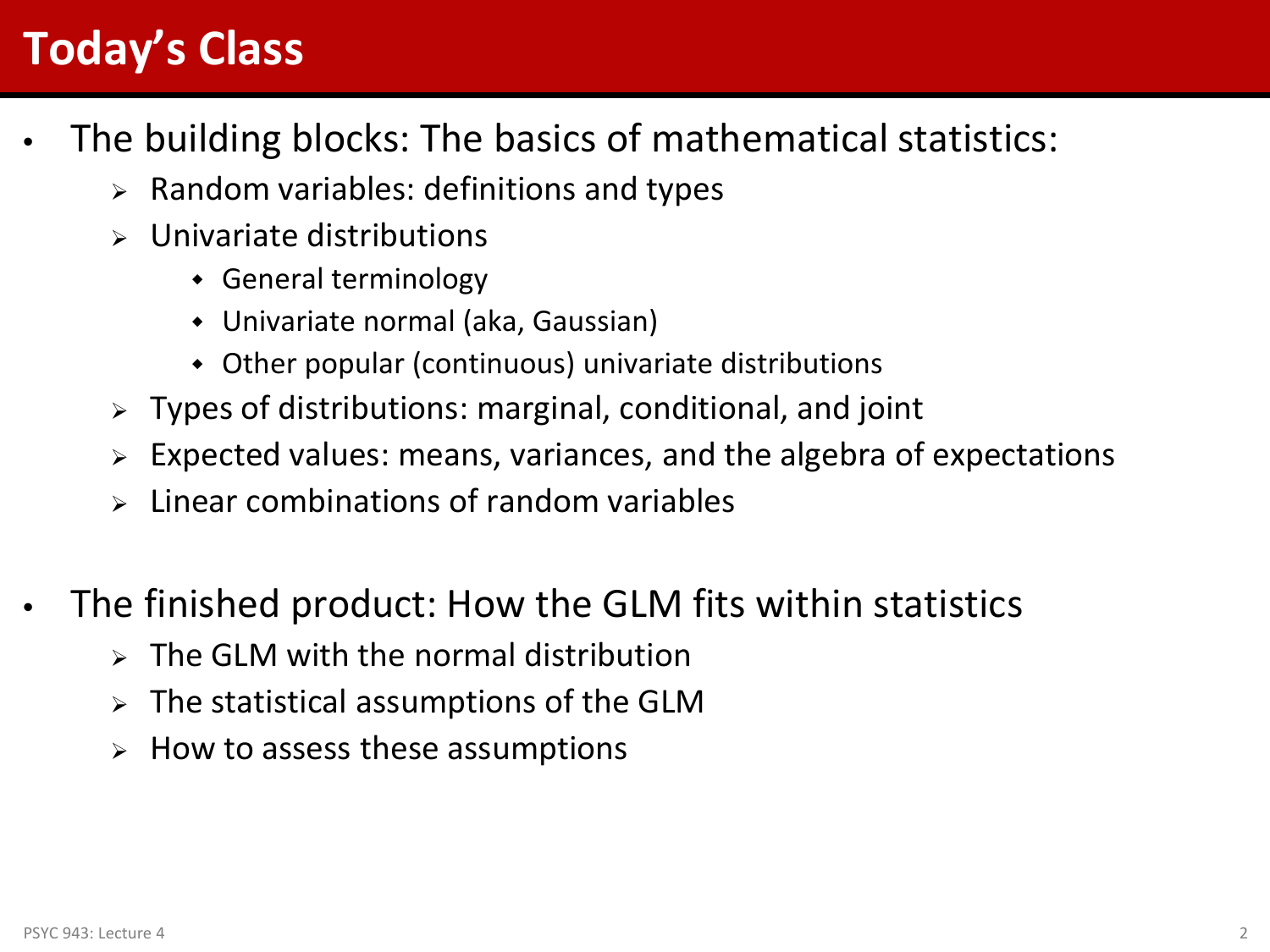## **RANDOM VARIABLES AND STATISTICAL DISTRIBUTIONS**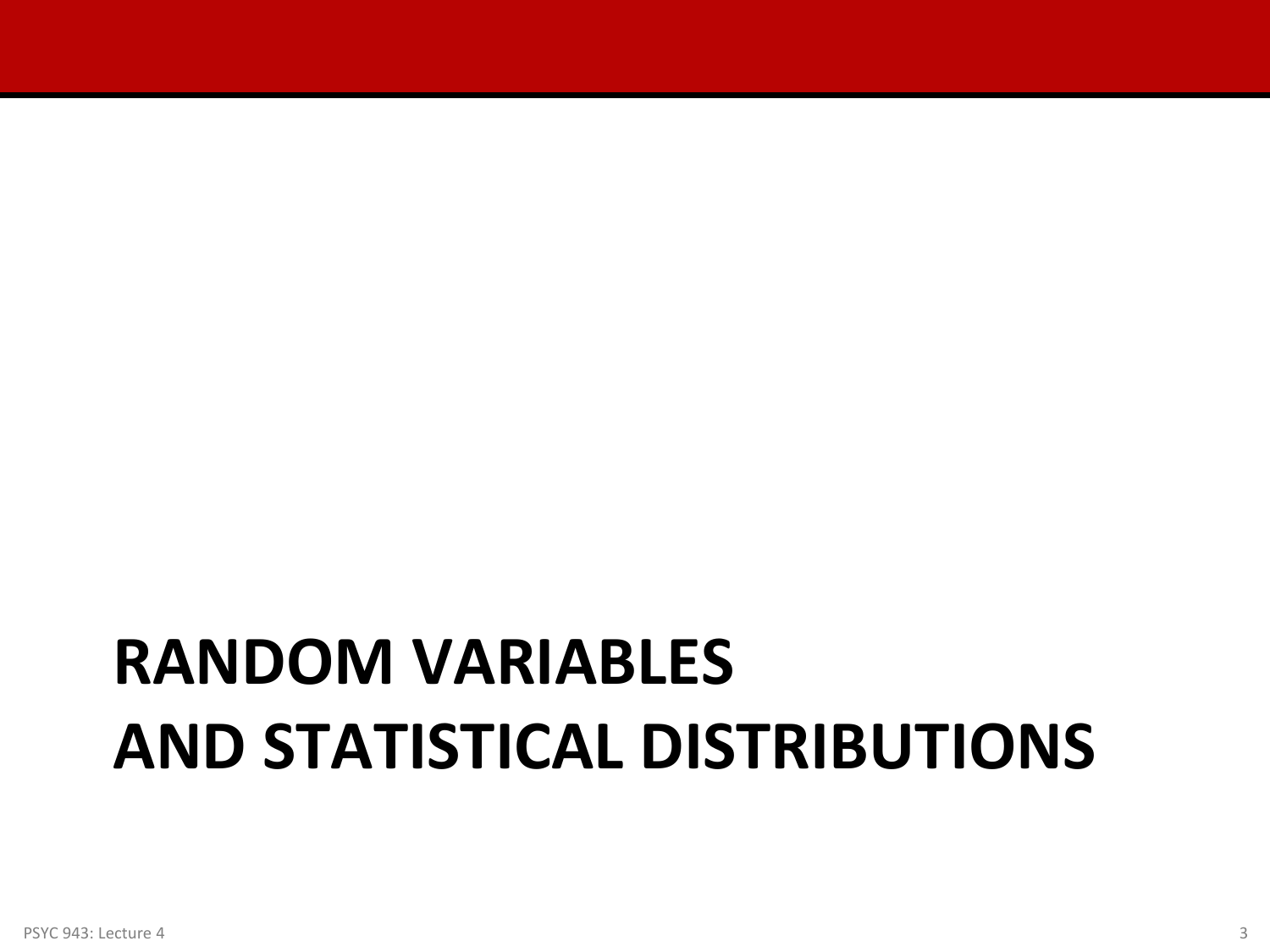#### **Random Variables**

**Random:** situations in which the certainty of the outcome is unknown and is at least in part due to chance

**+**

**Variable:** a value that may change given the scope of a given problem or set of operations

**Random Variable:** a variable whose outcome depends on chance (possible values might represent the possible outcomes of a yet-to-beperformed experiment)

**=**

Today we will denote a random variable with a lower-cased:  $x$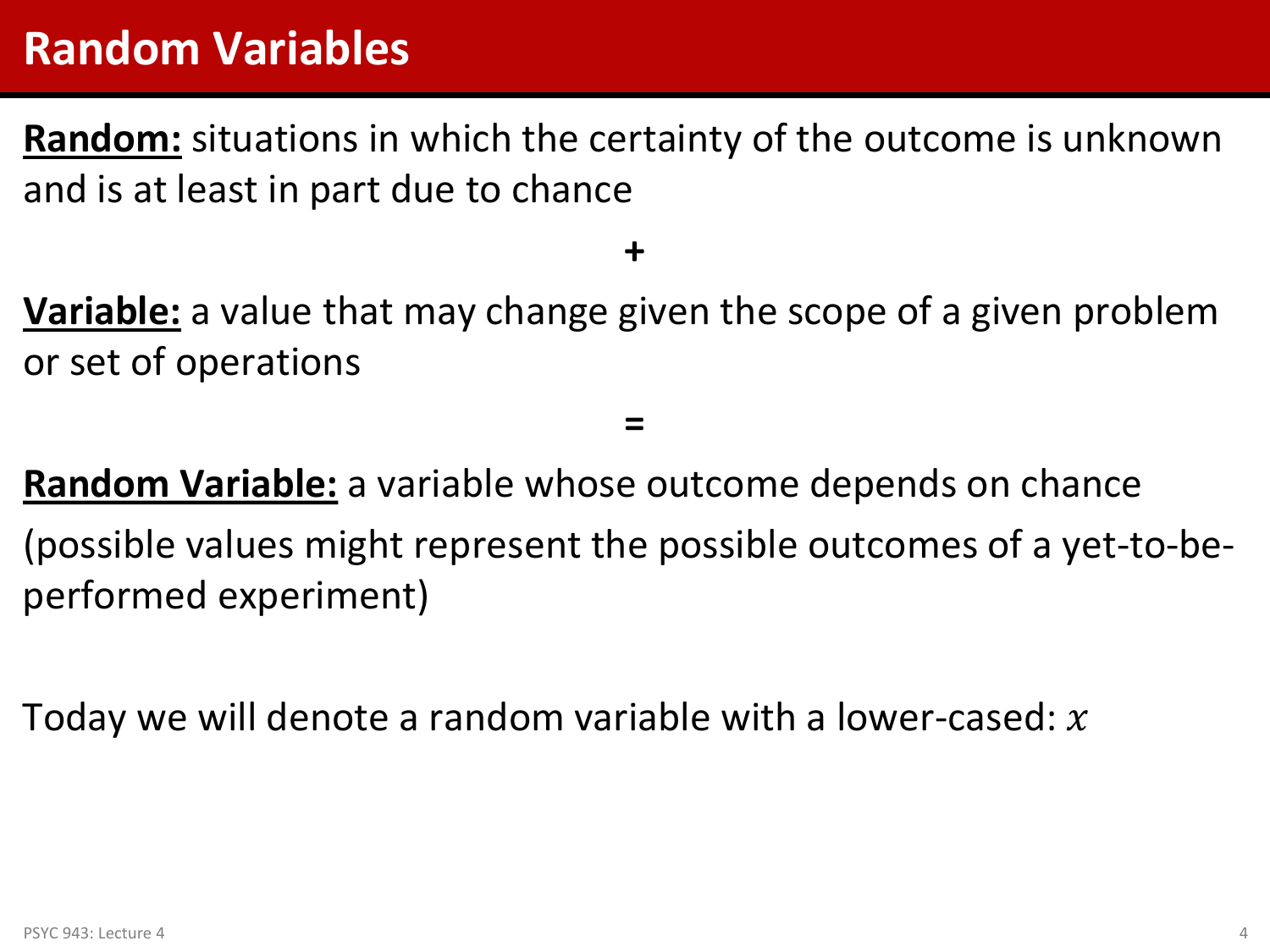### **Types of Random Variables**

- Random variables have different types:
- 1. Continuous
	- $\triangleright$  Examples of continuous random variables:
		- $\bullet$  x represents the height of a person, drawn at random
		- $\bullet$   $Y_p$  (the outcome/DV in a GLM)
- 2. Discrete (also called categorical, generally)
	- $\triangleright$  Example of discrete:
		- $\bullet$  x represents the gender of a person, drawn at random
- 3. Mixture of Continuous and Discrete:
	- $\triangleright$  Example of mixture:

 $\rightarrow$  x represents  $\{$ response time (if between 0 and 45 seconds) 0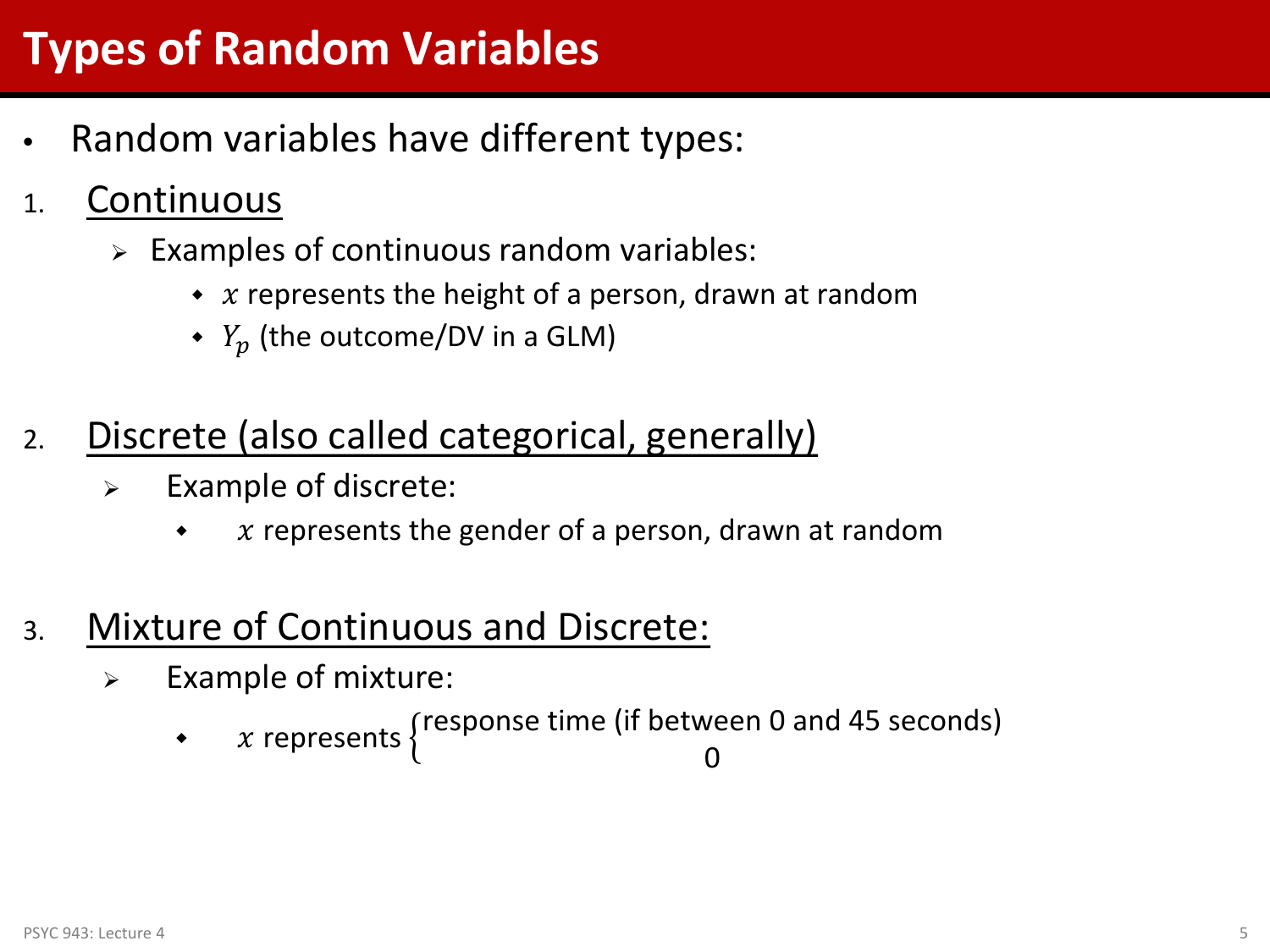#### **Key Features of Random Variables**

- Random variables each are described by a **probability density/mass function (PDF)**  $f(x)$  that indicates relative frequency of occurrence
	- $\triangleright$  A PDF is a mathematical function that gives a rough picture of the distribution from which a random variable is drawn
- The type of random variable dictates the name and nature of these functions:
	- $\triangleright$  Continuous random variables:
		- $\bullet$   $f(x)$  is called a probability density function
		- Area under curve must equal 1 (found by calculus integration)
		- Height of curve (the function value  $f(x)$ ):
			- Can be any positive number
			- Reflects relative likelihood of an observation occurring
	- $\triangleright$  Discrete random variables:
		- $\bullet$   $f(x)$  is called a probability mass function
		- Sum across all values must equal 1
		- The function value  $f(x)$  is a probability (so must range from 0 to 1)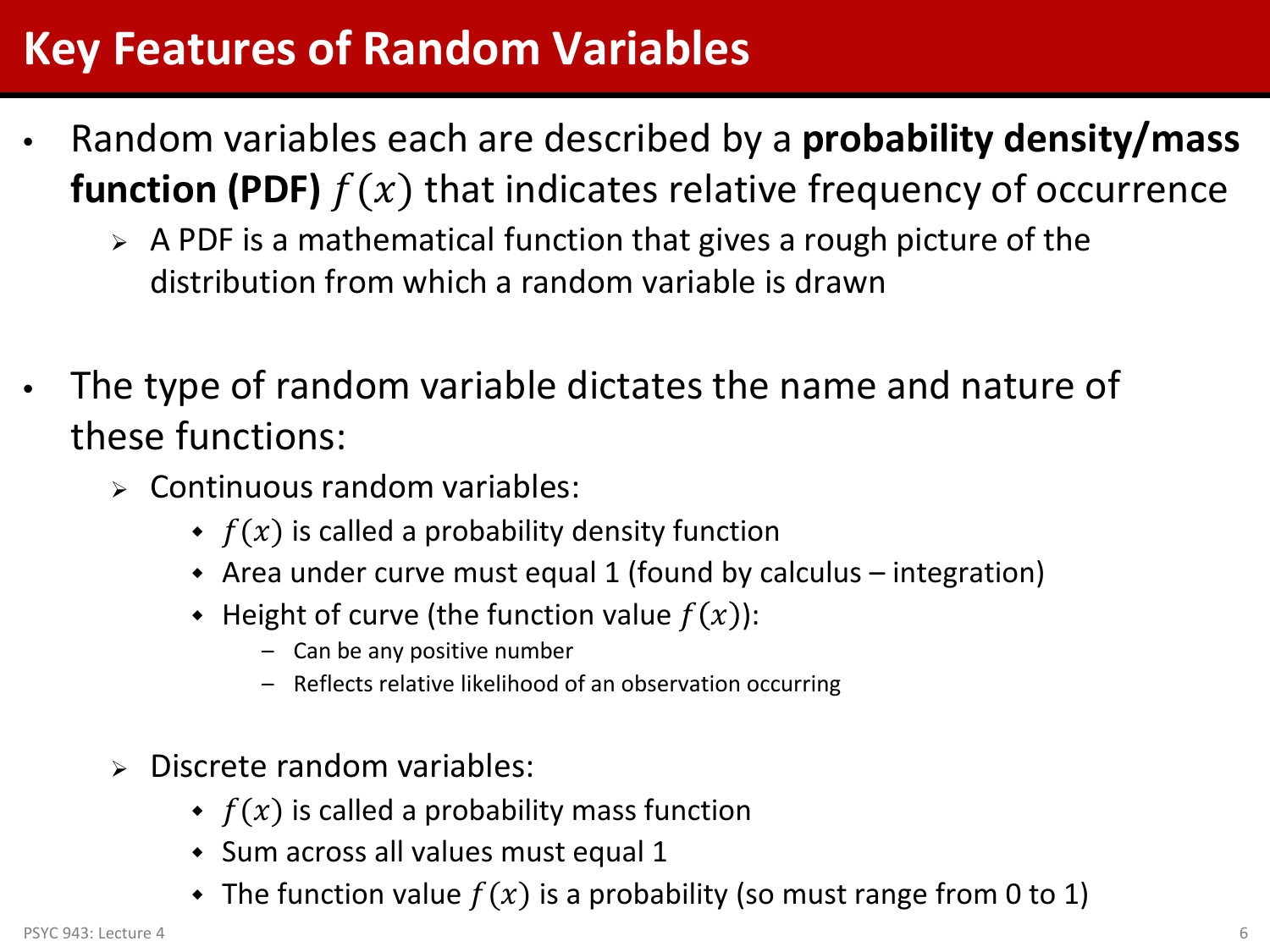### **Other Key Terms**

- The **sample space** is the set of all values that a random variable  $x$ can take:
	- $\triangleright$  The sample space for a random variable x from a normal distribution  $(x \sim N(\mu_x, \sigma_x^2))$  is  $(-\infty, \infty)$  (all real numbers)
	- $\triangleright$  The sample space for a random variable x representing the outcome of a coin flip is  $\{H, T\}$
	- $\triangleright$  The sample space for a random variable x representing the outcome of a roll of a die is {1, 2, 3, 4, 5, 6}
- When using generalized models (discussed next week), the trick is to pick a distribution with a sample space that matches the range of values **obtainable** by data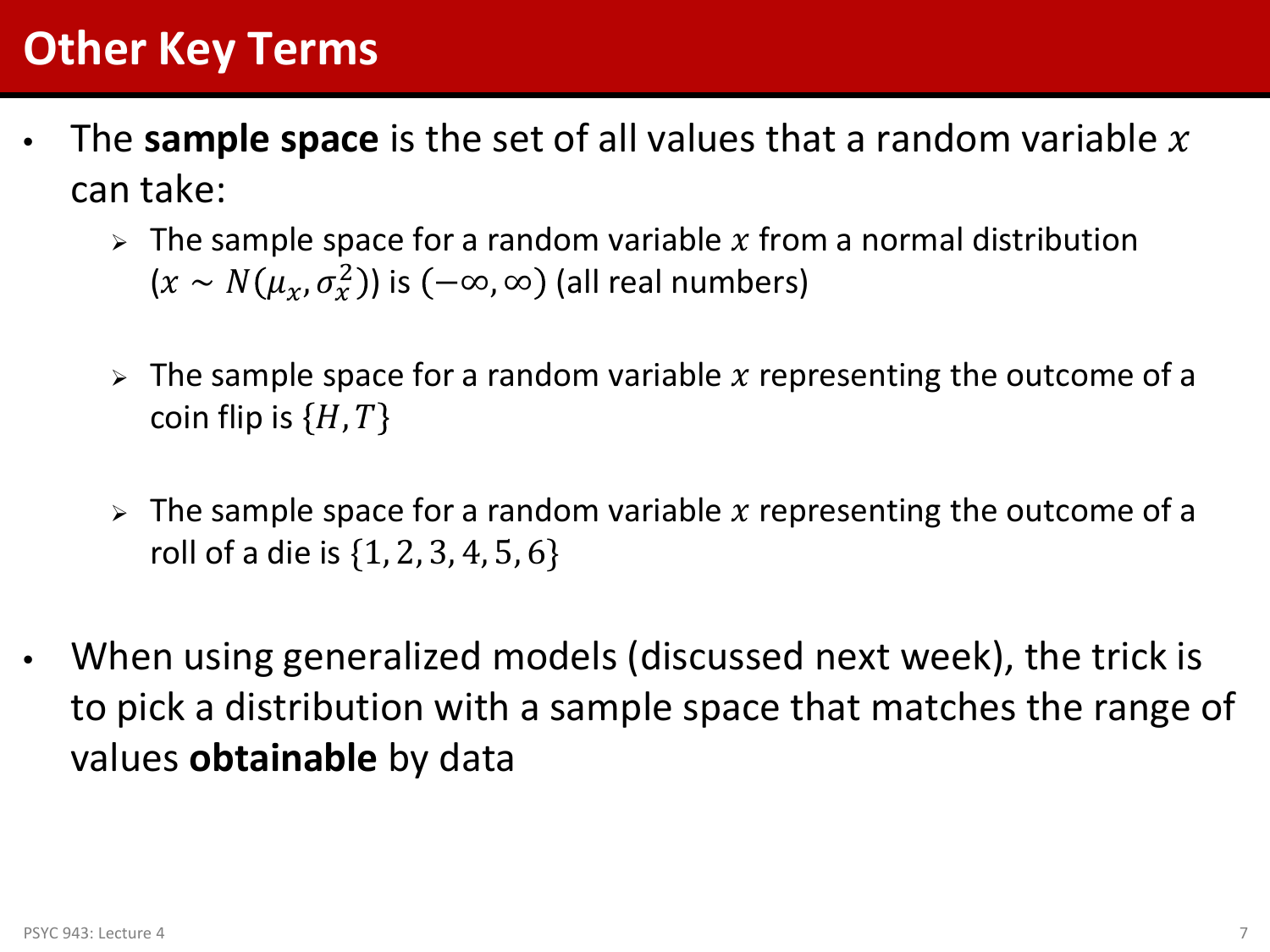#### **Uses of Distributions in Data Analysis**

- Statistical models make distributional assumptions on various parameters and/or parts of data
- These assumptions govern:
	- $\triangleright$  How models are estimated
	- $\triangleright$  How inferences are made
	- $\triangleright$  How missing data may be imputed
- If data do not follow an assumed distribution, inferences may be inaccurate
	- $\triangleright$  Sometimes a very big problem, other times not so much
- Therefore, it can be helpful to check distributional assumptions prior to (or while) running statistical analyses
	- $\triangleright$  We will do this at the end of class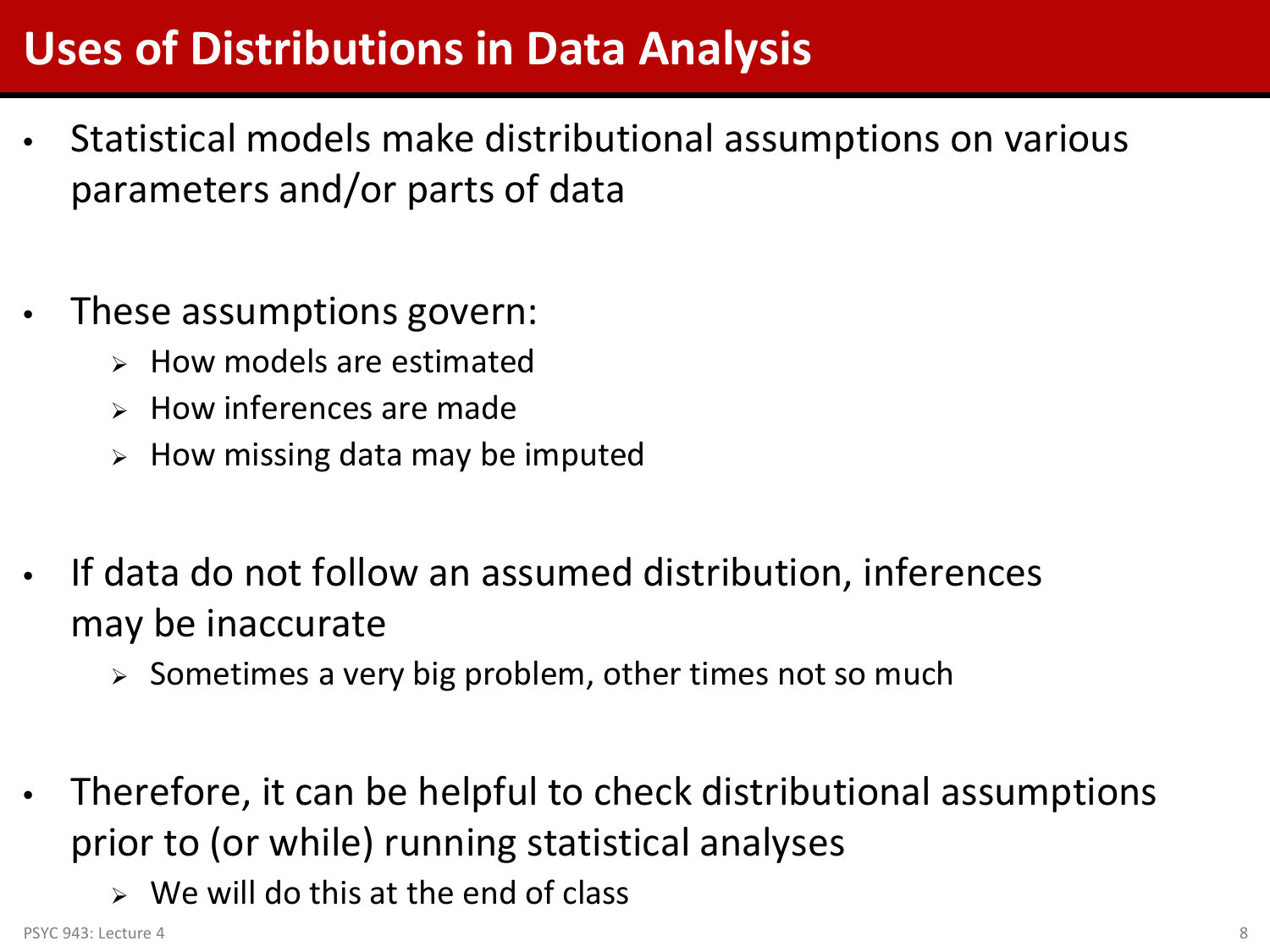# **CONTINUOUS UNIVARIATE DISTRIBUTIONS**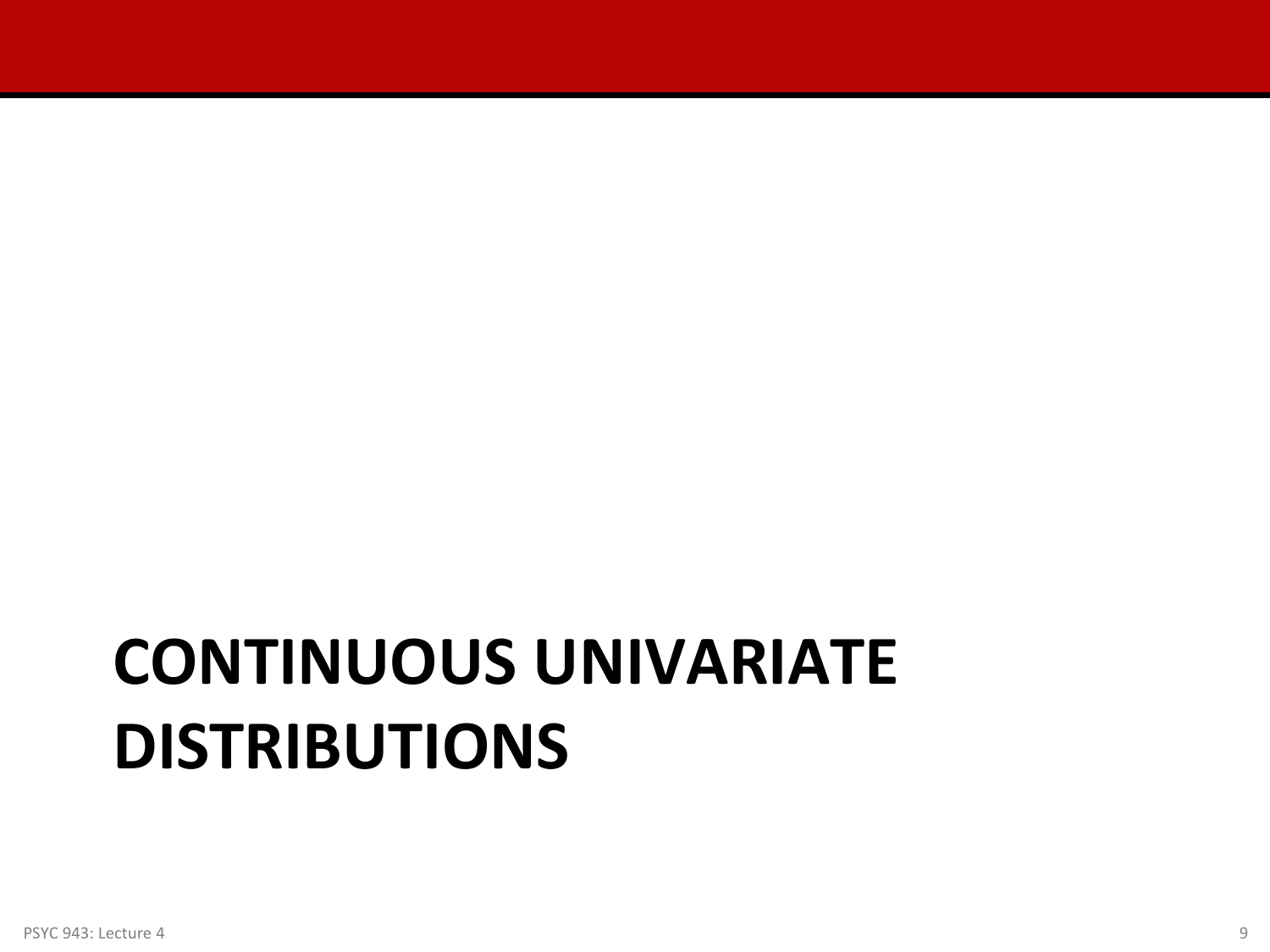#### **Continuous Univariate Distributions**

- To demonstrate how continuous distributions work and look, we will discuss three:
	- $\triangleright$  Uniform distribution
	- $\triangleright$  Normal distribution
	- $\triangleright$  Chi-square distribution
- Each are described a set of **parameters**, which we will later see are what give us our inferences when we analyze data
- What we then do is put constraints on those parameters based on hypothesized effects in data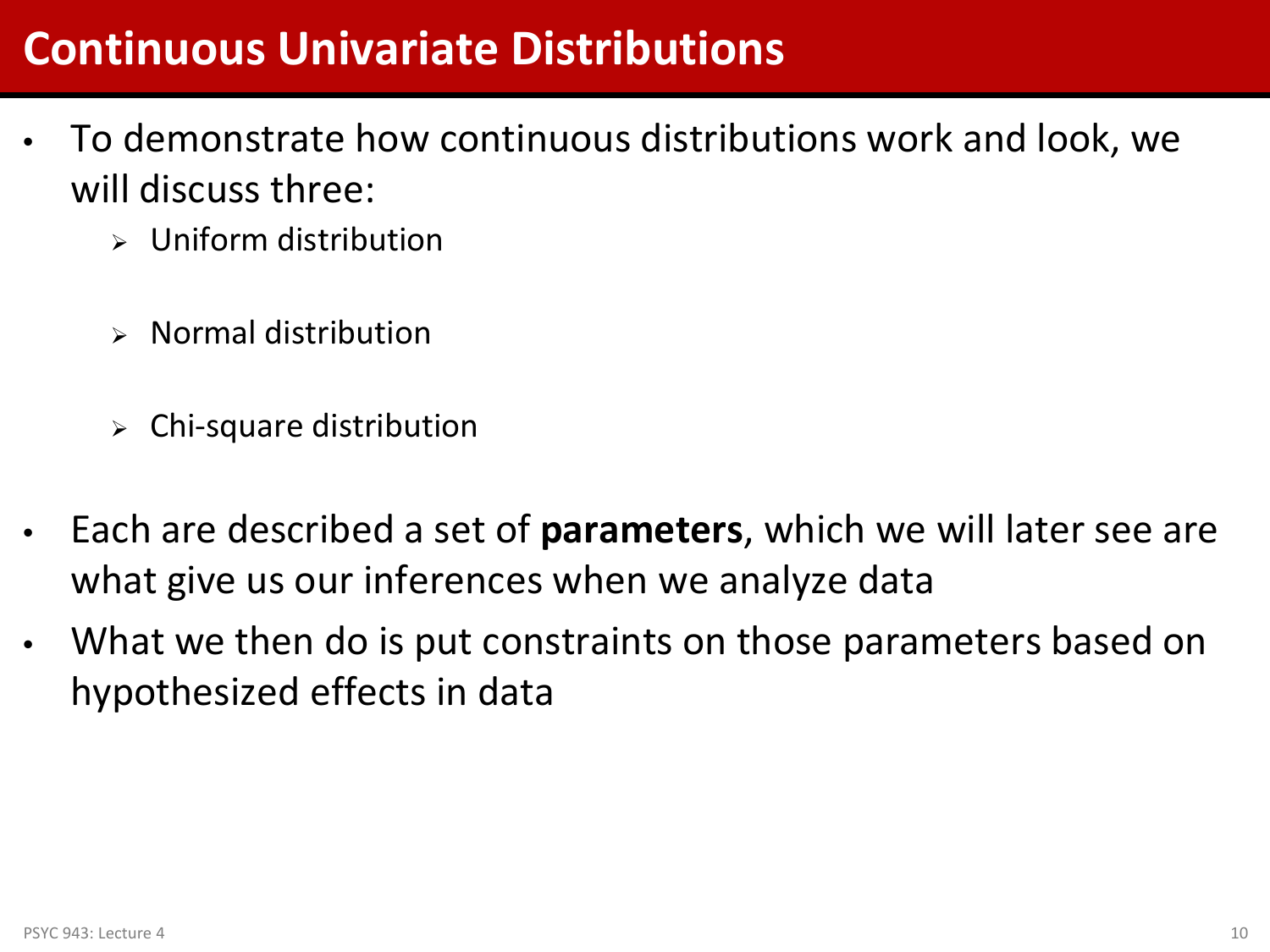### **Uniform Distribution**

- The uniform distribution is shown to help set up how continuous distributions work
- For a continuous random variable x that ranges from  $(a, b)$ , the uniform probability density function is:

$$
f(x) = \frac{1}{b-a}
$$

- The uniform distribution has two parameters:
	- $\rightarrow$  a the lower limit
	- $\rightarrow$  b the upper limit
- $x \sim U(a, b)$

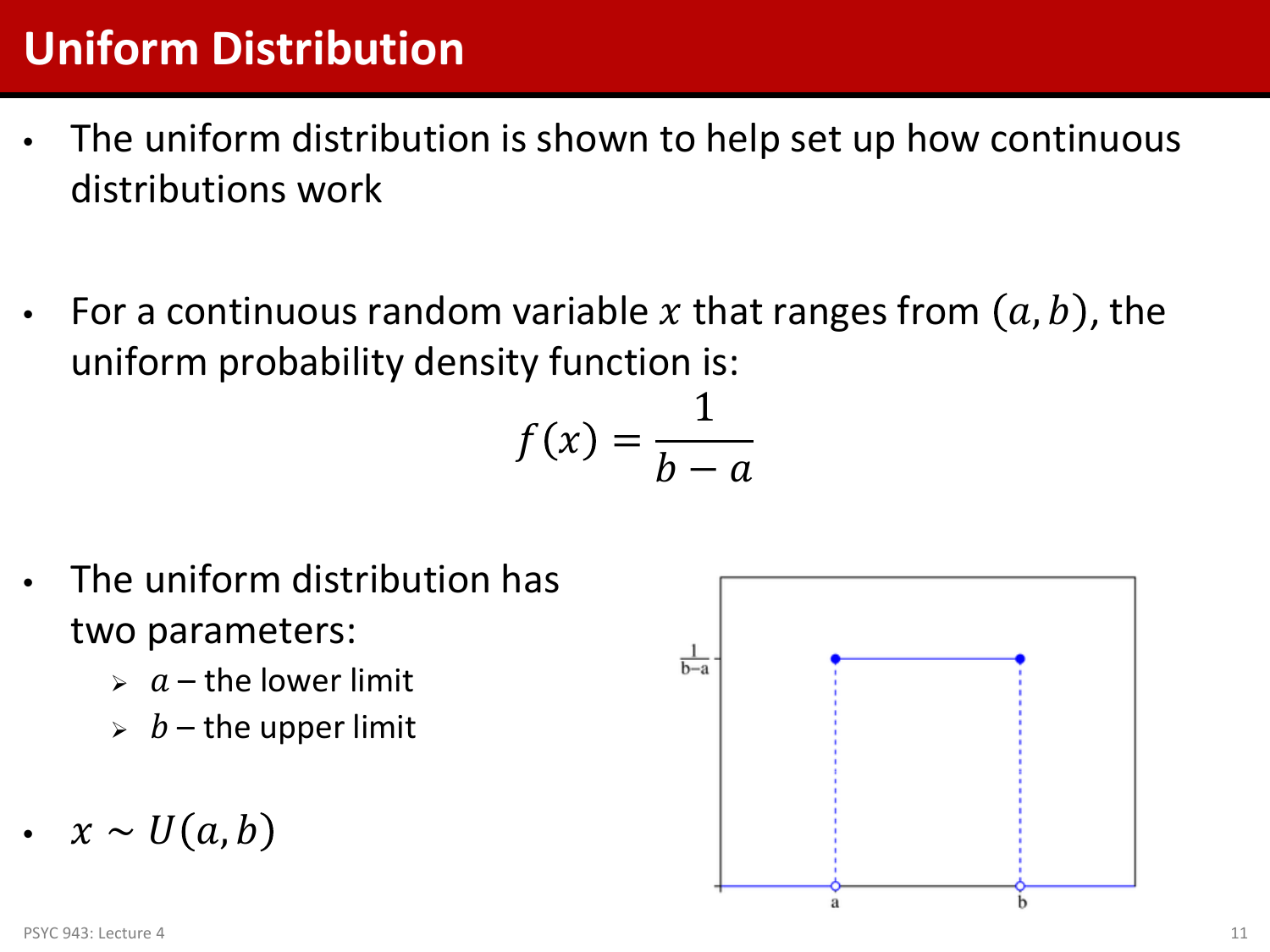#### **More on the Uniform Distribution**

• To demonstrate how PDFs work, we will try a few values:

| $\boldsymbol{\chi}$ | $\boldsymbol{a}$ |    | $\mathcal{L}(\boldsymbol{\mathcal{X}})$ |
|---------------------|------------------|----|-----------------------------------------|
| .5                  |                  | 1  | $\overline{1-0}$                        |
| .75                 |                  | 1  | $\overline{1-0}$                        |
| 15                  |                  | 20 | $\frac{1}{20-0} = .05$                  |
| 15                  | 10               | 20 | $\overline{20-10}$ = .1                 |

- The uniform PDF has the feature that all values of  $x$  are **equally likely** across the sample space of the distribution
	- $\triangleright$  Therefore, you do not see x in the PDF  $f(x)$
- The mean of the uniform distribution is  $\frac{1}{2}$  $\frac{1}{2}(a + b)$

• The variance of the uniform distribution is  $\frac{1}{11}$ 12  $(b-a)^2$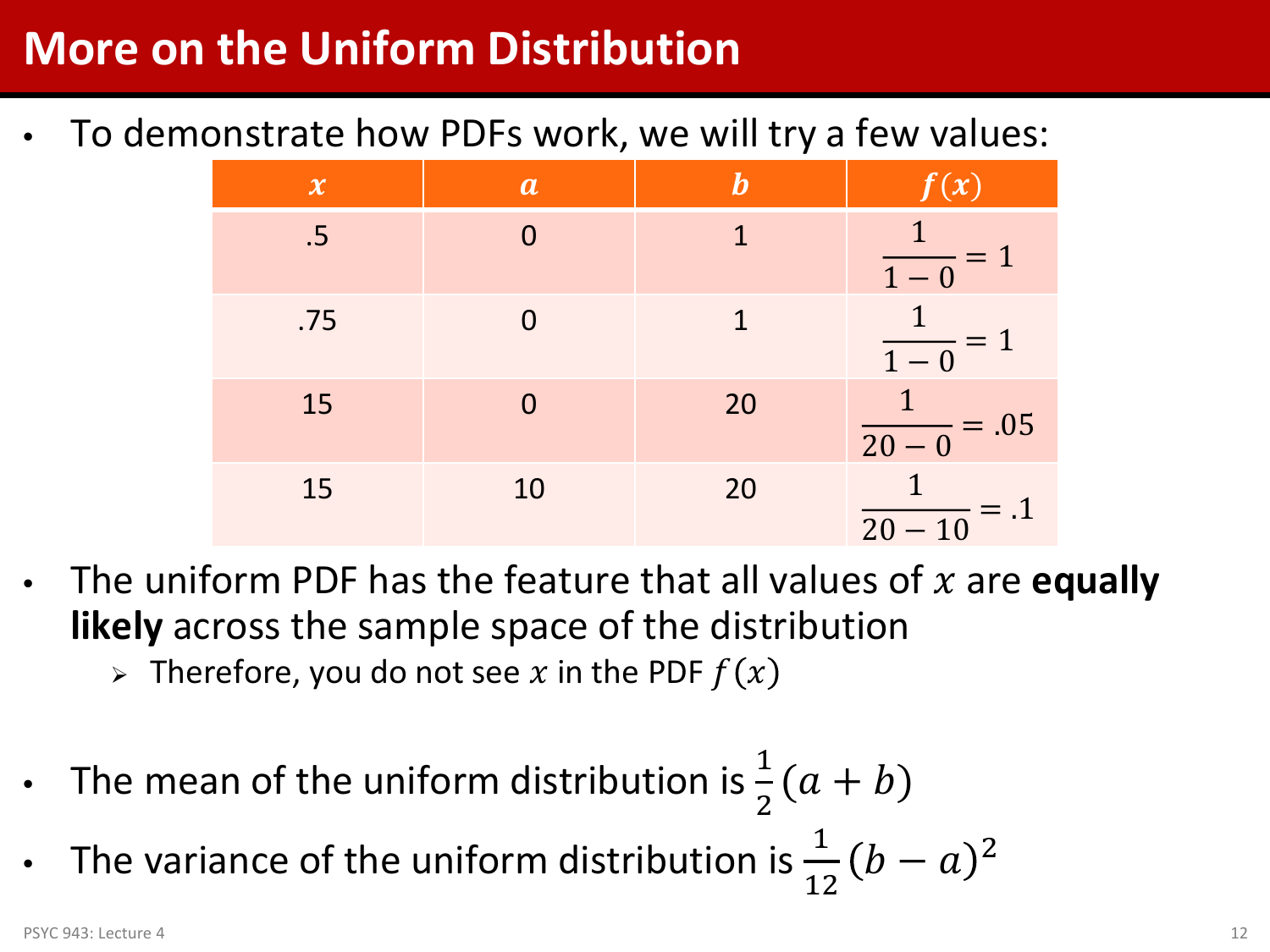### **Univariate Normal Distribution**

• For a continuous random variable x (ranging from  $-\infty$  to  $\infty$ ) the univariate normal distribution function is:

$$
f(x) = \frac{1}{\sqrt{2\pi\sigma_x^2}} \exp\left(-\frac{(x-\mu_x)^2}{2\sigma_x^2}\right)
$$

- The shape of the distribution is governed by two parameters:
	- $\triangleright$  The mean  $\mu_{\rm r}$
	- > The variance  $\sigma_x^2$
	- These parameters are called **sufficient statistics** (they contain all the information about the distribution)
- The skewness (lean) and kurtosis (peakedness) are fixed
- Standard notation for normal distributions is  $x \sim N(\mu_x, \sigma_x^2)$ 
	- $\triangleright$  Read as: "x follows a normal distribution with a mean  $\mu_\chi$  and a variance  $\sigma_\chi^{2}{}''$
- Linear combinations of random variables following normal distributions result in a random variable that is normally distributed
	- $\triangleright$  You'll see this later with respect to the GLM...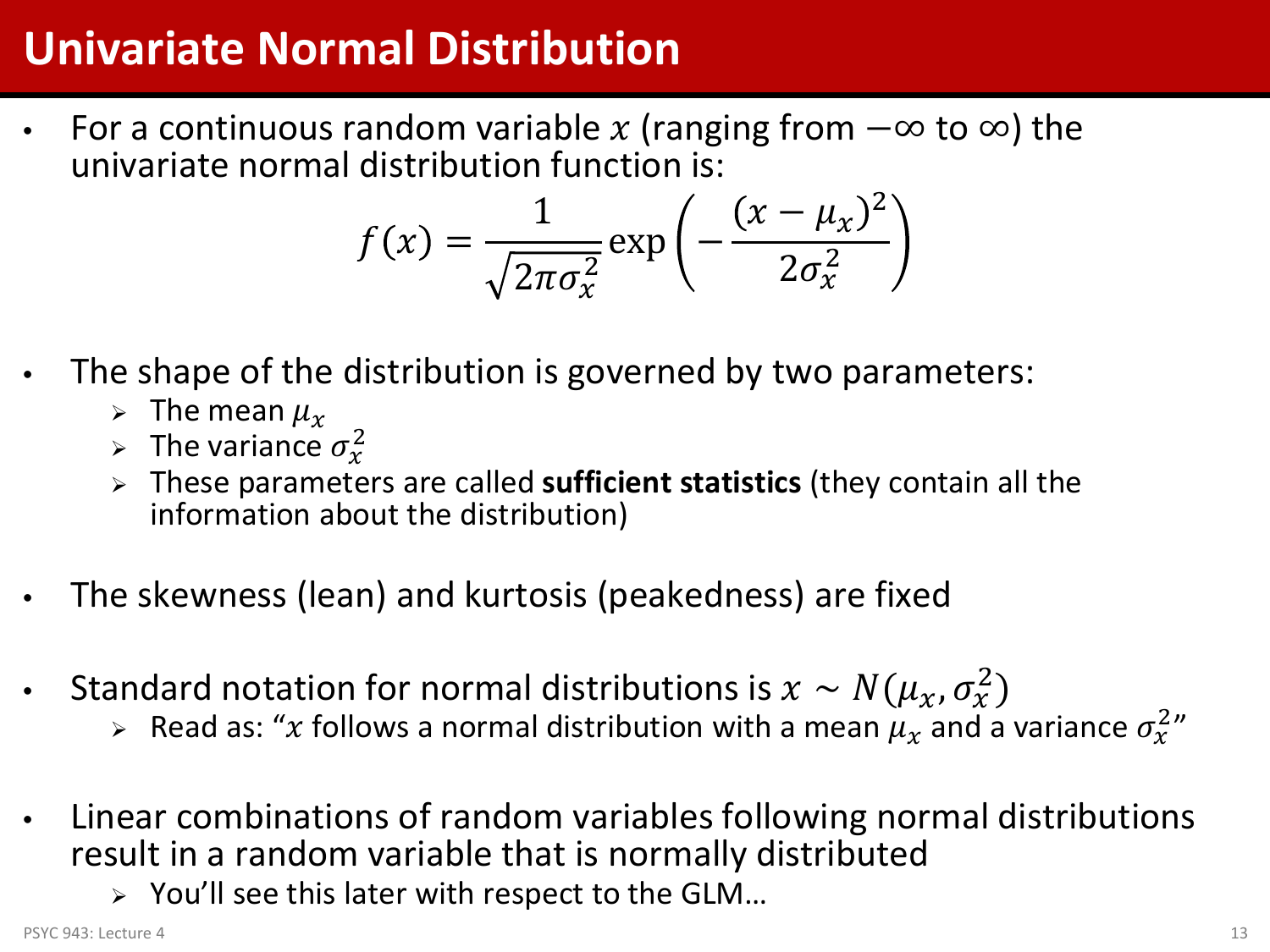#### **Univariate Normal Distribution**



 $f(x)$  gives the height of the curve (relative frequency) for any value of  $x$ ,  $\mu_x$ , and  $\sigma^2_x$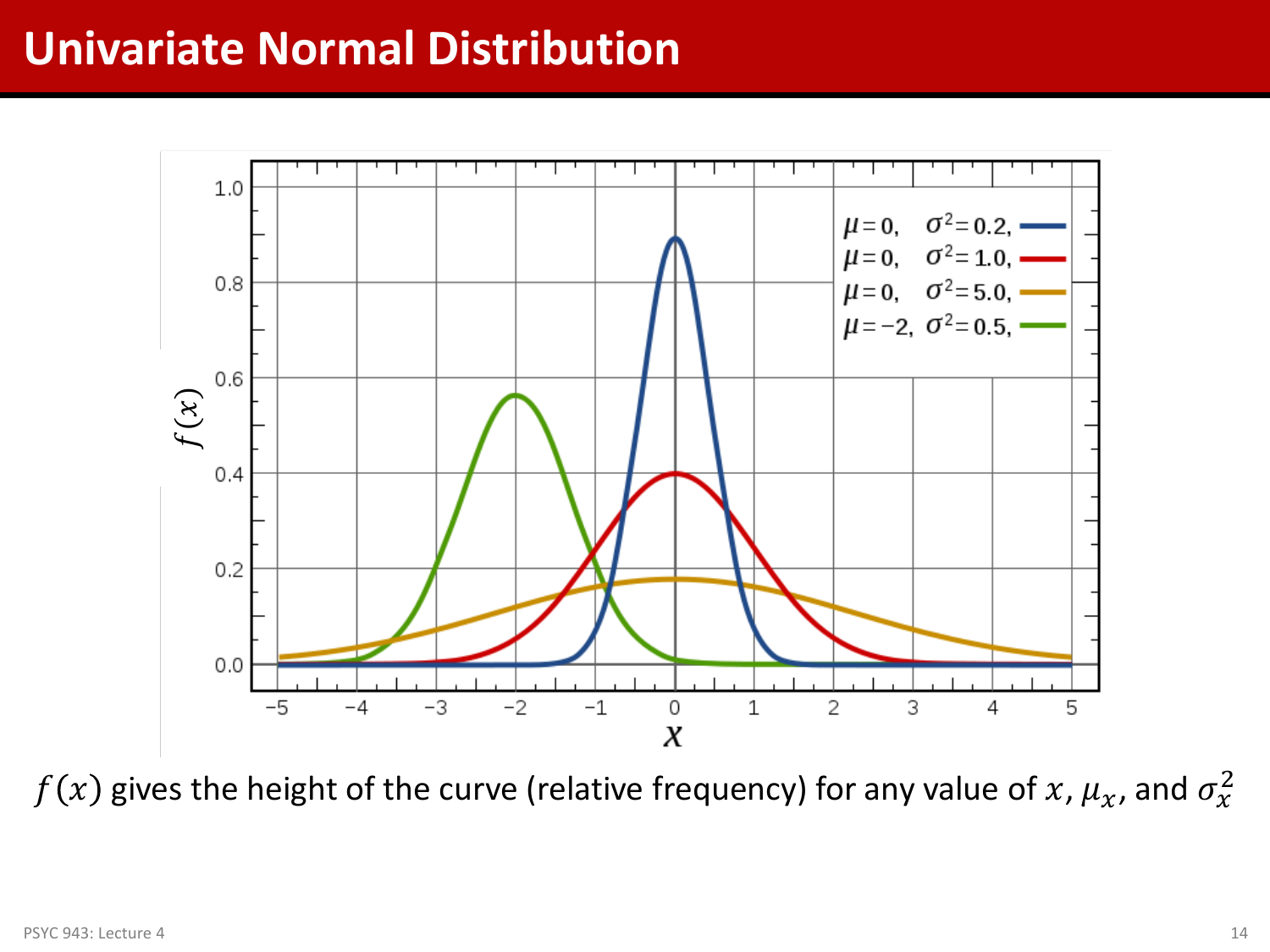### **More of the Univariate Normal Distribution**

• To demonstrate how the normal distribution works, we will try a few values:

| $\mathcal{X}$ | $ \mu_x $ |   | f(x)  |
|---------------|-----------|---|-------|
| .5            |           | 1 | 0.352 |
| .75           |           | 1 | 0.301 |
| .5            | O         | 5 | 0.079 |
| .75           | $-2$      | 1 | 0.009 |
| $-2$          | $-2$      |   | 0.399 |

- The values from  $f(x)$  were obtained by using Excel
	- $\triangleright$  The "=normdist()" function
	- $\triangleright$  Most statistics packages have a normal distribution function
- The mean of the normal distribution is  $\mu_{x}$
- The variance of the normal distribution is  $\sigma_{\!x}^2$

 $P$ SYC 943: Lecture 4  $\hskip 1.5cm 15$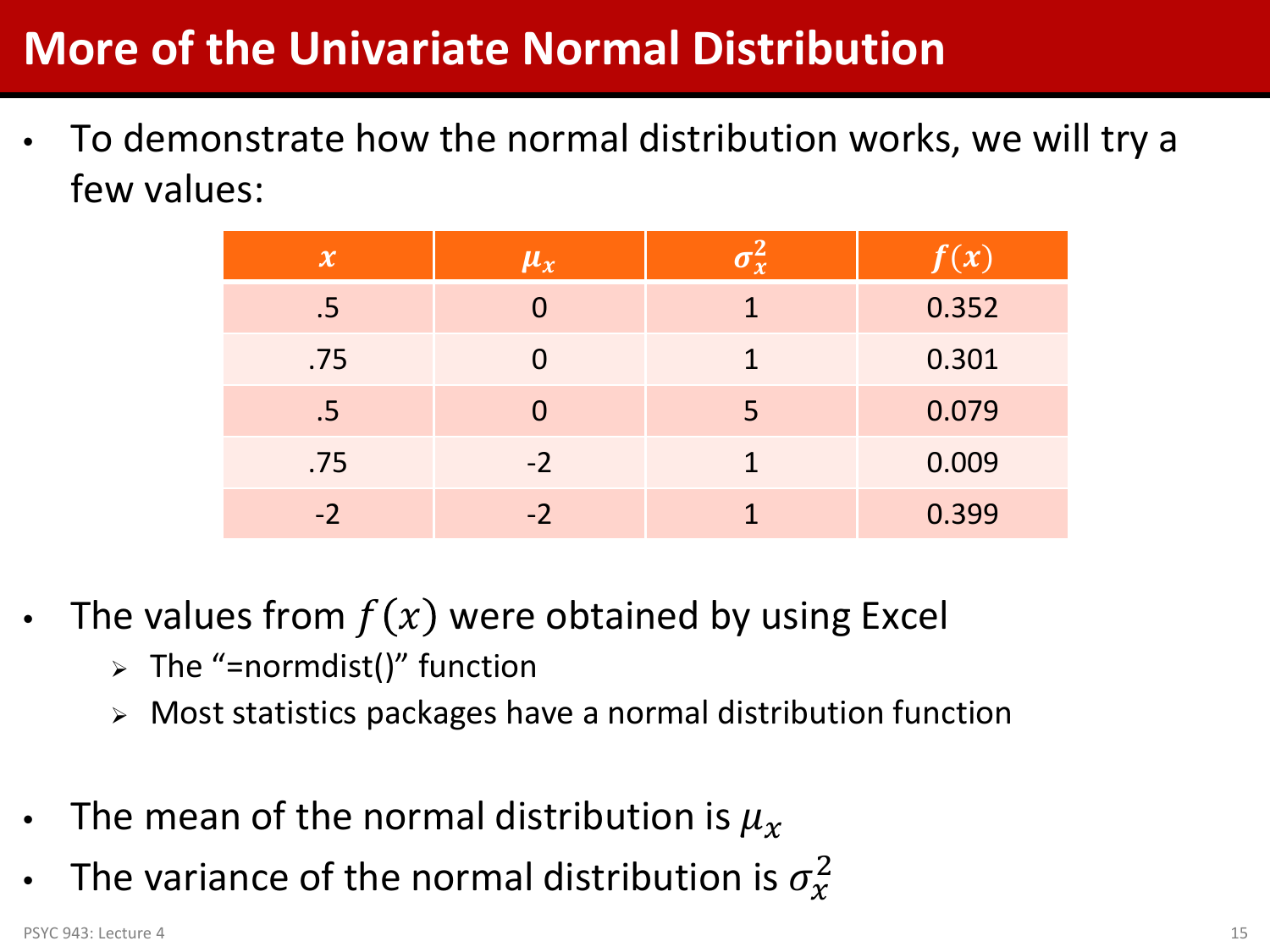#### **Chi-Square Distribution**

- Another frequently used univariate distribution is the Chi-Square distribution
	- $\triangleright$  Sampling distribution of the variance follows a chi-square distribution
	- $\triangleright$  Likelihood ratios follow a chi-square distribution
- For a continuous random variable x (ranging from 0 to  $\infty$ ), the chi-square distribution is given by:

$$
f(x) = \frac{1}{2^{\frac{\nu}{2}}\Gamma\left(\frac{\nu}{2}\right)} x^{\frac{\nu}{2}-1} \exp\left(-\frac{x}{2}\right)
$$

- $\Gamma(\cdot)$  is called the gamma function
- The chi-square distribution is governed by one parameter:  $\nu$ (the degrees of freedom)
	- $\triangleright$  The mean is equal to v; the variance is equal to 2v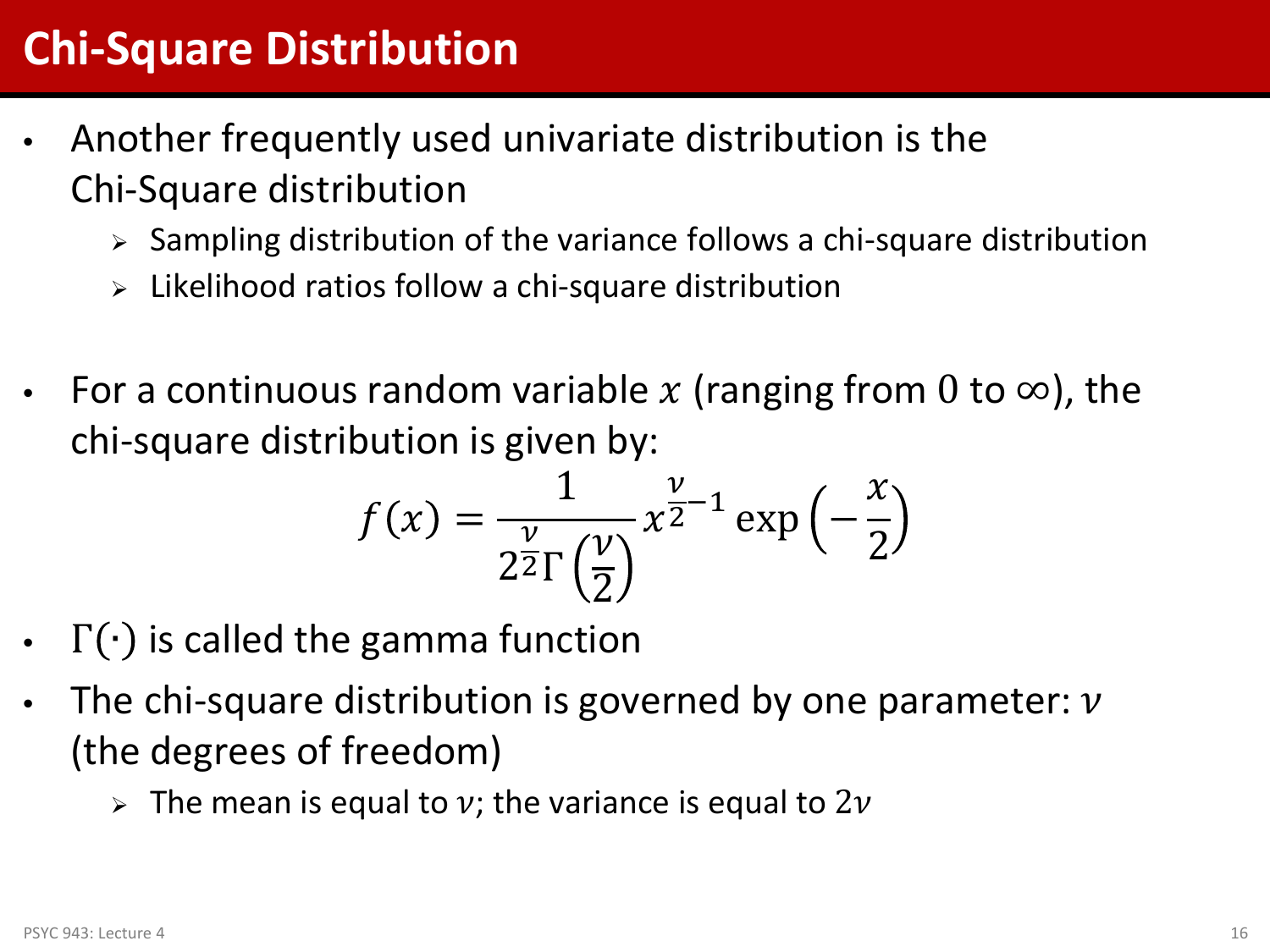#### **(Univariate) Chi-Square Distribution**



 $\boldsymbol{\chi}$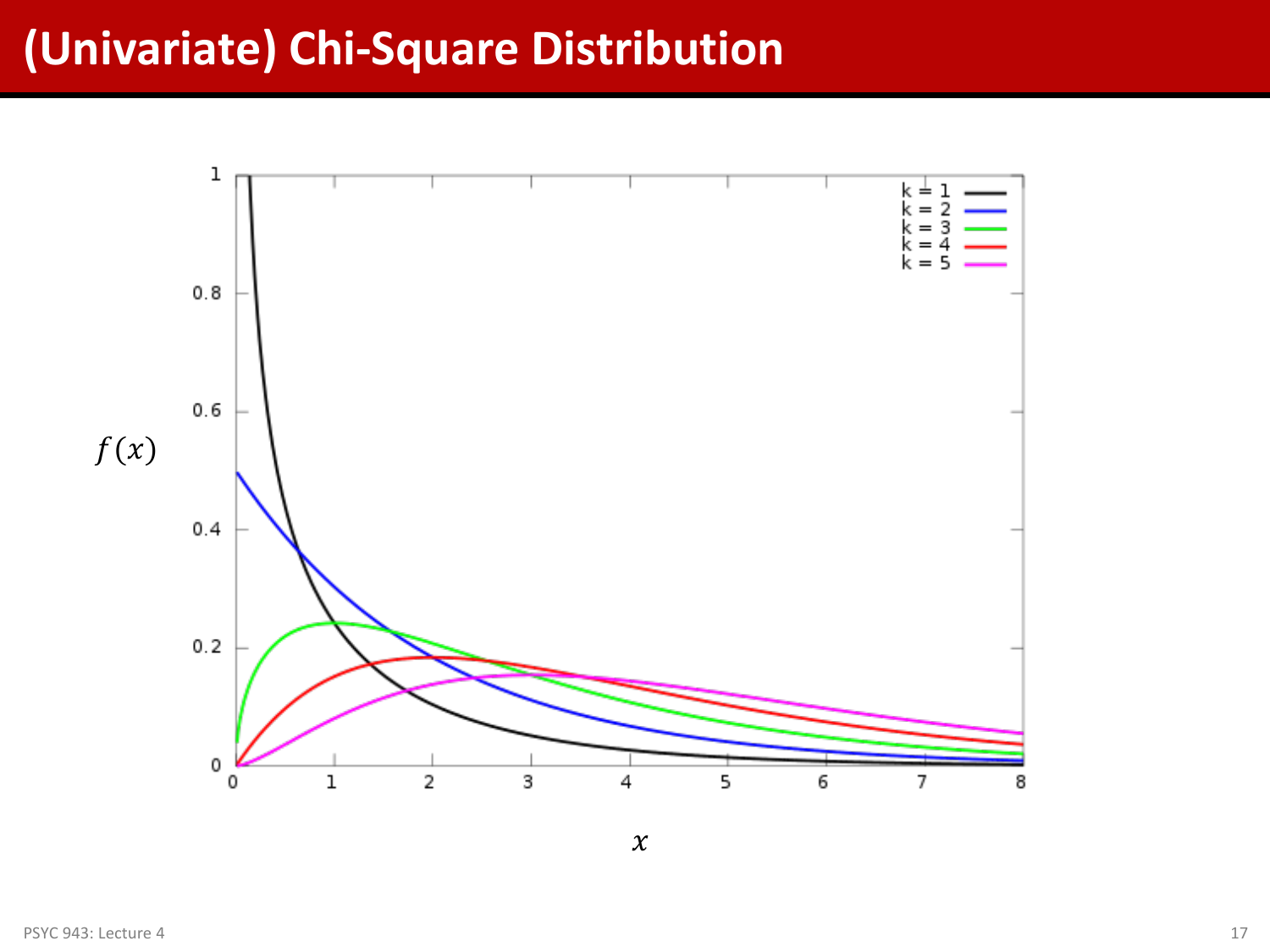# **MARGINAL, JOINT, AND CONDITIONAL DISTRIBUTIONS**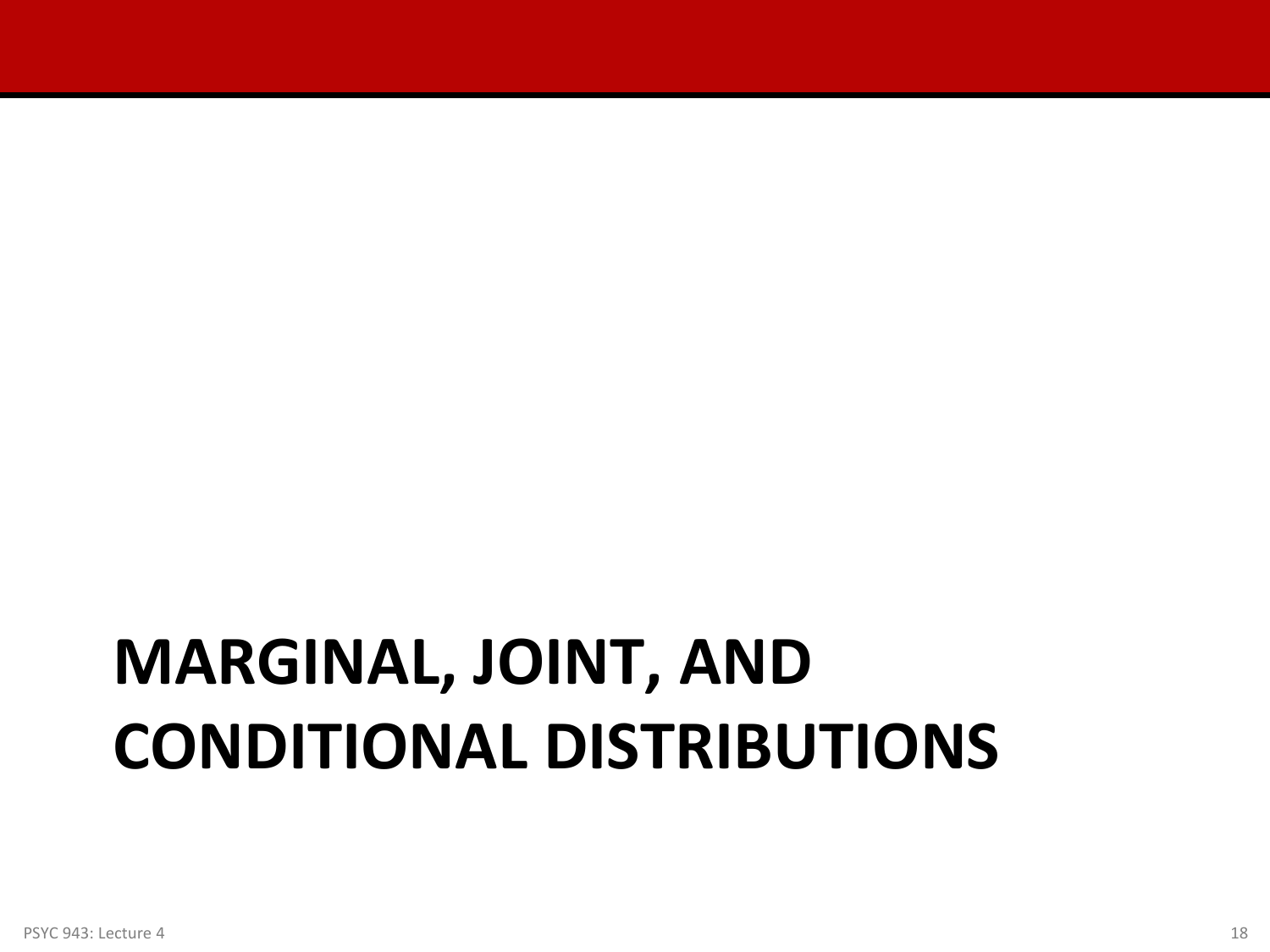### **Moving from One to Multiple Random Variables**

- When more than one random variable is present, there are several different types of statistical distributions:
- We will first consider two discrete random variables:
	- $\triangleright$  x is the outcome of the flip of a penny  $(H_p, T_p)$

• 
$$
f(x = H_p) = .5
$$
;  $f(x = T_p) = .5$ 

 $\triangleright$  z is the outcome of the flip of a dime  $(H_d, T_d)$ 

• 
$$
f(z = H_d) = .5
$$
;  $f(z = T_d) = .5$ 

- We will consider the following distributions:
	- $\triangleright$  Marginal distribution
		- The distribution of one variable only (either  $f(x)$  or  $f(z)$ )
	- $\epsilon$  loint distribution
		- $\bullet$   $f(x, z)$ : the distribution of both variables (both x **and** z)
	- Conditional distribution
		- The distribution of one variable, conditional on values of the other:
			- $f(x|z)$ : the distribution of x given z
			- $f(z|x)$ : the distribution of z given x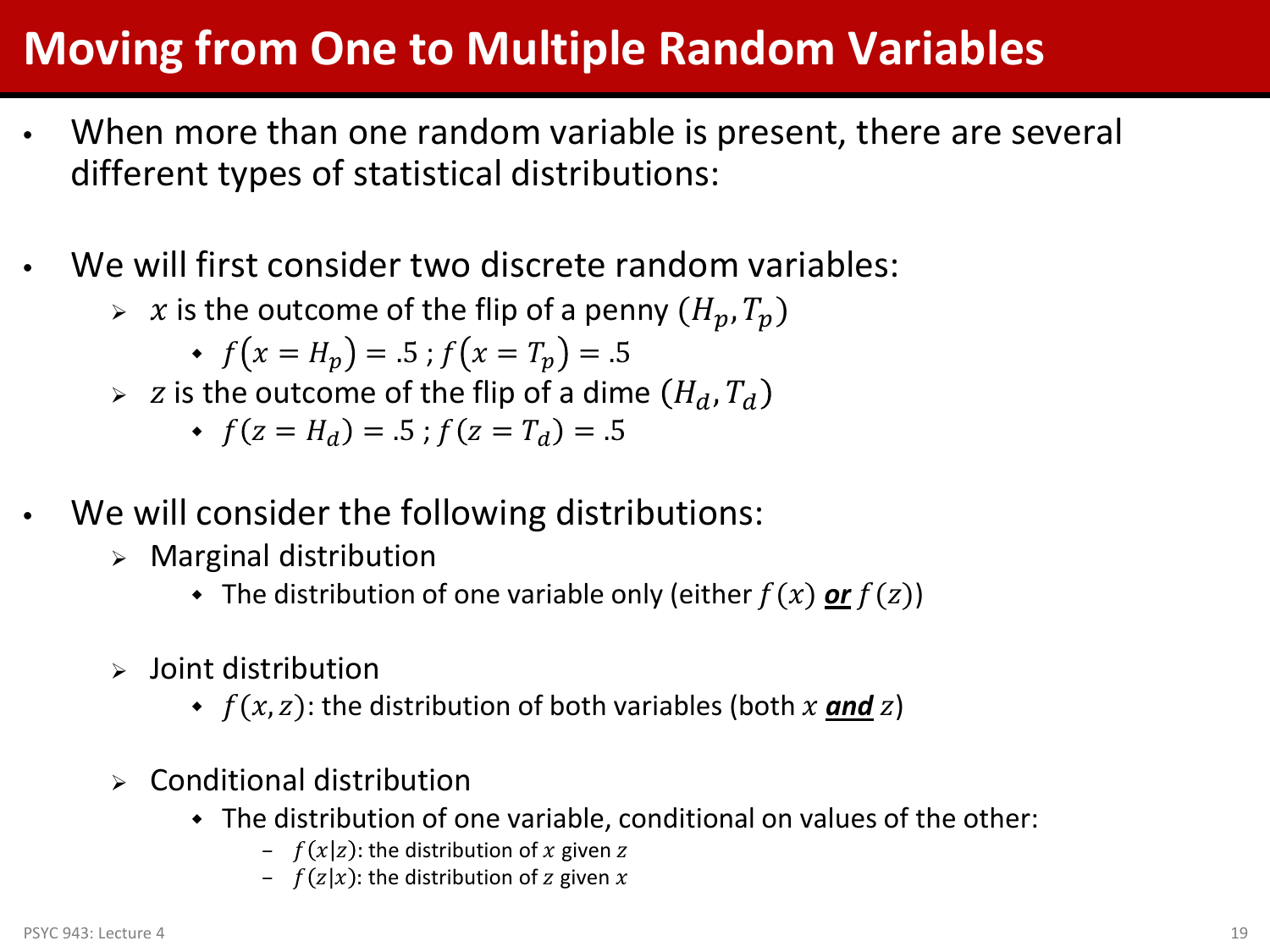#### **Marginal Distributions**

- Marginal distributions are what we have worked with exclusively up to this point: they represent the distribution of one variable by itself
	- $\triangleright$  Continuous univariate distributions:
		- Uniform
		- Normal
		- Chi-square
	- $\triangleright$  Categorical distributions in our example:
		- The flip of a penny  $f(x)$
		- The flip of a dime  $f(z)$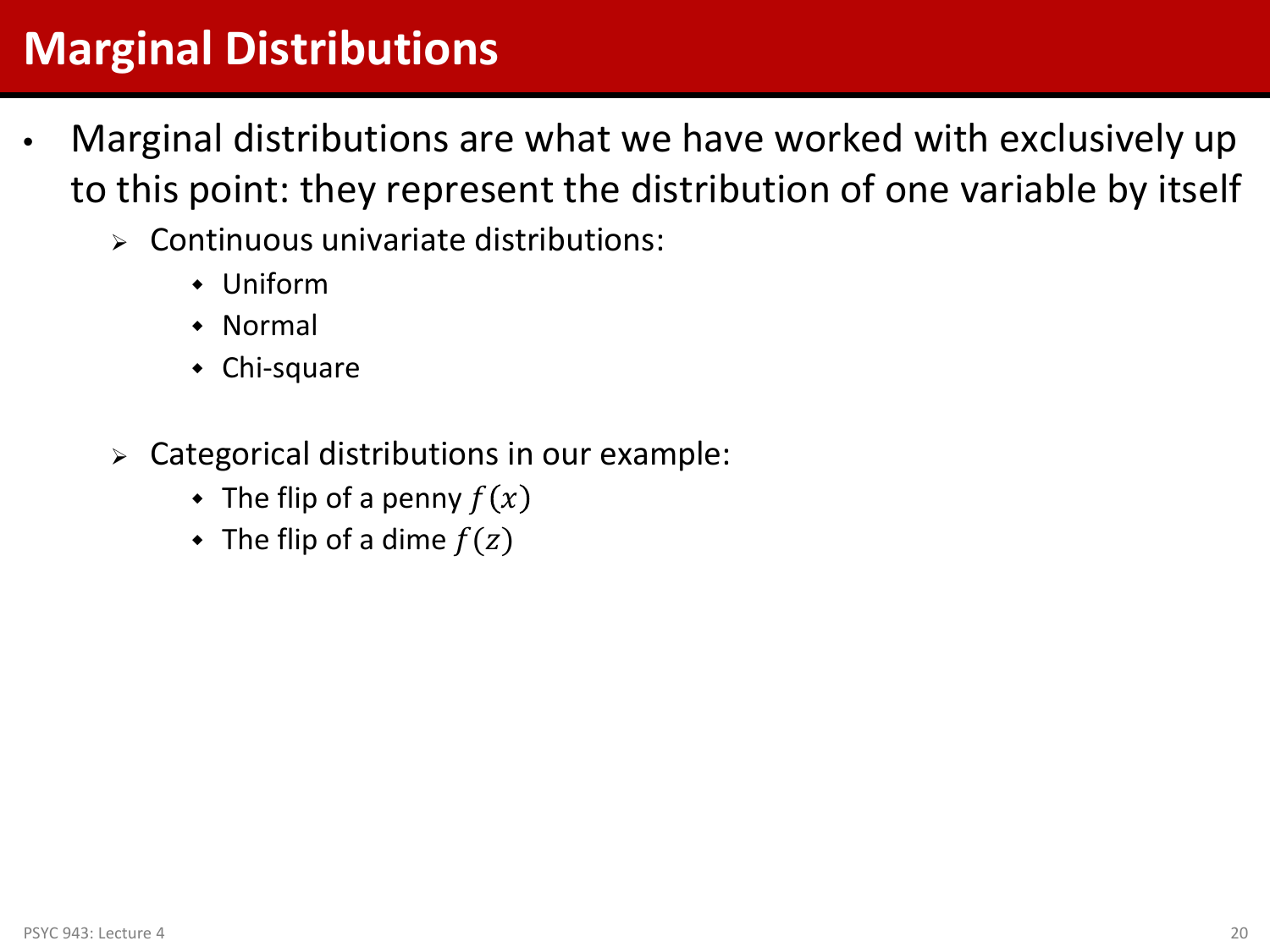### **Joint Distributions**

- Joint distributions describe the distribution of more than one variable, simultaneously
	- $\triangleright$  Representations of multiple variables collected
- Commonly, the joint distribution function is denoted with all random variables separated by commas
	- $\triangleright$  In our example,  $f(x, z)$  is the joint distribution of the outcome of flipping both a penny and a dime
		- As both are discrete, the joint distribution has four possible values:

 $f(x = H_p, z = H_d)$ ,  $f(x = H_p, z = T_d)$ ,  $f(x = T_p, z = H_d)$ ,  $f(x = T_p, z = T_d)$ 

- Joint distributions are **multivariate distributions**
	- $\triangleright$  We will cover the continuous versions of these in a few weeks
		- The multivariate normal distribution
	- $\triangleright$  For our purposes, we will use joint distributions to introduce two topics
		- Joint distributions of independent variables
		- Joint likelihoods (next class) used in maximum likelihood estimation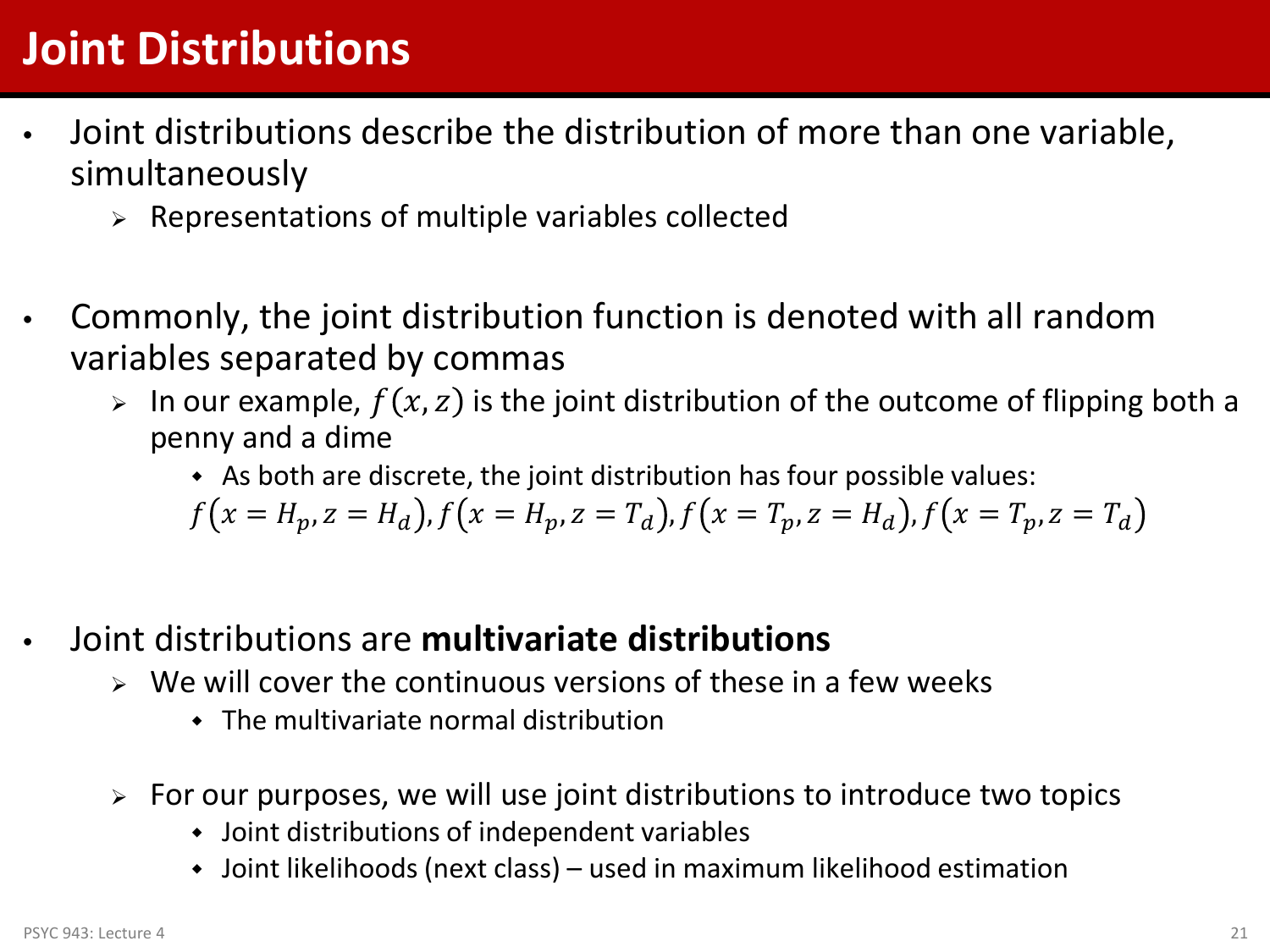#### **Joint Distributions of Independent Random Variables**

• Random variables are said to be independent if the occurrence of one event makes it neither more nor less probable of another event

 $\triangleright$  For joint distributions, this means:  $f(x, z) = f(x)f(z)$ 

• In our example, flipping a penny and flipping a dime are independent – so we can complete the following table of their joint distribution: Joint

$$
z = H_d
$$
\n
$$
x = H_p
$$
\n
$$
f(x = H_p, z = H_d)
$$
\n
$$
f(x = T_p, z = H_d)
$$
\n
$$
f(x = T_p, z = H_d)
$$
\n
$$
f(x = T_p, z = T_d)
$$
\n
$$
f(x = T_d)
$$
\n
$$
f(x = T_d)
$$
\n
$$
f(z = H_d)
$$
\n
$$
f(z = T_d)
$$
\n
$$
f(z = T_d)
$$
\n
$$
f(z = T_d)
$$
\n
$$
f(z = T_d)
$$
\n
$$
f(z = T_d)
$$
\n
$$
f(z = T_d)
$$

(Dime)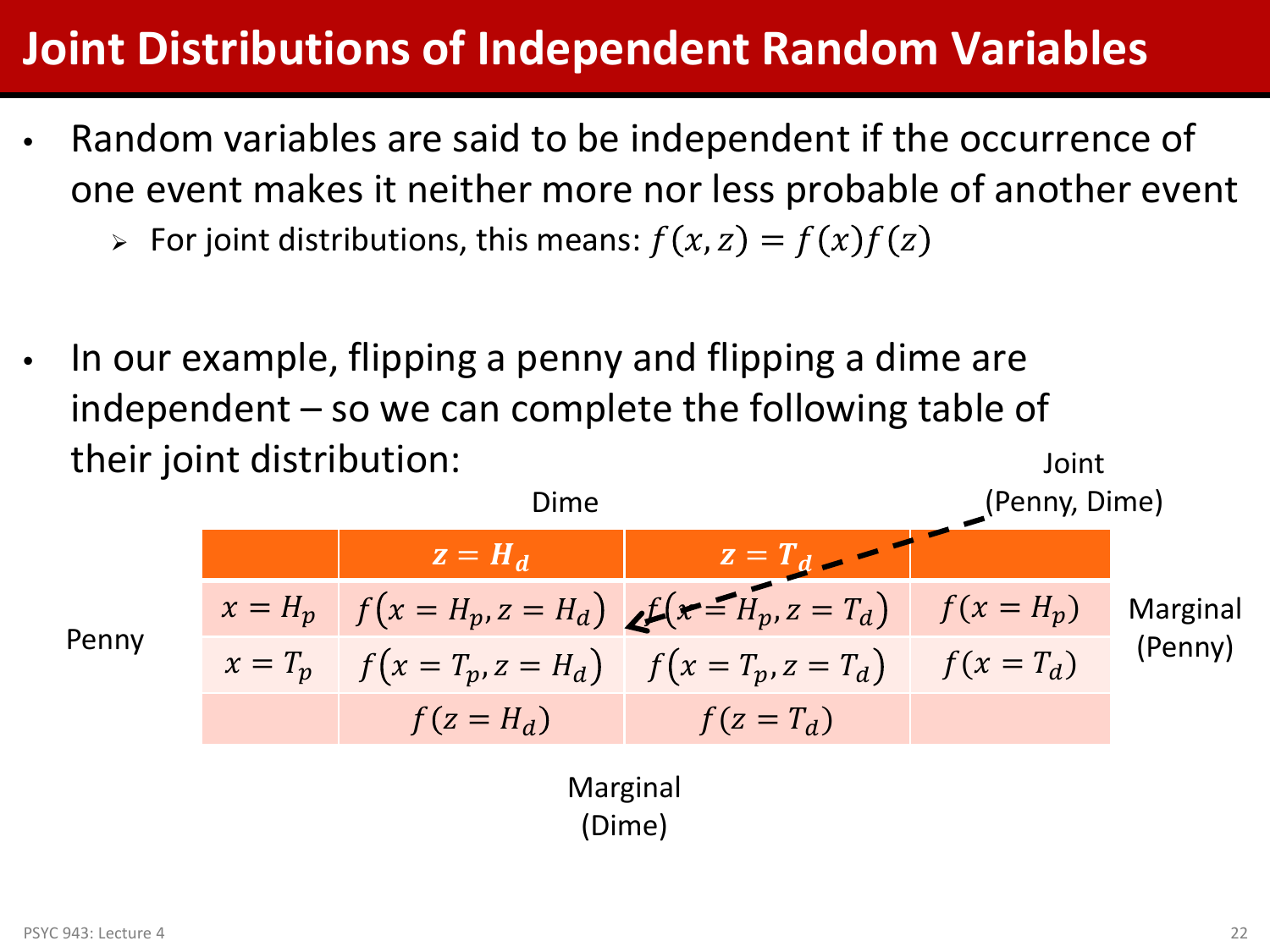#### **Joint Distributions of Independent Random Variables**

Because the coin flips are independent, this becomes:

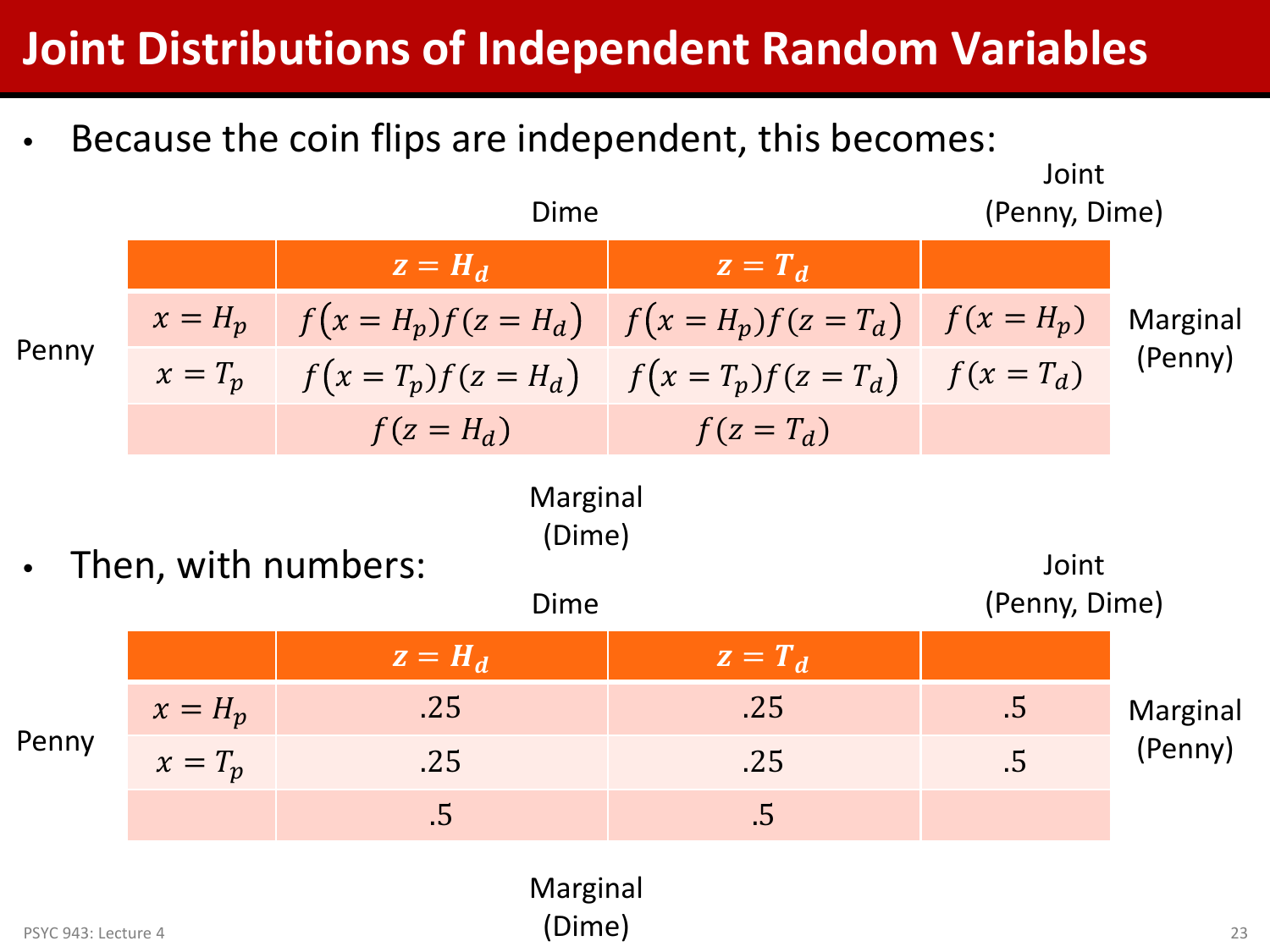#### **Marginalizing Across a Joint Distribution**

- If you had a joint distribution,  $f(x, z)$ , but wanted the marginal distribution of either variable ( $f(x)$  or  $f(z)$ ) you would have to **marginalize** across one dimension of the joint distribution
- For categorical random variables, **marginalize = sum across**

$$
f(x) = \sum_{z} f(x, z)
$$

- $\triangleright$  For example  $f(x = H_p) = f(x = H_p, z = H_p) + f(x = H_p, z = T_p) = .5$
- For continuous random variables, **marginalize = integrate across**
	- $\triangleright$  No integration needed from you just a conceptual understanding
	- $\triangleright$  Here, the integral = an eraser!

$$
f(x) = \int_{Z} f(x, z) dz
$$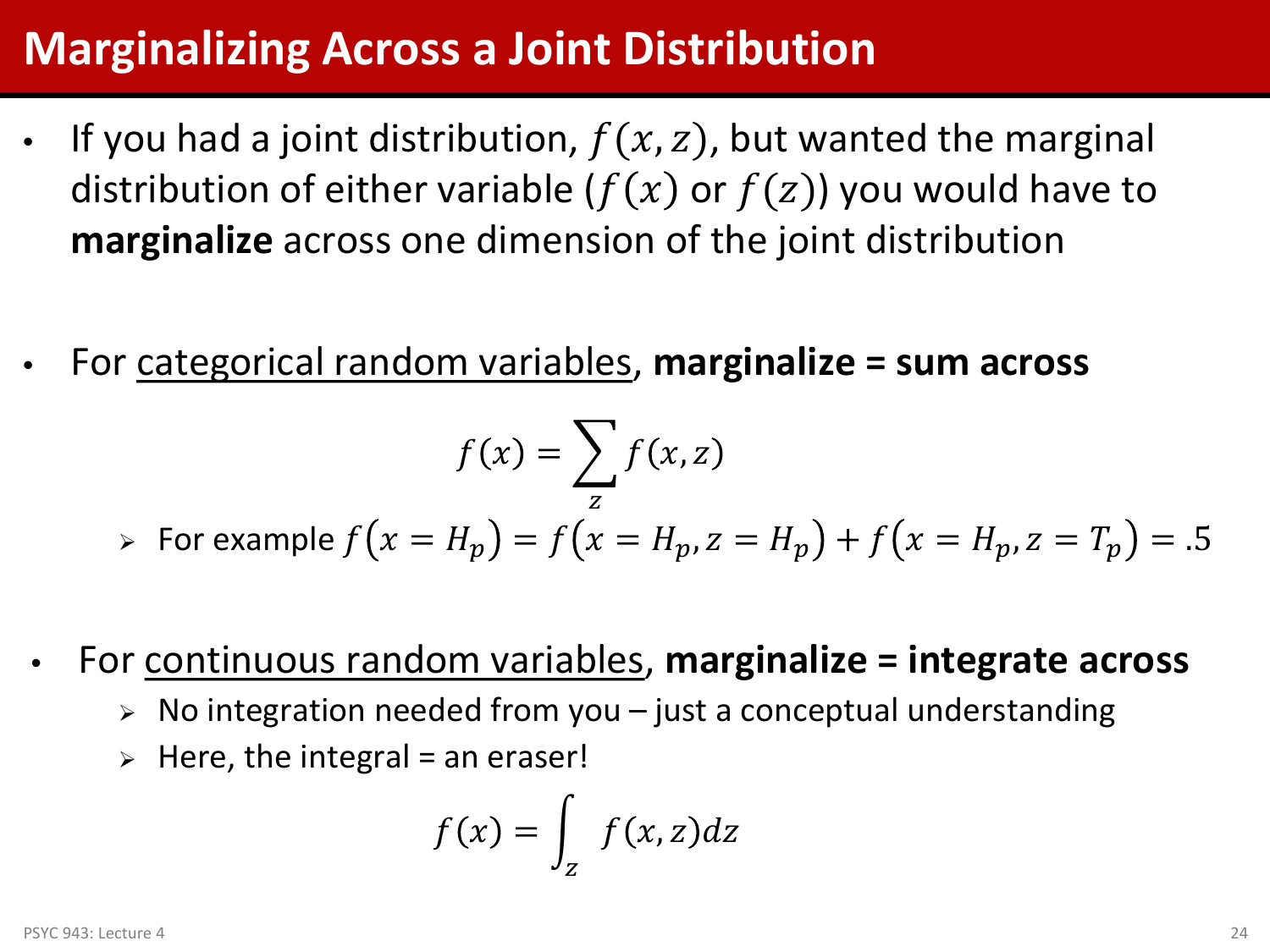#### **Conditional Distributions**

- For two random variables  $x$  and  $z$ , a conditional distribution is written as:  $f(z|x)$ 
	- $\triangleright$  The distribution of z given x
- The conditional distribution is also equal to the joint distribution divided by the marginal distribution of the conditioning random variable

$$
f(z|x) = \frac{f(z,x)}{f(x)}
$$

- Conditional distributions are found everywhere in statistics
	- $\triangleright$  As we will see, the general linear model uses the conditional distribution of the dependent variable (where the independent variables are the conditioning variables)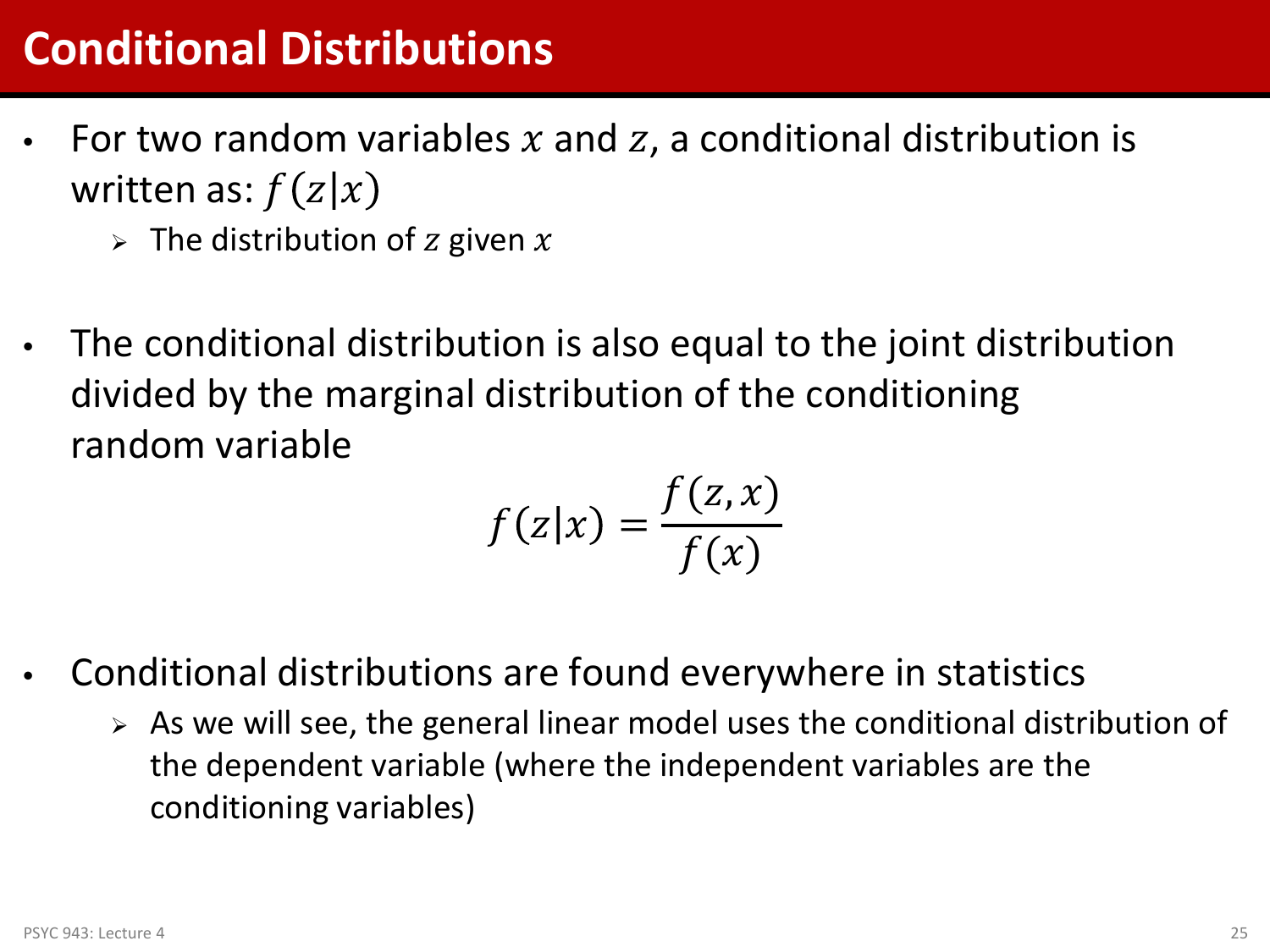#### **Conditional Distributions**

• For discrete random variables, the conditional distribution is fairly easy to show: Joint



Marginal (Dime)

**Conditional:** 
$$
f(z|x = H_p)
$$
:  
\n
$$
f(z = H_d | x = H_p) = \frac{f(z = H_d, x = H_p)}{f(x = H_p)} = \frac{.25}{.5} = .5
$$
\n
$$
f(z = T_d | x = H_p) = \frac{f(z = T_d, x = H_p)}{f(x = H_p)} = \frac{.25}{.5} = .5
$$

We will show a continuous conditional distribution with the GLM in a few slides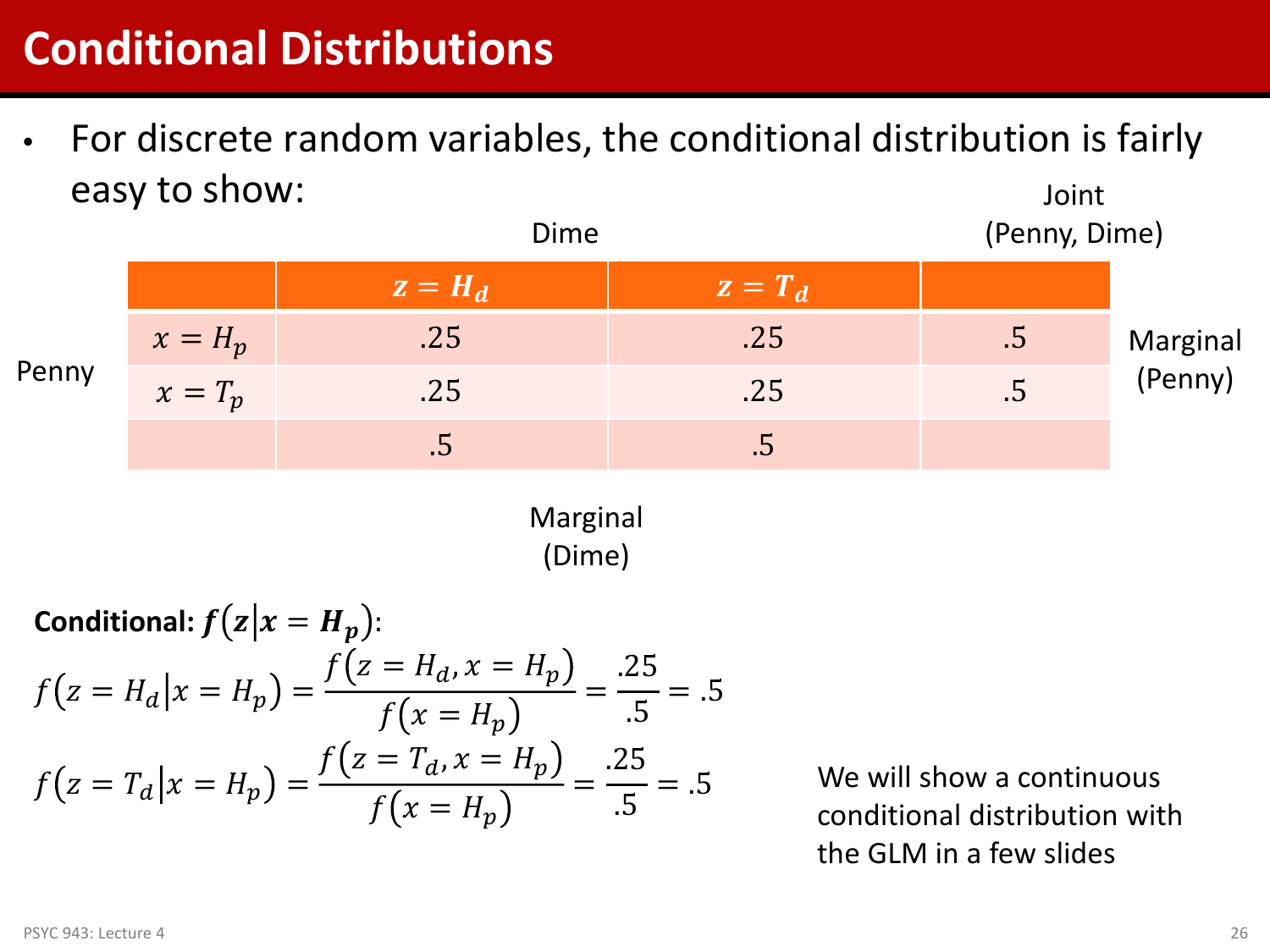## **EXPECTED VALUES AND THE ALGEBRA OF EXPECTATIONS**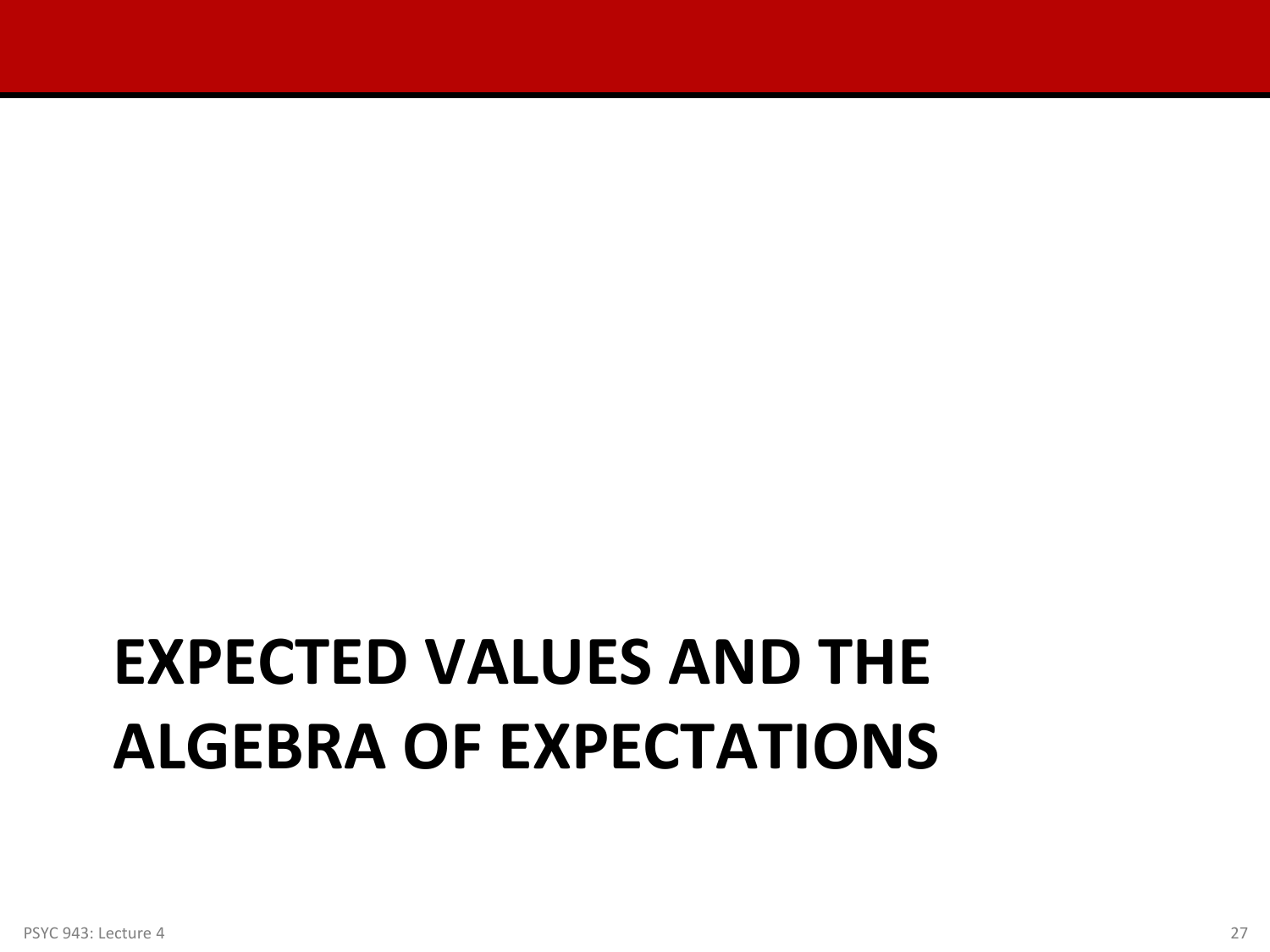#### **Expected Values**

- Expected values are statistics taken the sample space of a random variable: they are essentially weighted averages
- The weights used in computing this average correspond to the probabilities (for a discrete random variable) or to the densities (for a continuous random variable).
- Notation: the expected value is represented by:  $E(x)$ 
	- *The actual statistic that is being weighted by the PDF is put into the parentheses where is now*
- Expected values allow us to understand what a statistical model implies about data, for instance:
	- $\triangleright$  How a GLM specifies the (conditional) mean and variance of a DV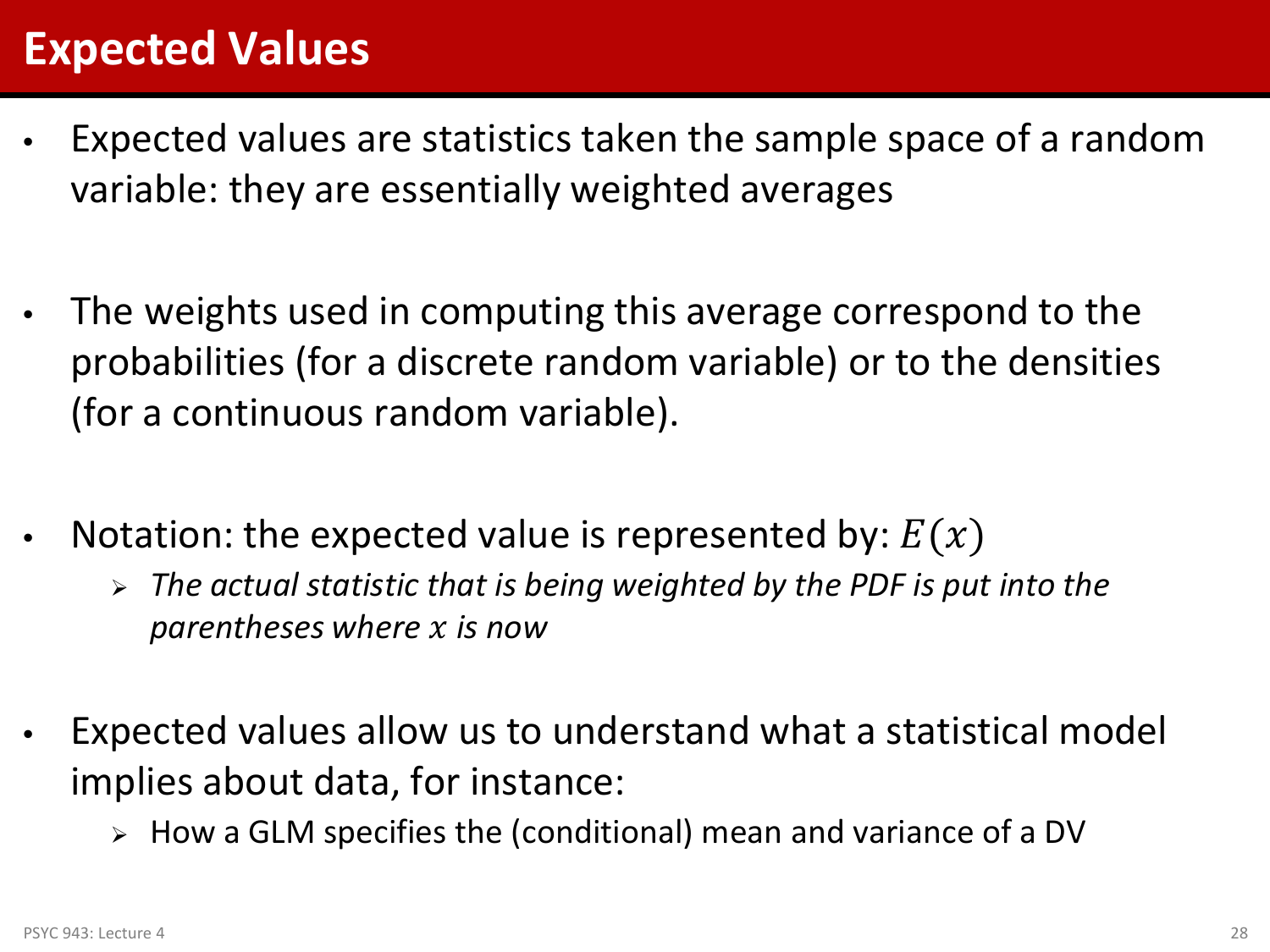#### **Expected Value Calculation**

• For discrete random variables, the expected value is found by:

$$
E(x) = \sum_{x} xP(X = x)
$$

• For example, the expected value of a roll of a die is:

$$
E(x) = (1)\frac{1}{6} + (2)\frac{1}{6} + (3)\frac{1}{6} + (4)\frac{1}{6} + (5)\frac{1}{6} + (6)\frac{1}{6} = 3.5
$$

• For continuous random variables, the expected value is found by:

$$
E(x) = \int_{x} x f(x) dx
$$

• We won't be calculating theoretical expected values with calculus…we use them only to see how models imply things about **our data**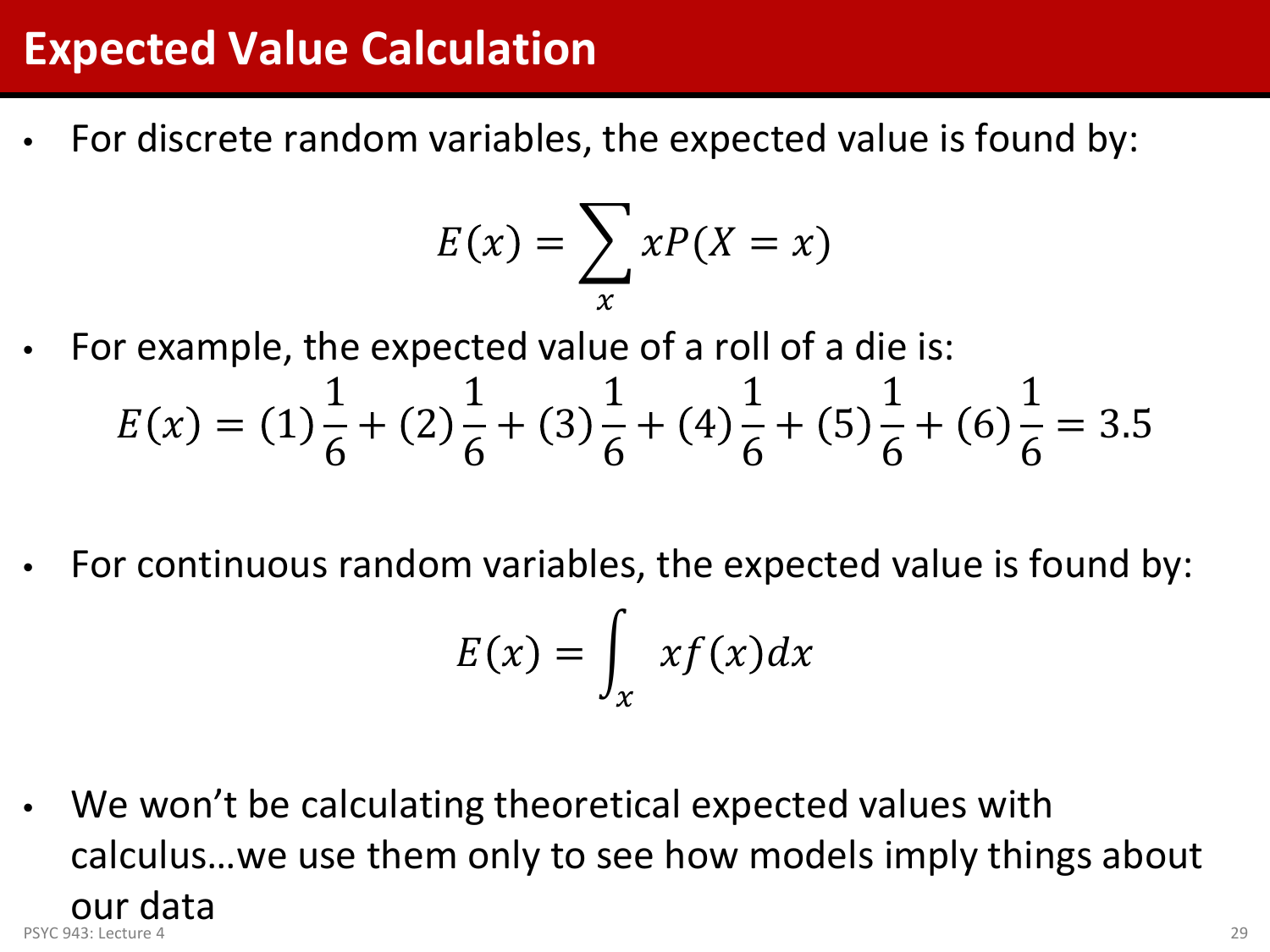#### **Variance and Covariance…As Expected Values**

• A distribution's theoretical variance can also be written as an expected value:

$$
V(x) = E(x - E(x))^{2} = E(x - \mu_{x})^{2}
$$

- $\triangleright$  This formula will help us understand predictions made GLMs and how that corresponds to statistical parameters we interpret
- For a roll of a die, the theoretical variance is:

$$
V(x) = E(x - 3.5)^2 = \frac{1}{6}(1 - 3.5)^2 + \frac{1}{6}(2 - 3.5)^2 + \frac{1}{6}(3 - 3.5)^2 + \frac{1}{6}(4 - 3.5)^2 + \frac{1}{6}(5 - 3.5)^2 + \frac{1}{6}(6 - 3.5)^2 = 2.92
$$
  
\n
$$
\Rightarrow \text{Likewise, the SD is then } \sqrt{2.92} = 1.71
$$

Likewise, for a pair of random variables x and z, the covariance can be found from their joint distributions:

$$
Cov(x, z) = E(xz) - E(x)E(z) = E(xz) - \mu_x \mu_z
$$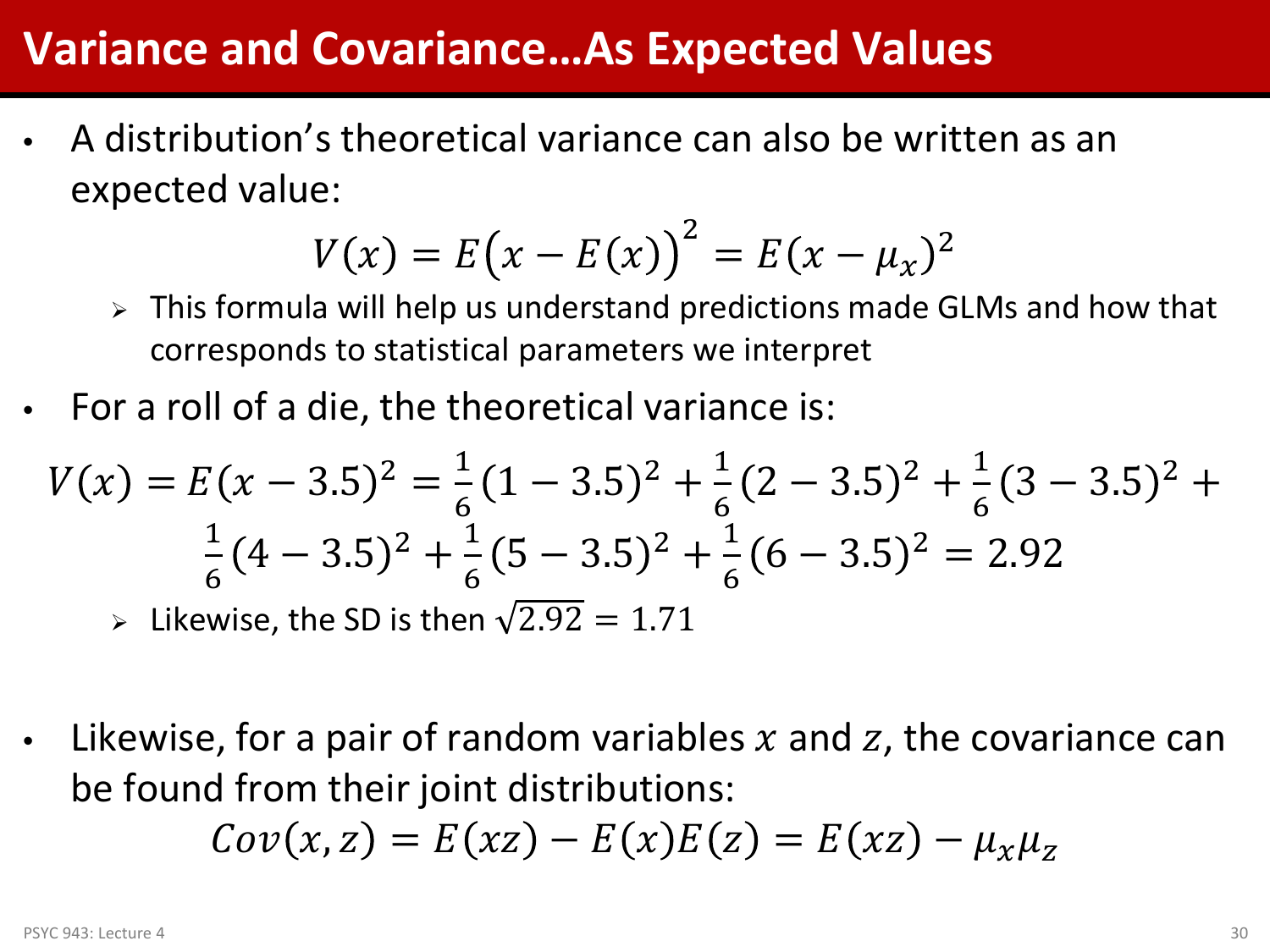## **LINEAR COMBINATIONS OF RANDOM VARIABLES**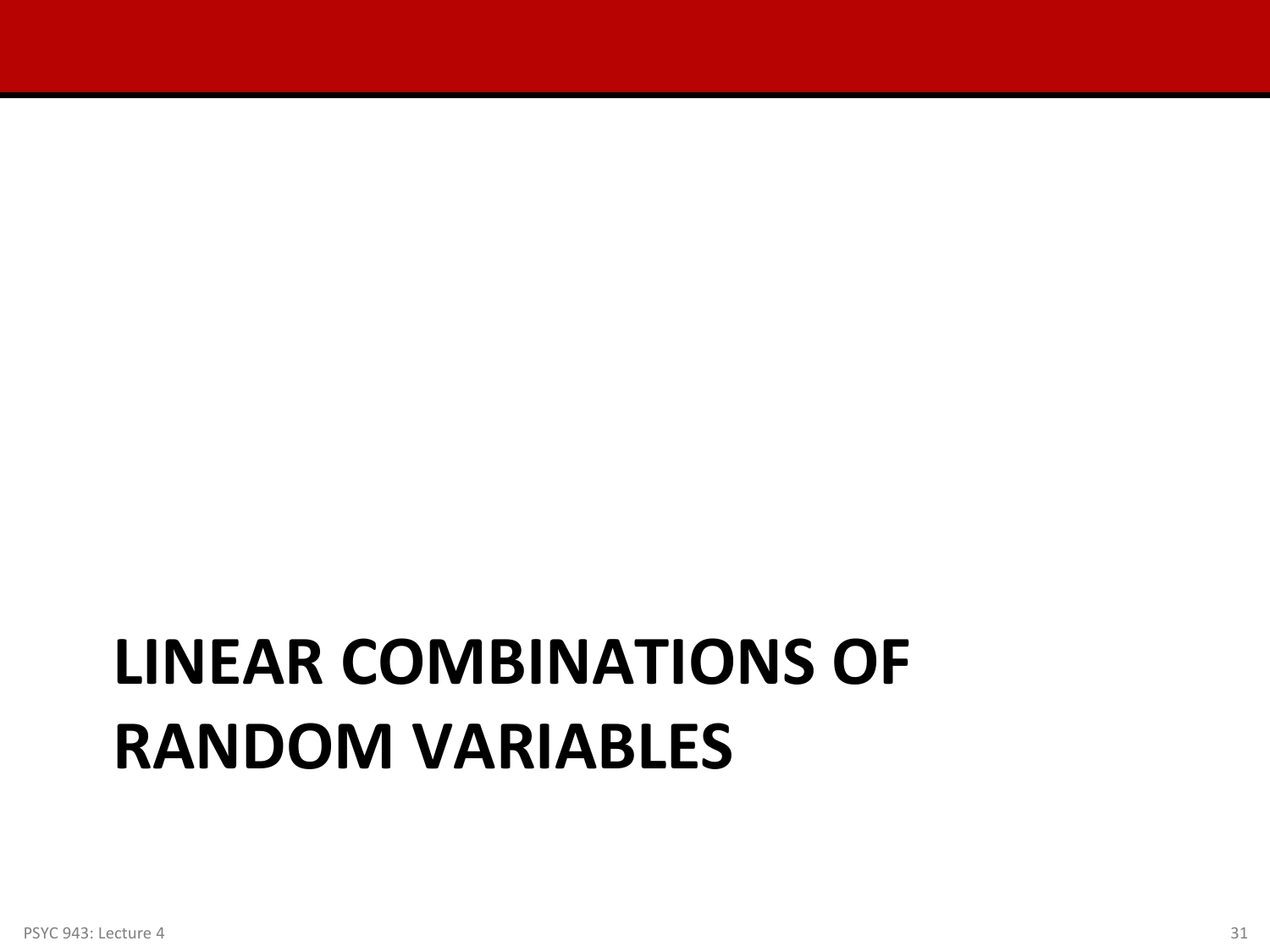#### **Linear Combinations of Random Variables**

A **linear combination** is an expression constructed from a set of terms by multiplying each term by a constant and then adding the results

$$
x = a_1 v_1 + a_2 v_2 + \dots + a_n v_n
$$

- $\triangleright$  The linear regression equation is a linear combination
- More generally, linear combinations of random variables have specific implications for the mean, variance, and possibly covariance of the new random variable
- As such, there are predicable ways in which the means, variances, and covariances change
	- $\triangleright$  These terms are called the algebra of expectations
- To guide us through this process, we will use the descriptive statistics from the height/weight/gender example from our 1<sup>st</sup> class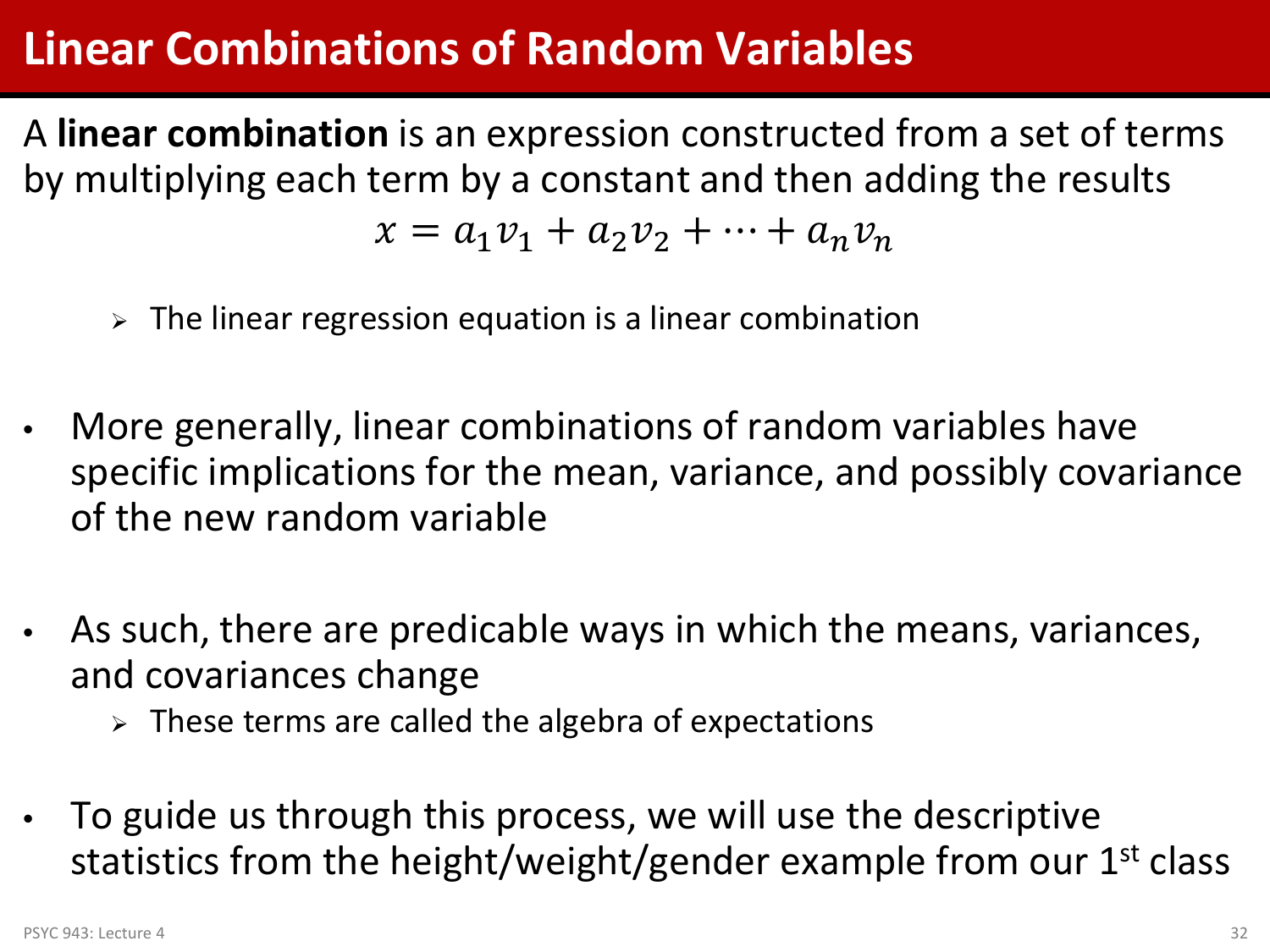#### **Descriptive Statistics for Height/Weight Data**

| <b>Variable</b> | <b>Mean</b> | <b>SD</b> | <b>Variance</b> |
|-----------------|-------------|-----------|-----------------|
| Height          | 67.9        | 7.44      | 55.358          |
| Weight          | 183.4       | 56.383    | 3,179.095       |
| Female          | 0.5         | 0.513     | 0.263           |

|                    | Above Diagonal: |  |
|--------------------|-----------------|--|
| Diagonal: Variance | Covariance      |  |

| <b>Correlation</b><br>/Covariance | <b>Height</b> | <b>Weight</b> | Female    |
|-----------------------------------|---------------|---------------|-----------|
| Height <sup>1</sup>               | 55.358        | 334.832       | $-2.263$  |
| Weight                            | .798          | 3,179.095     | $-27.632$ |
| <b>Female</b>                     | $-.593$       | $-0.955$      | .263      |

Below Diagonal: Correlation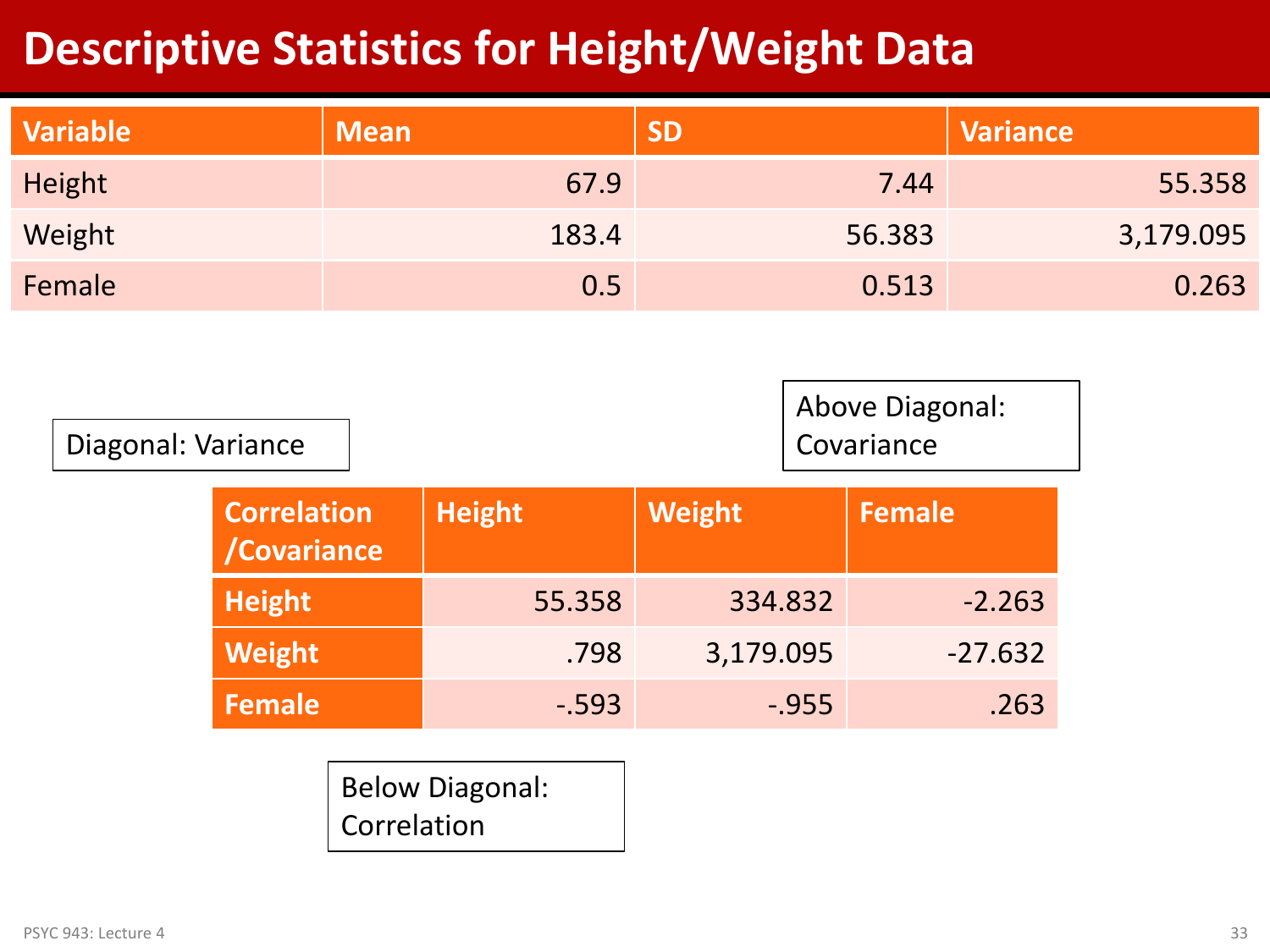#### **Algebra of Expectations**

Here are some properties of expected values (true for any type of random variable): x and z are random variables, c and d constants

Sums of Constants:

$$
E(x + c) = E(x) + c
$$

$$
V(x + c) = V(x)
$$

$$
Cov(x + c, z) = Cov(x, z)
$$

Products of Constants:

$$
E(cx) = cE(x)
$$
  

$$
V(cx) = c2V(x)
$$
  

$$
Cov(cx, dz) = cdCov(x, z)
$$

Sums of Random Variables:

$$
E(cx + dz) = cE(x) + dE(z)
$$

$$
V(cx + dz) = c2V(x) + d2V(z) + 2cd(Cov(x, z))
$$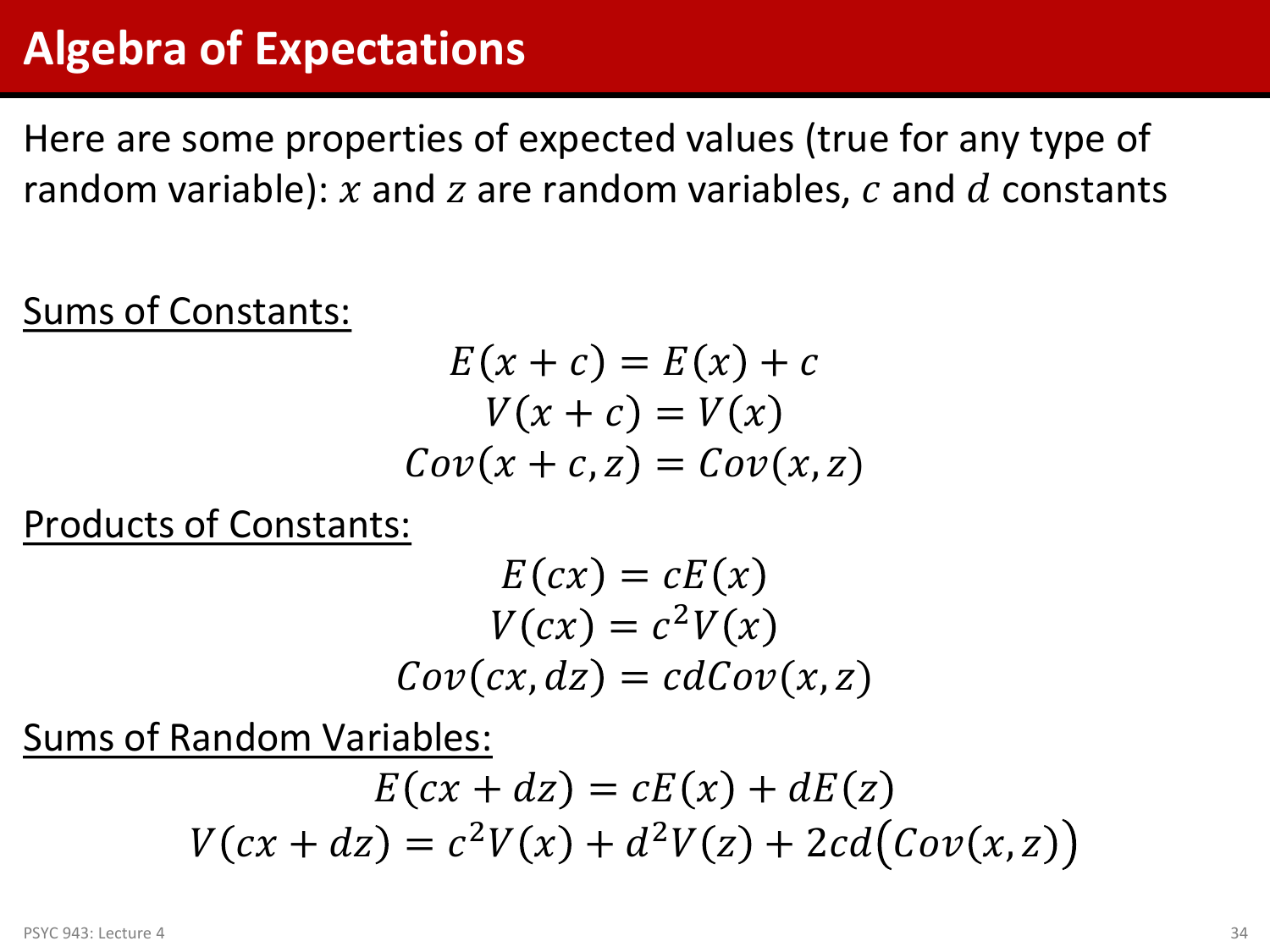#### **Examples for Algebra of Expectations**

• Image you wanted to convert weight from pounds to kilograms (where 1 pound  $= 0.453$  kg)

$$
Weight_{kg} = .453Weight_{lb}
$$

- The mean (expected value) of weight in kg:  $E(Weight_{ka}) = E(453 Weight_{lb}) = 453E(Weight_{lb}) = 453Weight_{lb}$  $= 453 * 183.4 = 83.08$ kg
- The variance of weight in kg:

$$
V\big(Weight_{kg}\big) = V(.453Weight_{lb}) = .453^2 V\big(Weight_{lb}\big) = .453^2 * 3,179.095 = 652.38kg^2
$$

The covariance of weight in kg with height in inches:

 $Cov(Weight_{ka}, Height) = Cov(453 Weight_{lb}, Height)$  $= 453Cov(Weight<sub>1b</sub>, Height) = 453 * 334.832$  $= 151.68$ kg  $*$  inches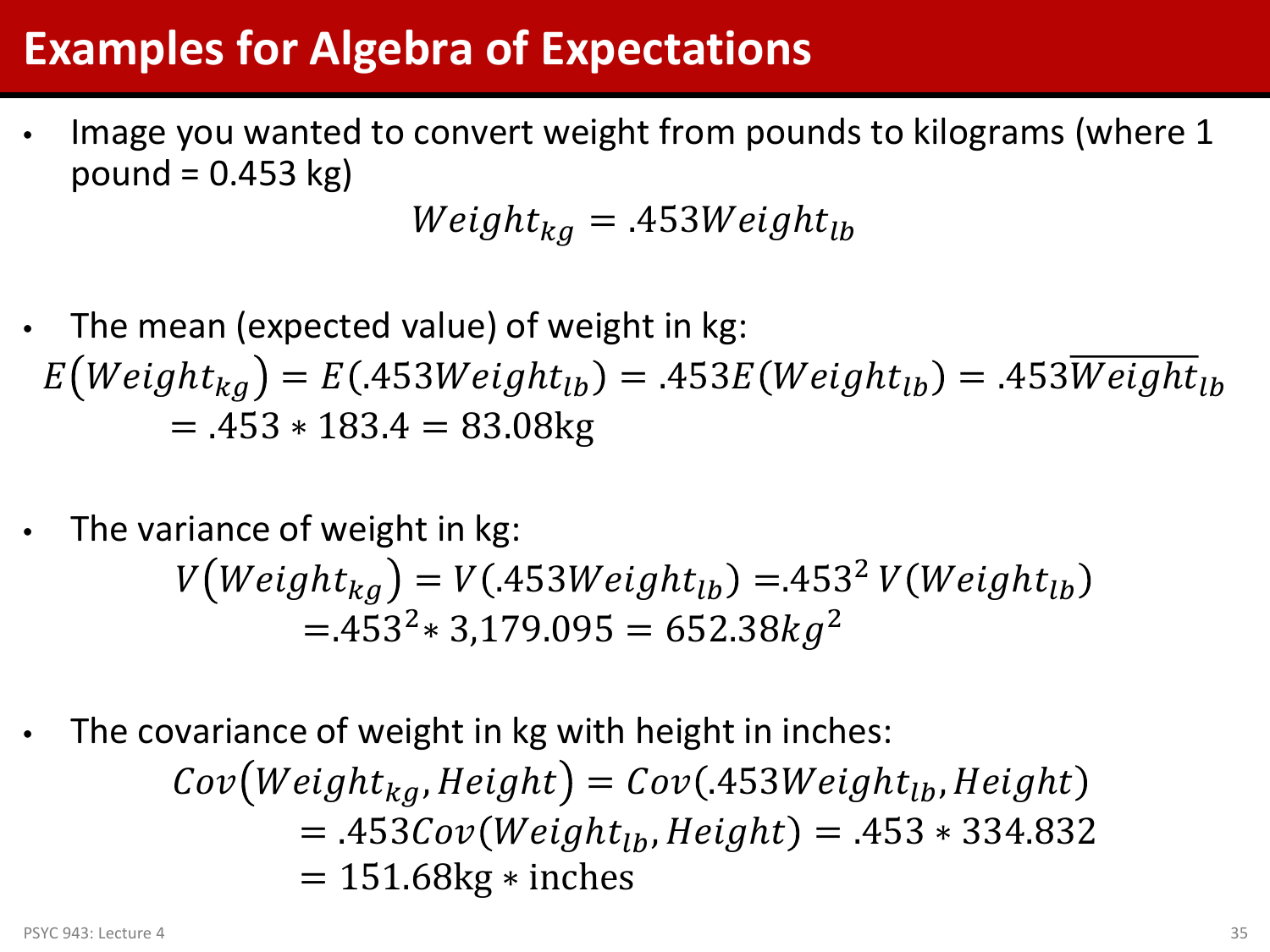#### **Don't Take My Word For It…**

#### SAS syntax for transforming weight in a DATA step:

```
DATA htwt;
INPUT id Gender $ height weight ;
IF Gender = 'F' THEN female=1; IF Gender = 'M' THEN female=0;
heightMC = height-67.9;weightKG = 0.453*weight;
```
#### SAS syntax for marginal descriptive statistics and covariances:

\*NEW SAMPLE STATISTICS FOR WEIGHT: PROC MEANS DATA=htwt MEAN VAR: VAR weight weightKG;  $RUN:$ 

PROC CORR DATA=htwt COV; VAR weight weightKG height;  $RUN:$ 

#### SAS output:

#### **The MEANS Procedure**

| Variable |             | <b>Mean Variance</b> |
|----------|-------------|----------------------|
| weight   | 183.4000000 | 3179.09              |
| weightKG | 83.0802000  | 652.3788519          |

| <b>Covariance Matrix, DF = 19</b> |             |                        |                       |  |  |  |  |
|-----------------------------------|-------------|------------------------|-----------------------|--|--|--|--|
| weight weight KG height           |             |                        |                       |  |  |  |  |
| weight                            | 3179.094737 | 1440.129916 334.831579 |                       |  |  |  |  |
| weightKG                          | 1440.129916 |                        | 652.378852 151.678705 |  |  |  |  |
| height                            | 334.831579  | 151.678705             | 55.357895             |  |  |  |  |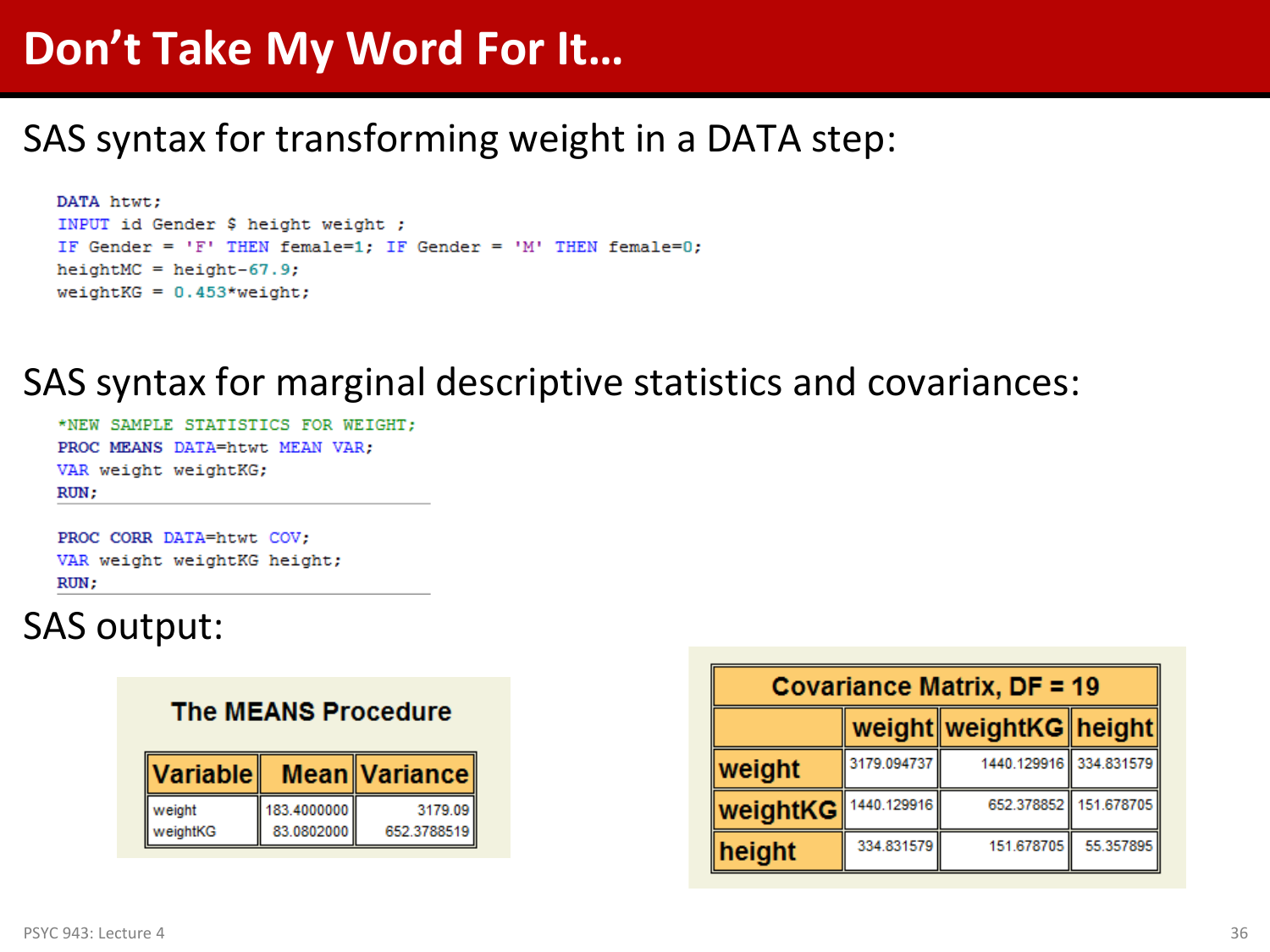#### **Where We Use This…The Dreaded ESTIMATE Statement**

- The ESTIMATE statement in SAS computes the expected value and standard error (square root of variance) for a new random variable
	- $\triangleright$  The new random variable is a linear combination of the original model parameters (the fixed effects)
	- $\triangleright$  The original model parameters are considered "random" here as their sampling distribution is used (assuming normal errors and a large N)

```
MODEL score = Dgroup2 Dgroup3 Dgroup4 experience4 enthusiasm
             Dgroup2*experience4 Dgroup3*experience4 Dgroup4*experience4 / SOLUTION;
ESTIMATE 'experience for mini' experience4 1 doroup2*experience4 1:
```
*Estimate* = 
$$
1 * \beta_{experience4} + 1 * \beta_{G2*experience4}
$$

- Where:
	- $\triangleright$   $\beta_{experience4}$  has mean  $\beta_{experience4}$  and variance  $se(\beta_{experience4})^2$
	- $\triangleright$   $\beta$ <sub>G2\*experience4</sub> has mean  $\beta$ <sub>G2\*experience4</sub> and variance se( $\beta$ <sub>G2\*experience4</sub>)<sup>2</sup>
	- > There exists a covariance between  $\beta_{experiences}$  and  $\beta_{G2*experiences}$ 
		- We'll call this  $Cov(\beta_{experience4}, \beta_{G2*experience4})$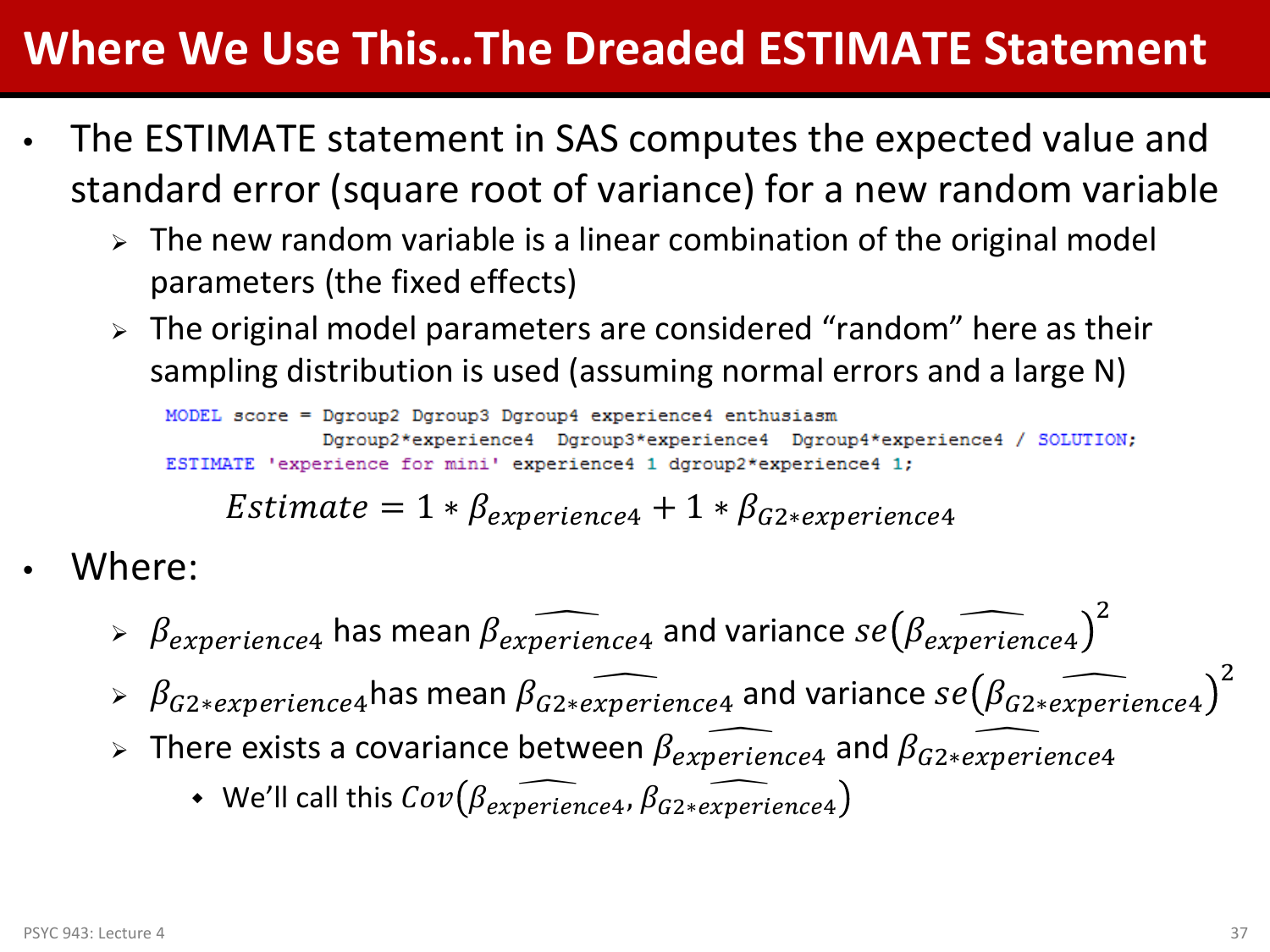### **More ESTIMATE Statement Fun**

• So…if the estimates are:

| <b>Estimate</b> |            | t Value  | Pr >  t               |
|-----------------|------------|----------|-----------------------|
| 75.49934727     | 0.38707620 | 195.05   | < 0001                |
| -10.07267266    | 0.54896179 | $-18.35$ | < 0001                |
| 4.17623925      | 0.54961852 | 7.60     | < 0001                |
| $-6.04195829$   | 0.54912685 | $-11.00$ | < 0001                |
| $-0.38518388$   | 0.29569936 | $-1.30$  | 0.1943                |
| -5.00727782     | 0.18730609 | $-26.73$ | < 0001                |
| $-0.63103823$   | 0.39198136 | $-1.61$  | 0 1091                |
| $-0.10925920$   | 0.41111045 | $-0.27$  | 0.7907                |
| 0.16959725      | 0.41917025 | 0.40     | 0.6862                |
|                 |            |          | <b>Standard Error</b> |

And � , ∗ � = −.08756

#### **…What is:**

$$
E(Estimate) = E(1 * \beta_{experience4} + 1 * \beta_{G2*experience4})
$$
  
= 1 \* E(\beta\_{experience4}) + 1 \* E(\beta\_{G2\*experience4}) = -.385 - .631 = -1.016  
V(Estimate) = V(1 \* \beta\_{experience4} + 1 \* \beta\_{G2\*experience4})  
= 1<sup>2</sup>V(\beta\_{experience4}) + 1<sup>2</sup>V(\beta\_{G2\*experience4}) + 2 \* 1  
\* 1Cov(\beta\_{experience4}, \beta\_{G2\*experience4}) =  
.296<sup>2</sup> + .391<sup>2</sup> - 2 \* .08756 = .0653

$$
se(Estimate) = \sqrt{V(Estimate)} = .257
$$
  
\n
$$
P
$$
  
\n
$$
P
$$
  
\n
$$
P
$$
  
\n
$$
= .257
$$
  
\n
$$
P
$$
  
\n
$$
P
$$
  
\n
$$
P
$$
  
\n
$$
= .257
$$
  
\n
$$
P
$$
  
\n
$$
P
$$
  
\n
$$
P
$$
  
\n
$$
P
$$
  
\n
$$
= .257
$$
  
\n
$$
P
$$
  
\n
$$
P
$$
  
\n
$$
P
$$
  
\n
$$
= .257
$$
  
\n
$$
P
$$
  
\n
$$
P
$$
  
\n
$$
P
$$
  
\n
$$
= .257
$$
  
\n
$$
P
$$
  
\n
$$
P
$$
  
\n
$$
= .257
$$
  
\n
$$
P
$$
  
\n
$$
P
$$
  
\n
$$
= .257
$$
  
\n
$$
P
$$
  
\n
$$
= .257
$$
  
\n
$$
P
$$
  
\n
$$
= .257
$$
  
\n
$$
P
$$
  
\n
$$
= .257
$$
  
\n
$$
P
$$
  
\n
$$
= .257
$$
  
\n
$$
P
$$
  
\n
$$
= .257
$$
  
\n
$$
P
$$
  
\n
$$
= .257
$$
  
\n
$$
P
$$
  
\n
$$
= .257
$$
  
\n
$$
P
$$
  
\n
$$
= .257
$$
  
\n
$$
P
$$
  
\n
$$
= .257
$$
  
\n
$$
P
$$
  
\n
$$
= .257
$$
  
\n
$$
P
$$
  
\n
$$
= .257
$$
  
\n
$$
P
$$
  
\n
$$
= .257
$$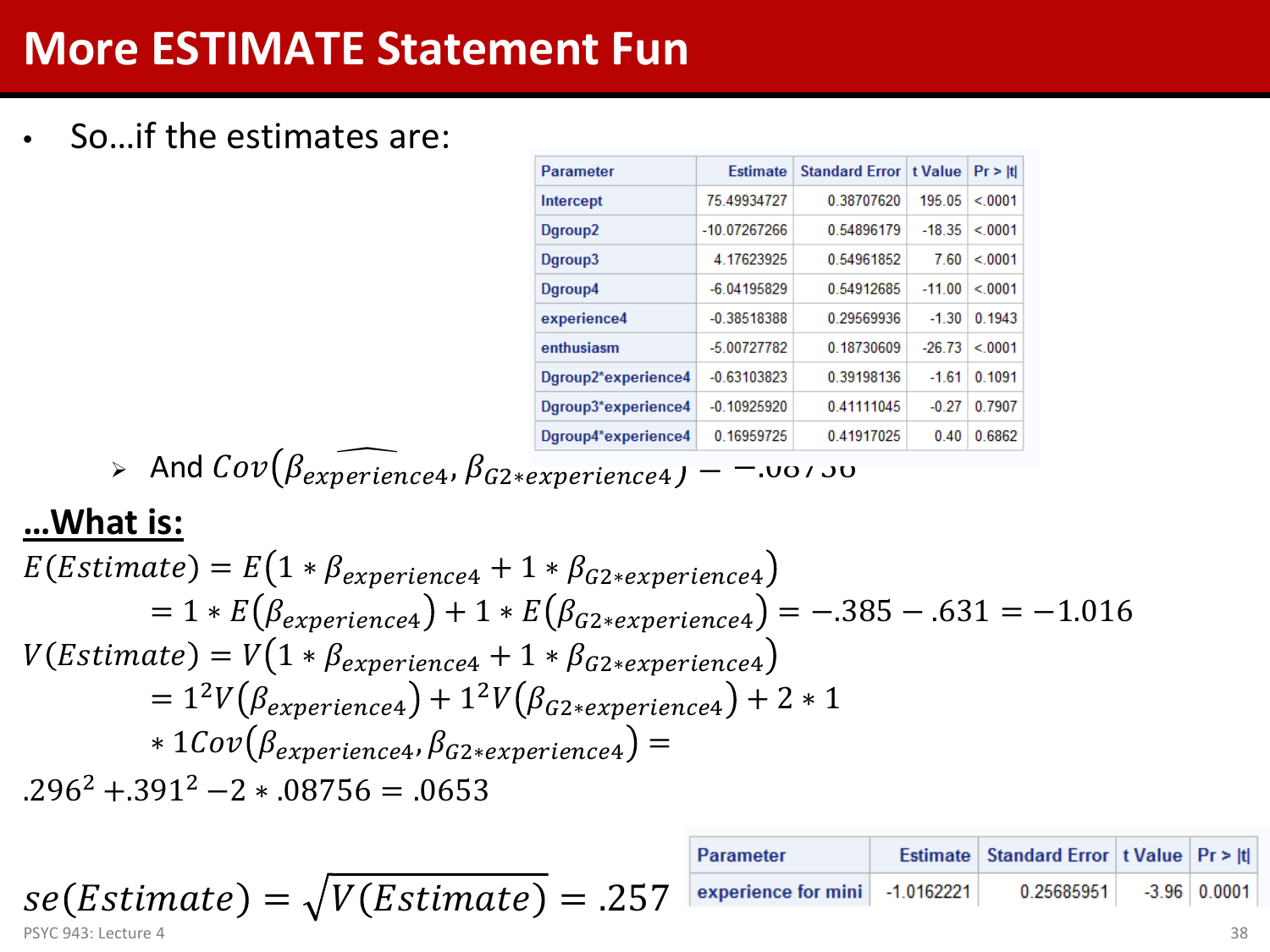# **THE GENERAL LINEAR MODEL WITH WHAT WE HAVE LEARNED TODAY**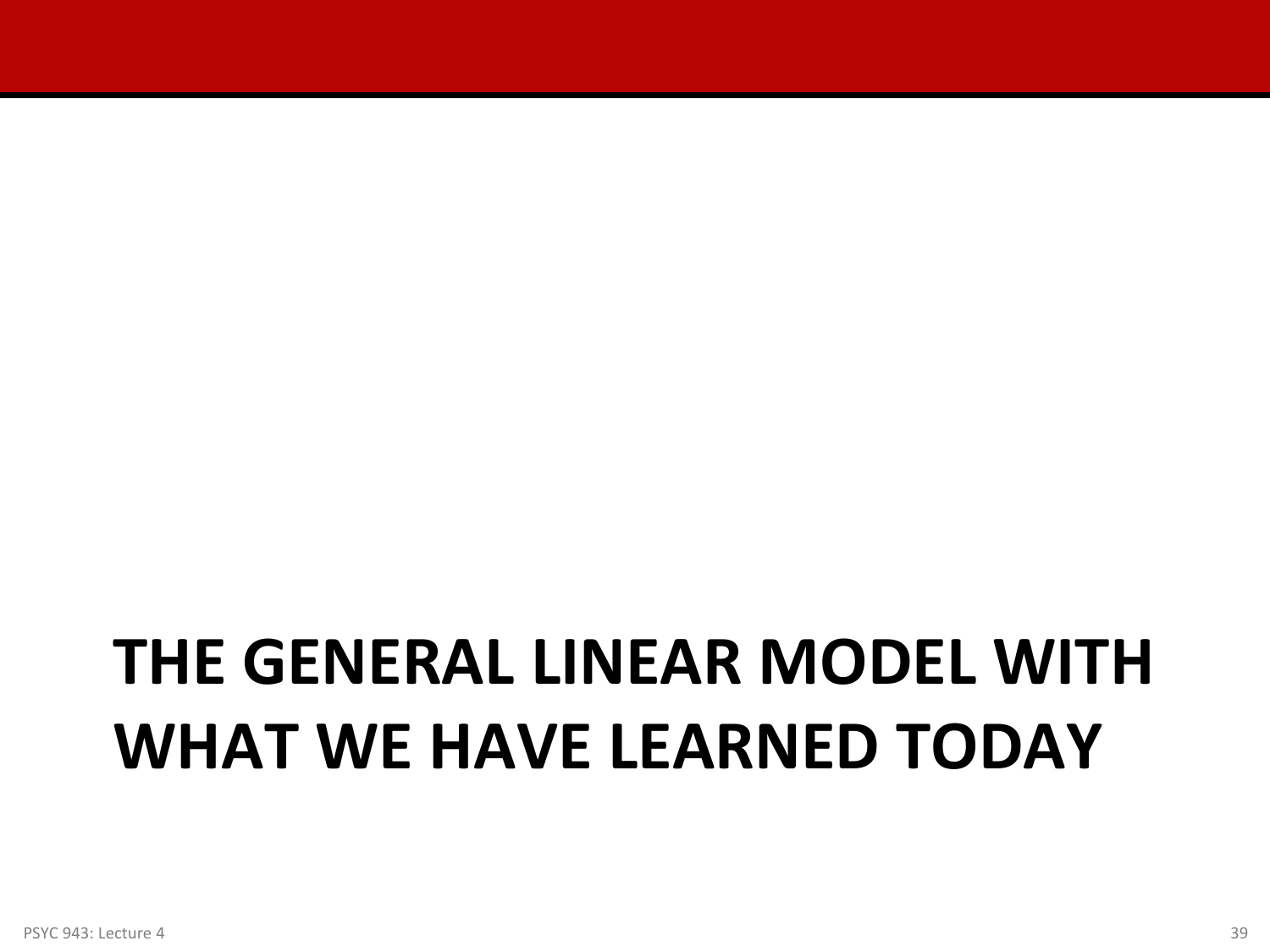#### **The General Linear Model, Revisited**

• The general linear model for predicting Y from X and Z:  $Y_p = \beta_0 + \beta_1 X_p + \beta_2 Z_p + \beta_3 X_p Z_p + e_p$ 

In terms of random variables, under the GLM:

- $e_p$  is considered random:  $e_p \thicksim N(0, \sigma_e^2)$
- $Y_p$  is dependent on the linear combination of  $X_p$ ,  $Z_p$ , and  $e_p$
- The GLM provides a model for the **conditional distribution** of the dependent variable, where the conditioning variables are the independent variables:  $f(Y_p|X_p, Z_p)$ 
	- $\triangleright$  There are no assumptions made about  $X_p$  and  $Z_p$  they are constants
	- $\triangleright$  The regression slopes  $\beta_0$ ,  $\beta_1$ ,  $\beta_2$ ,  $\beta_3$  are constants that are said to be fixed at their values (hence, called fixed effects)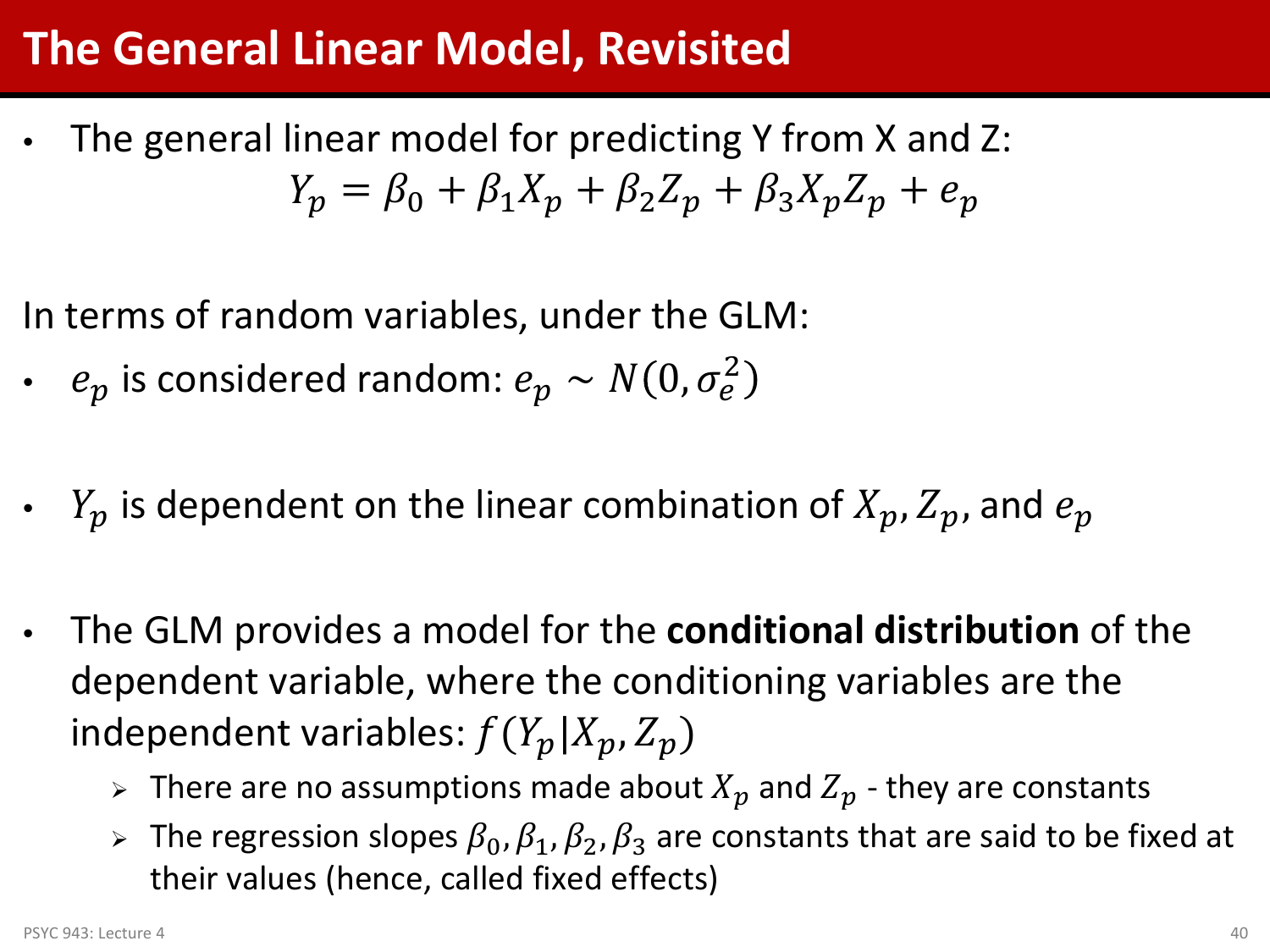#### **Combining the GLM with Expectations**

Using the algebra of expectations predicting Y from X and Z: The expected value (mean) of  $f(Y_p|X_p, Z_p)$ :  $\hat{Y}_p = E(Y_p) = E(\beta_0 + \beta_1 X_p + \beta_2 Z_p + \beta_3 X_p Z_p + e_p)$  $= \beta_0 + \beta_1 X_p + \beta_2 Z_p + \beta_3 X_p Z_p + E(e_p)$  $= \beta_0 + \beta_1 X_p + \beta_2 Z_n + \beta_3 X_n Z_n$ Constants Variable with  $E(e_p) = 0$ 

The variance of  $f(Y_p|X_p, Z_p)$ :  $V(Y_p) = V(\beta_0 + \beta_1 X_p + \beta_2 Z_p + \beta_3 X_p Z_p + e_p) = V(e_p) = \sigma_e^2$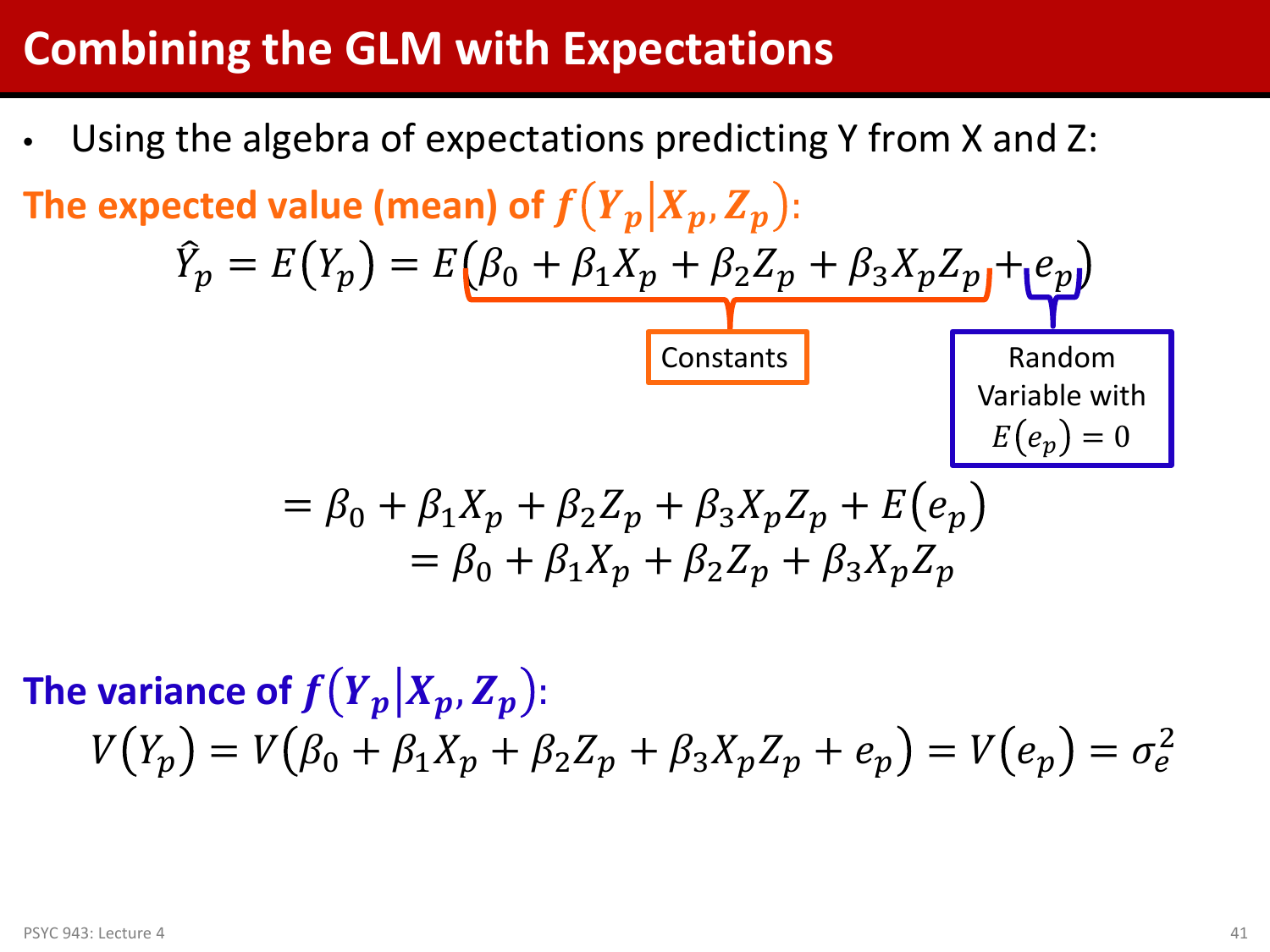### **Distribution of**  $f(Y_p|X_p, Z_p)$

- We just found the mean (expected value) and variance implied by the GLM for the conditional distribution of  $Y_p$  given  $X_p$  and  $Z_p$
- The next question: what is the distribution of  $f(Y_p|X_p, Z_p)$ ?
- Linear combinations of random variables that are normally distributed result in variables that are normally distributed
- Because  $e_p \sim N(0,\sigma_e^2)$  is the only random term in the GLM, the resulting conditional distribution of  $Y_p$  is normally distributed:

$$
Y_p \sim N(\beta_0 + \beta_1 X_p + \beta_2 Z_p + \beta_3 X_p Z_p \sigma_e^2)
$$

Model for the means: from fixed effects; literally gives mean of PSYC 943: Lecture 4  $f(Y_p|X_p,Z_p)$  variance of  $f(Y_p|X_p,Z_p)$ 

Model for the variances: from random effects; gives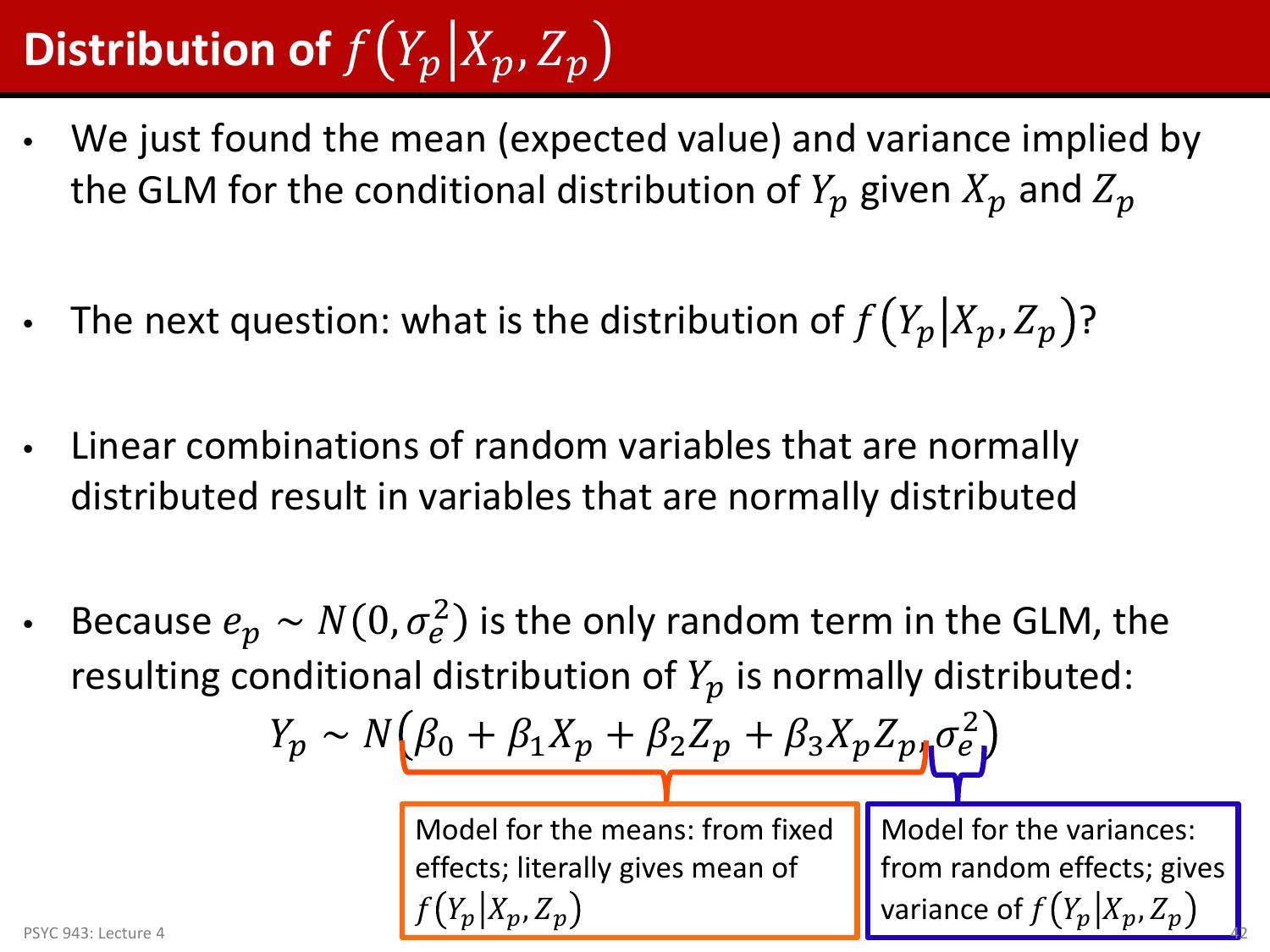#### **Examining What This Means in the Context of Data**

• If you recall from our first lecture, the final model we decided to interpret: Model 5

$$
W_p = \beta_0 + \beta_1 (H_p - \overline{H}) + \beta_2 F_p + \beta_3 (H_p - \overline{H}) F_p + e_p
$$

where  $e_p \thicksim N(0,\sigma_e^2)$ 

• From SAS:

| ∥Parameter           |               | Estimate Standard Error t Value Pr >  t |          |        |
|----------------------|---------------|-----------------------------------------|----------|--------|
| ∥Intercept           | 222.1841719   | 0.83809108                              | 265.11   | < 0001 |
| $\parallel$ heightMC | 3.1897275     | 0.11135027                              | 28.65    | < 0001 |
| $\ $ female          | $-82.2719216$ | 1.21109969                              | $-67.93$ | < 0001 |
| heightMC*female      | $-1.0938553$  | 0.16777741                              | $-6.52$  | < 0001 |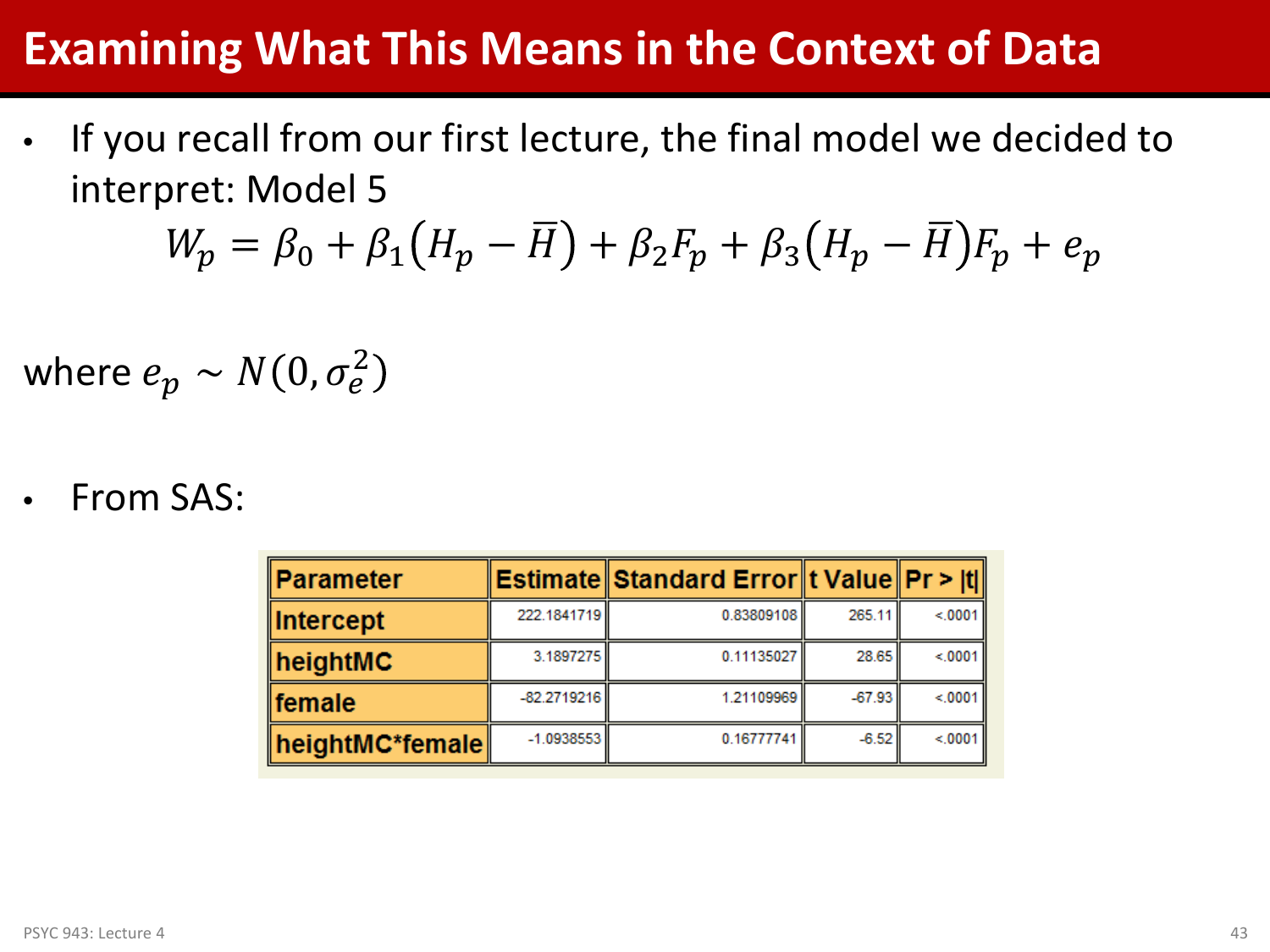### **Picturing the GLM with Distributions**

The distributional assumptions of the GLM are the reason why we do not need to worry if our dependent variable is normally distributed

#### Our dependent variable should be **conditionally** normal

We can check this assumption by checking our assumption about the residuals,  $e_p \thicksim N(0,\sigma_e^2)$ 

More on this soon…



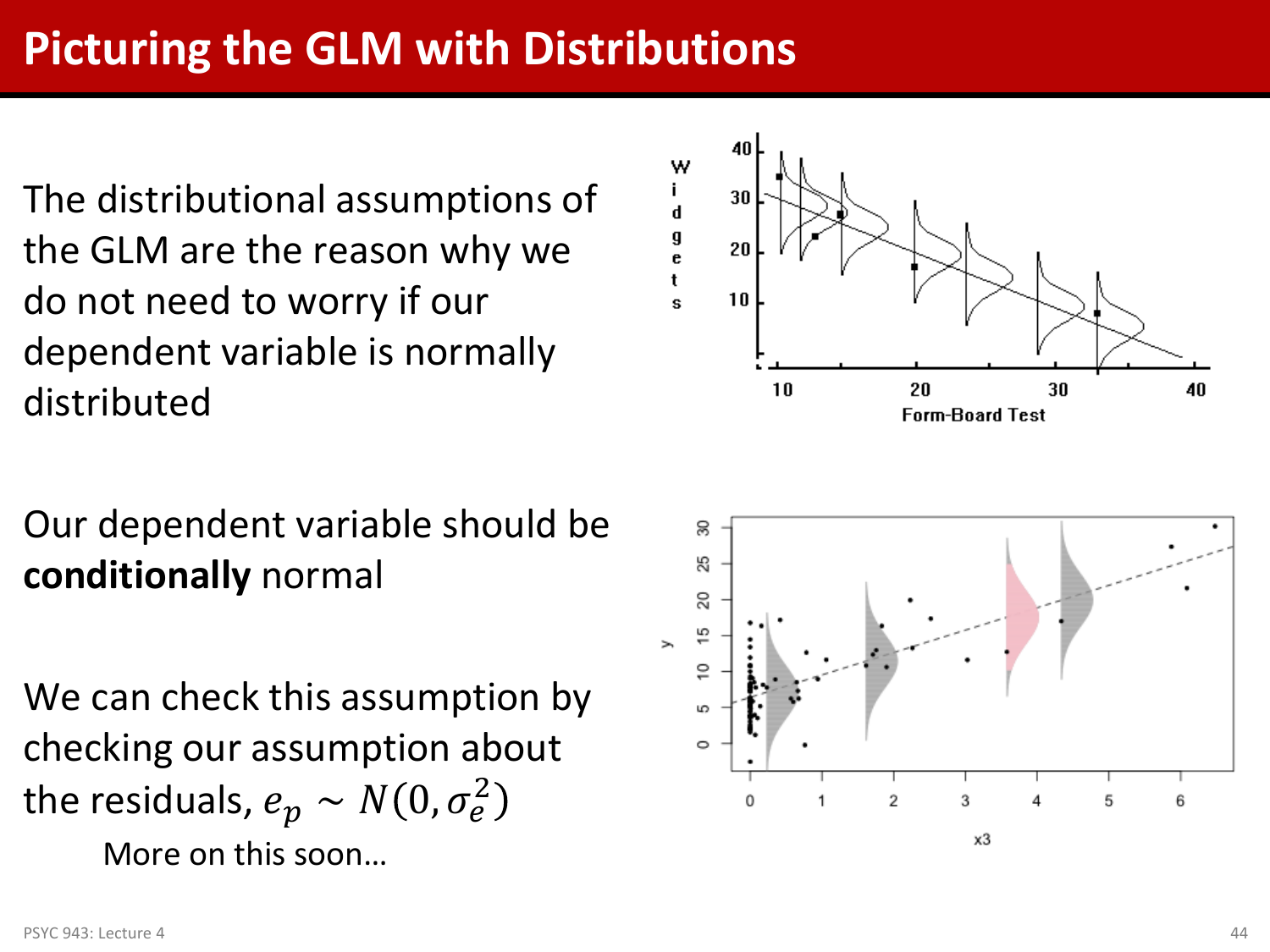### **More Pictures of the GLM**

Treating our estimated values of the slopes  $(\beta_0, \beta_1, \beta_2, \beta_3)$  and the residual variance  $(\sigma_e^2)$  as the true values\* we can now see what the theoretical\* distribution of  $f(Weight_p|Height_p, Female_p)$  looks like for a given set of predictors



\*Note: these distributions change when sample estimates are used (think standard error of the prediction)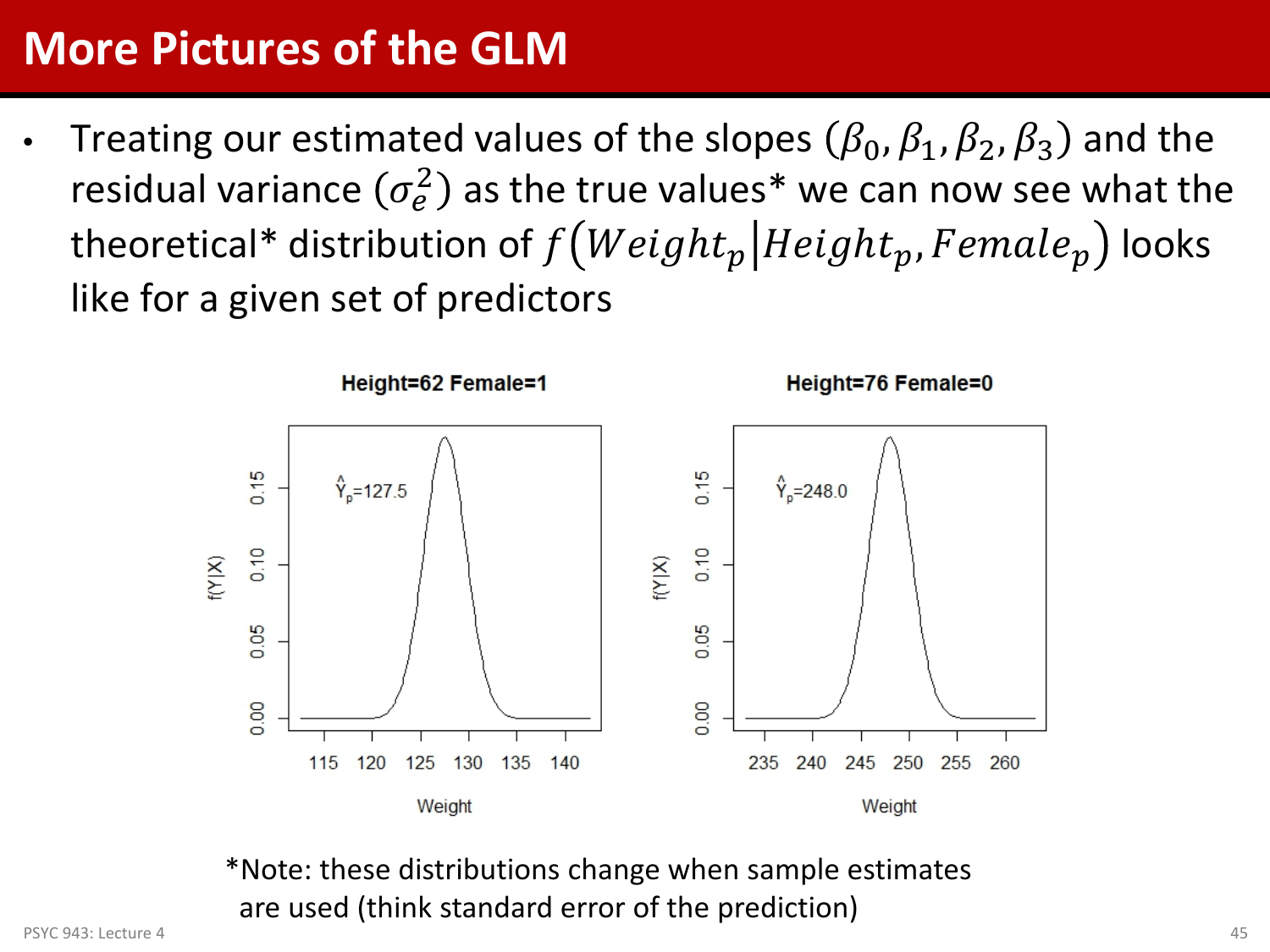#### **Behind the Pictures…**

• To emphasize the point that PDFs provide the height of the line, here is the normal PDF (with numbers) that produced those plots:

$$
f(W_p|H_p, F_p) = \frac{1}{\sqrt{2\pi\sigma_e^2}} \exp\left(-\frac{(W_p - \widehat{W}_p)^2}{2\sigma_e^2}\right)
$$
  
\n
$$
= \frac{1}{\sqrt{2\pi\sigma_e^2}} \exp\left(-\frac{(W_p - (\beta_0 + \beta_1(H_p - \overline{H}) + \beta_2 F_p + \beta_3(H_p - \overline{H})F_p))^2}{2\sigma_e^2}\right)
$$
  
\n
$$
= \frac{1}{\sqrt{2\pi(4.73)}} \exp\left(-\frac{(W_p - (222.18 + 3.19(H_p - \overline{H}) - 82.27F_p - 1.09(H_p - \overline{H})F_p))^2}{2(4.73)}\right)
$$

**Model for the Variance**

The plots were created using the following value for the predictors:  $\overline{H} = 67.9$ Left plot:  $H_p = 62; F_p = 1$ Right plot:  $H_p = 76$ ;  $F_p = 0$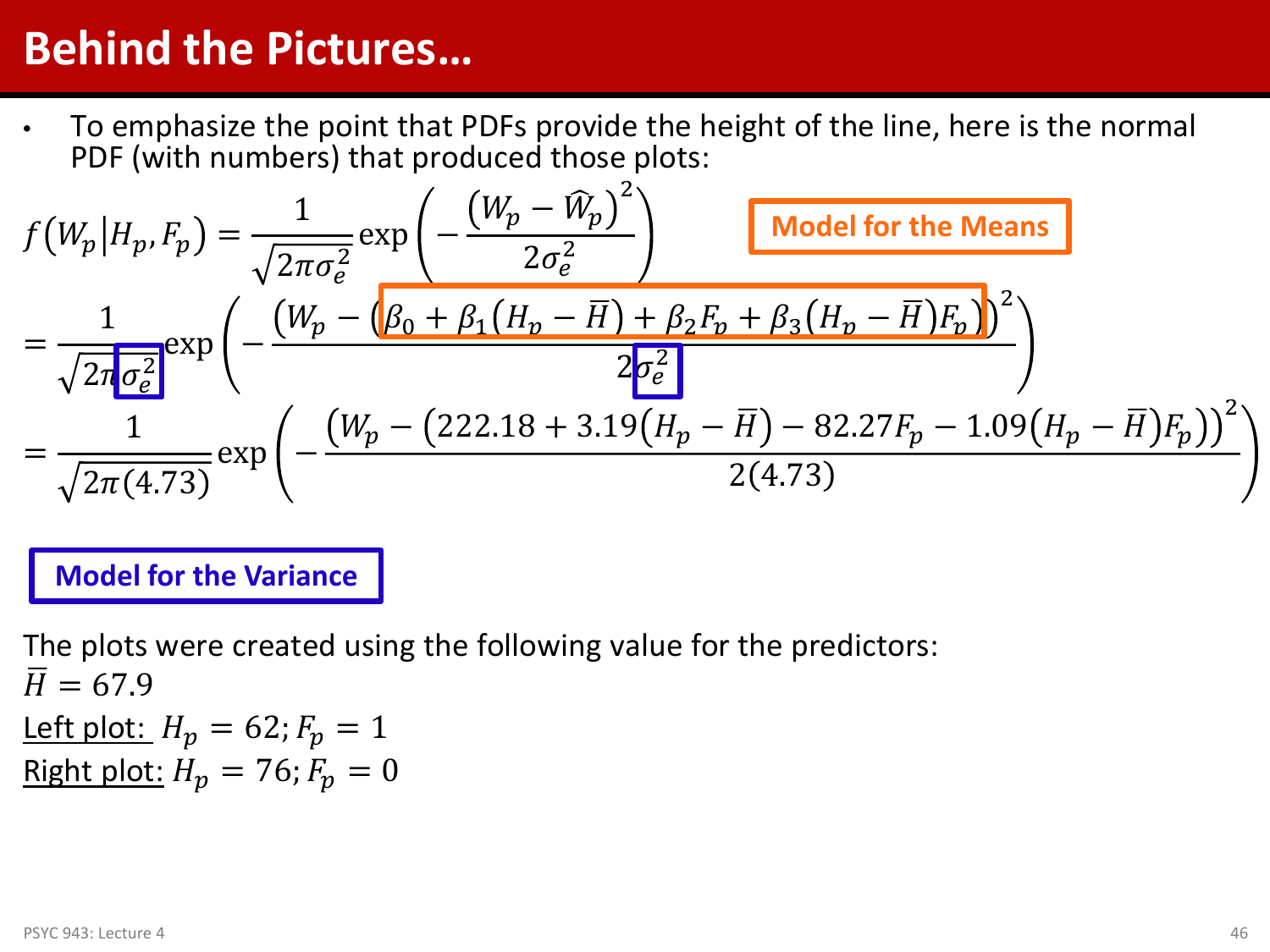# **ASSESSING UNIVARIATE NORMALITY IN SAS**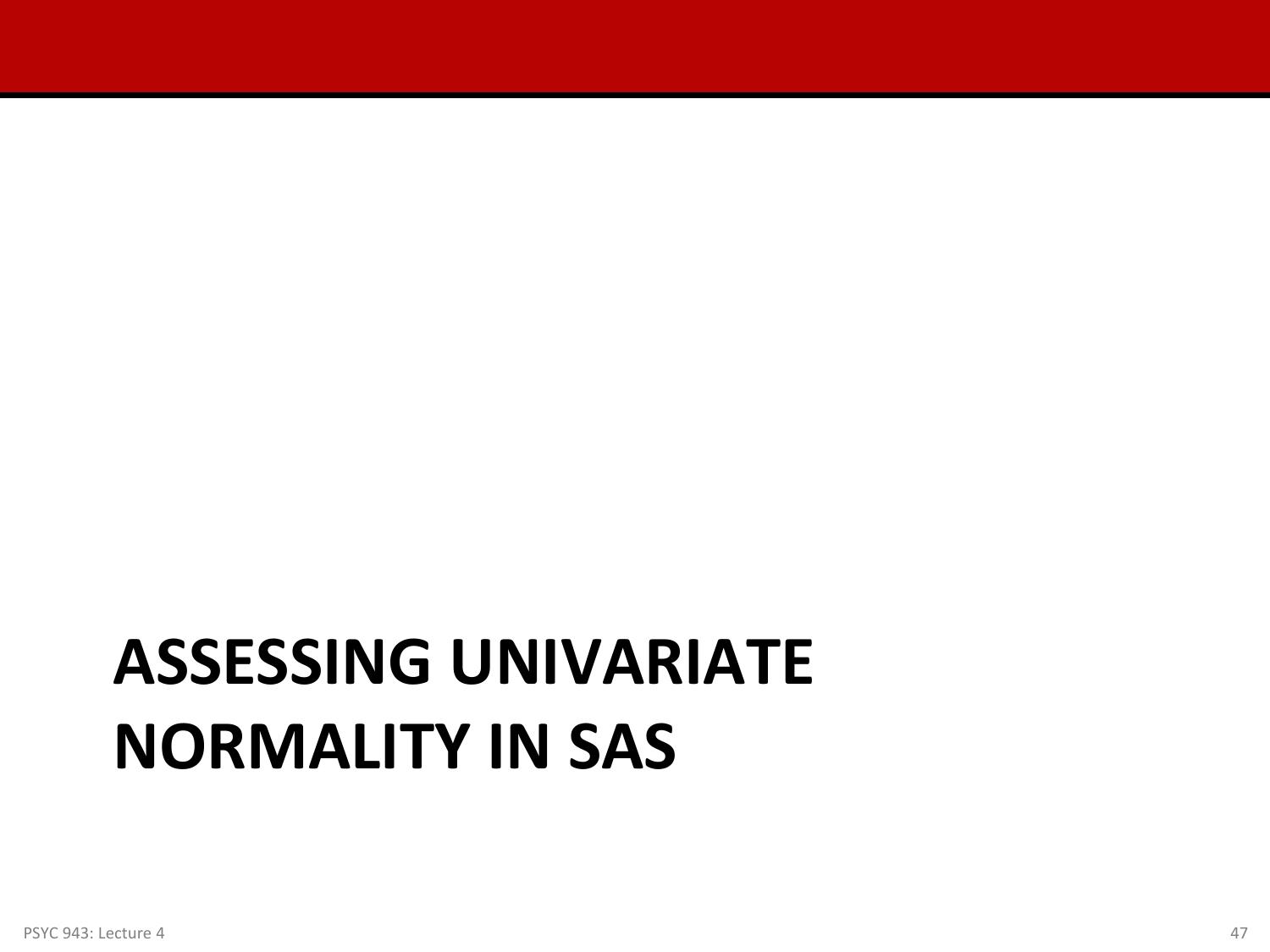### **Assessing Univariate Normality in SAS**

- The assumption of normally distributed residuals permeates GLM
	- $\triangleright$  Good news: of all the distributional assumptions, this seems to be the least damaging to violate. GLMs are robust to violations of normality.
- Methods exist to examine residuals from an analysis and thereby determine the adequacy of a model
	- Graphical methods: Quantile-Quantile plots (from PROC GLM)
	- $\triangleright$  Hypothesis tests (from PROC UNIVARIATE)
- Both approaches have problems
	- Graphical methods do not determine how much deviation is by chance
	- Hypothesis tests become overly sensitive to small deviations when sample size is large (have great power)
- To emphasize how distributions work, we will briefly discuss both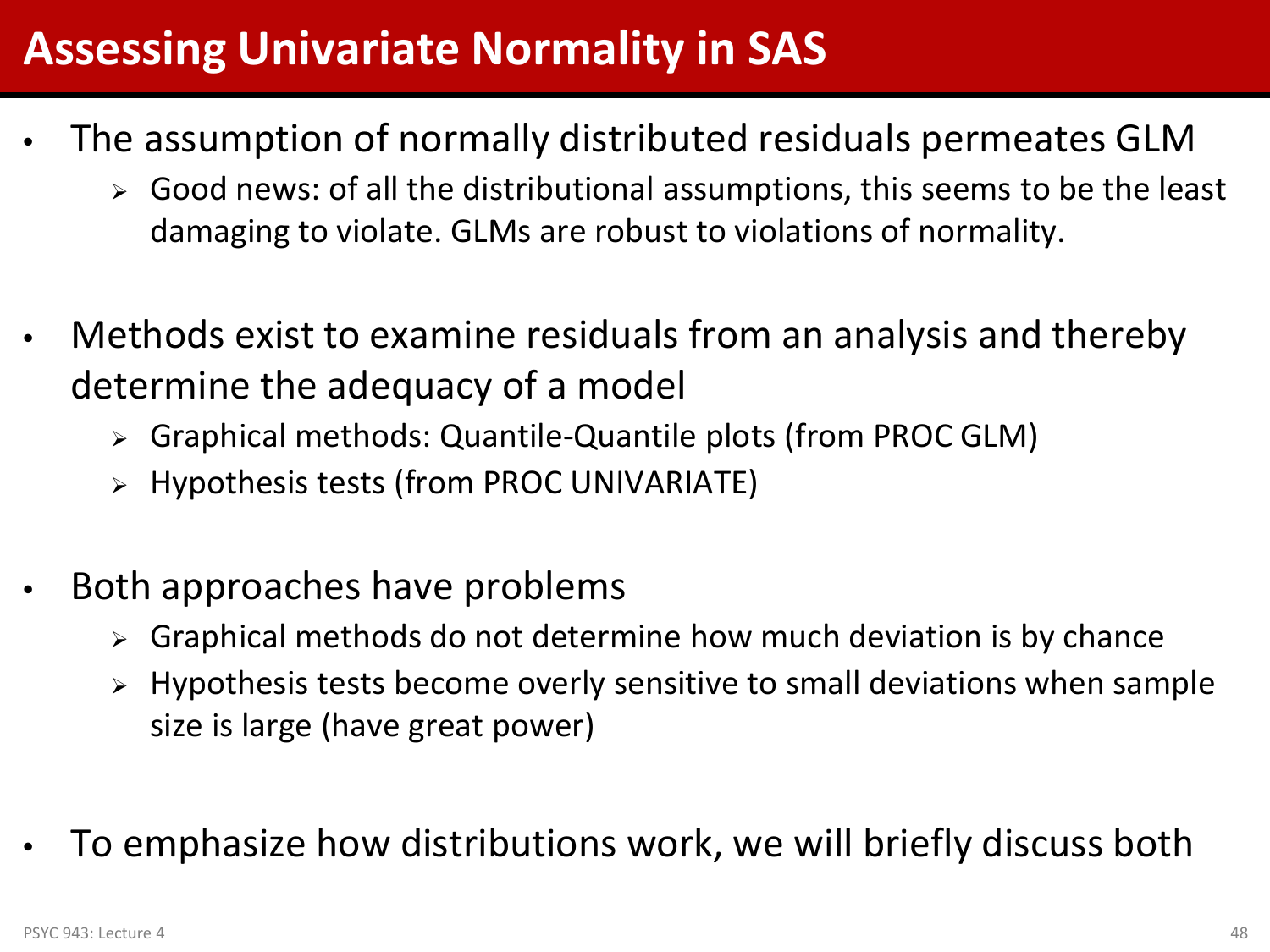#### **Assessing Distributional Assumptions Graphically**

- A useful tool to evaluate the plausibility of a distributional assumption is that of the Quantile versus Quantile Plot (more commonly called a Q-Q plot)
- A Q-Q plot is formed by comparing the observed quantiles of a variable with that of a known statistical distribution
	- $\triangleright$  A quantile is the particular ordering of a given observation
	- $>$  In our data, a person with a height of 71 is the 39<sup>th</sup> tallest person (out of 50)
	- > This would correspond to the person being at the  $\frac{39-.5}{50}$  $\frac{50}{50}$  = .77 or .77 percentile of the distribution (taller than 77% of the distribution)
	- $\geq$  The Q-Q plot then converts the percentile to a quantile using the sample mean and variance
		- A quantile is the value of an observation at the  $77<sup>th</sup>$  percentile
- If the data deviate from a straight line, the data are not likely to follow from that theoretical distribution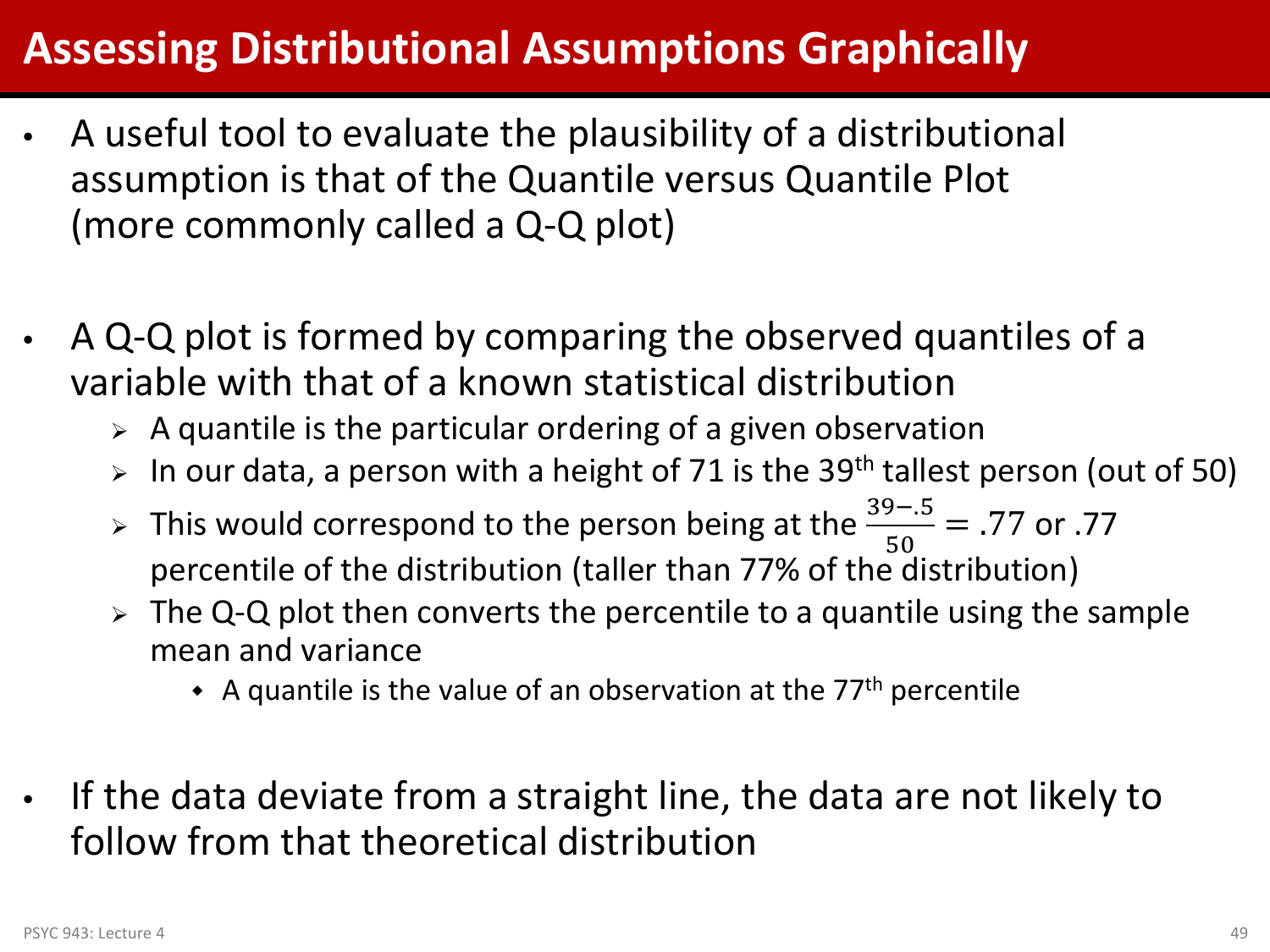#### **Q-Q Plots of GLM Residuals**

When you turn on the ODS Graphics, SAS PROC GLM will provide Q-Q plots for you with one command (PLOTS = ):

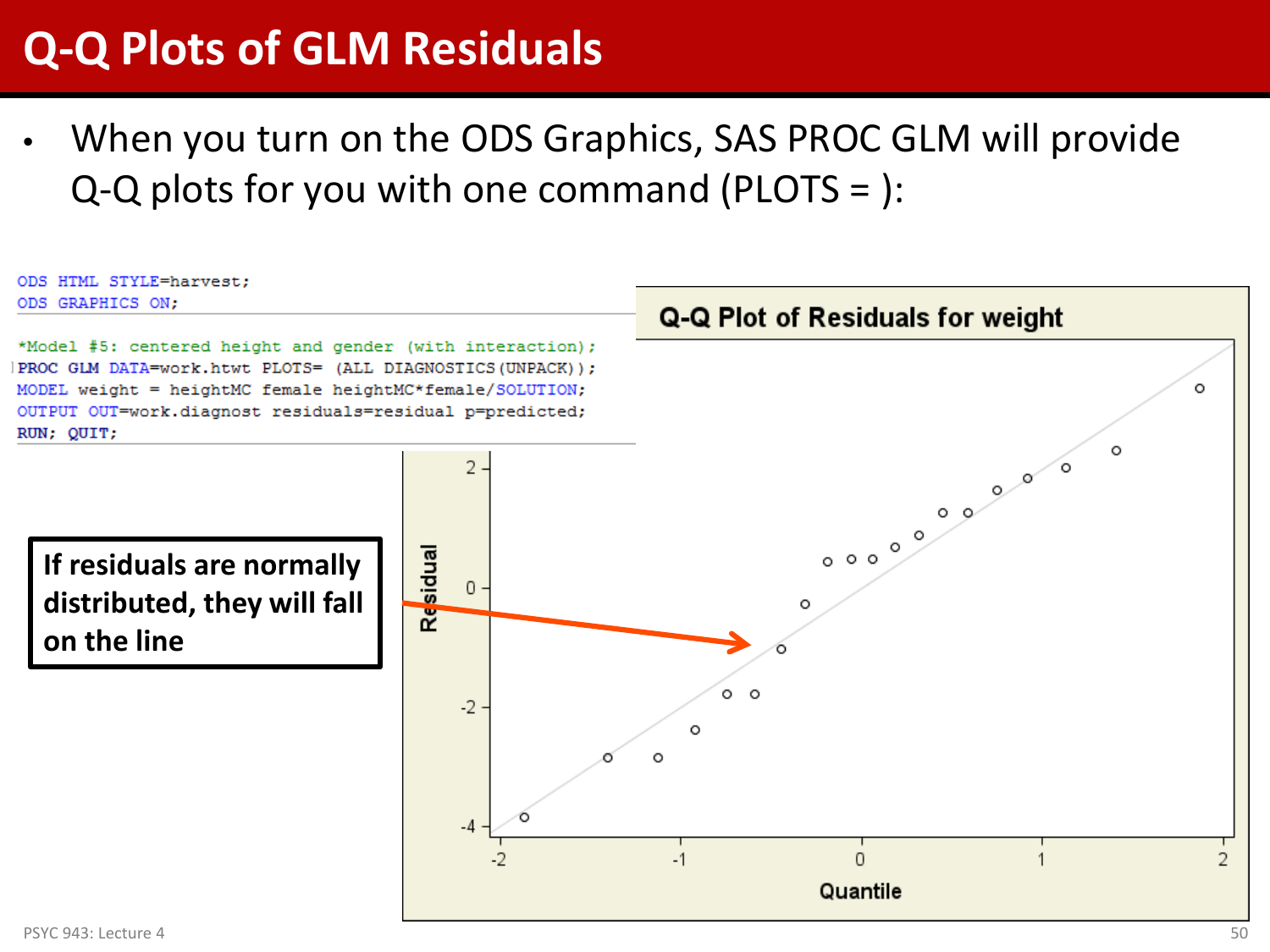#### **Example Q-Q Plot of Non-Normal Data**

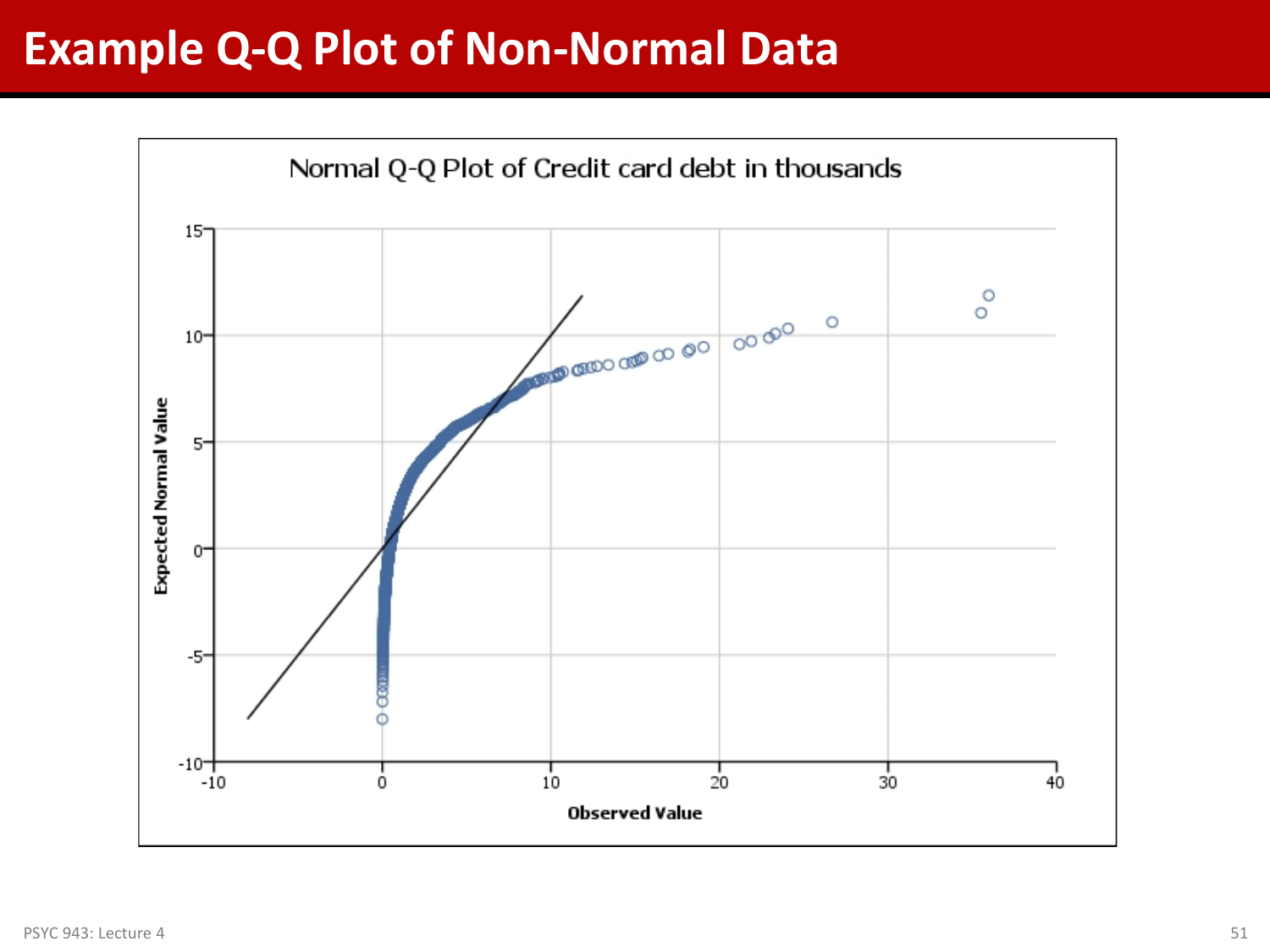### **Hypothesis Tests for Normality**

• Additionally, using PROC UNIVARIATE, you can receive up to four hypothesis tests for testing  $H_0$ : Data come from normal distribution



#### PROC UNIVARIATE Output:

| <b>Tests for Normality</b>           |      |  |                               |        |  |
|--------------------------------------|------|--|-------------------------------|--------|--|
| <b>Statistic</b><br>p Value<br>∥Test |      |  |                               |        |  |
| Shapiro-Wilk                         | W    |  | 0.3756<br>$ 0.950554 $ Pr < W |        |  |
| ∥Kolmogorov-Smirnov∥D                |      |  | $0.189844$ Pr > D             | 0.0578 |  |
| ∥Cramer-von Mises                    | W-Sq |  | $0.085849$ Pr > W-Sq          | 0.1677 |  |
| Anderson-Darling                     | A-Sq |  | $0.461328$ Pr > A-Sq          | 0.2377 |  |

If a given test is **significant**, then it is saying that your data **do not** come from a normal distribution

In practice, test will give diverging information quite frequently:

the best way to evaluate normality is to consider both plots and tests (approximate = good)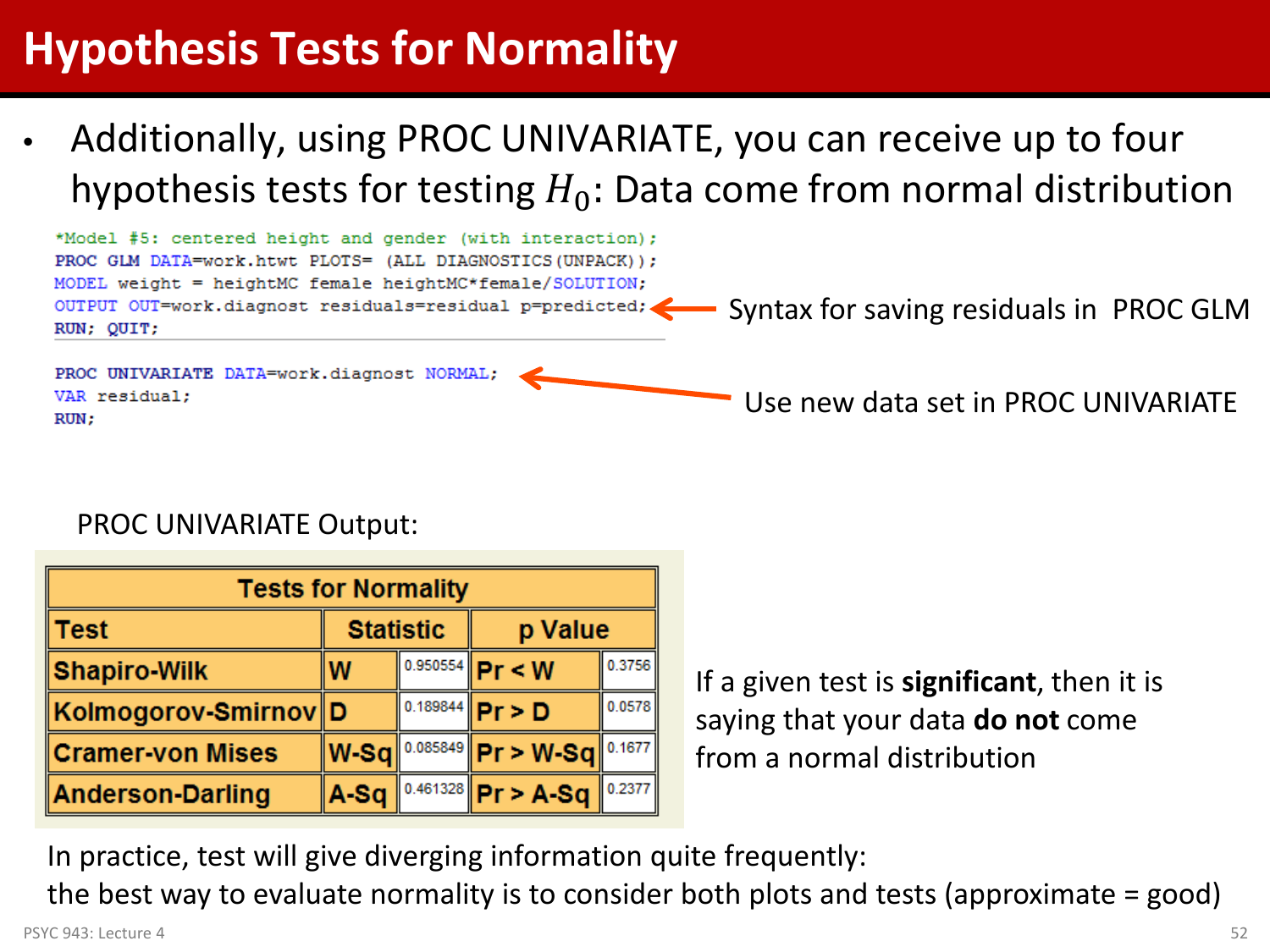### **WRAPPING UP**